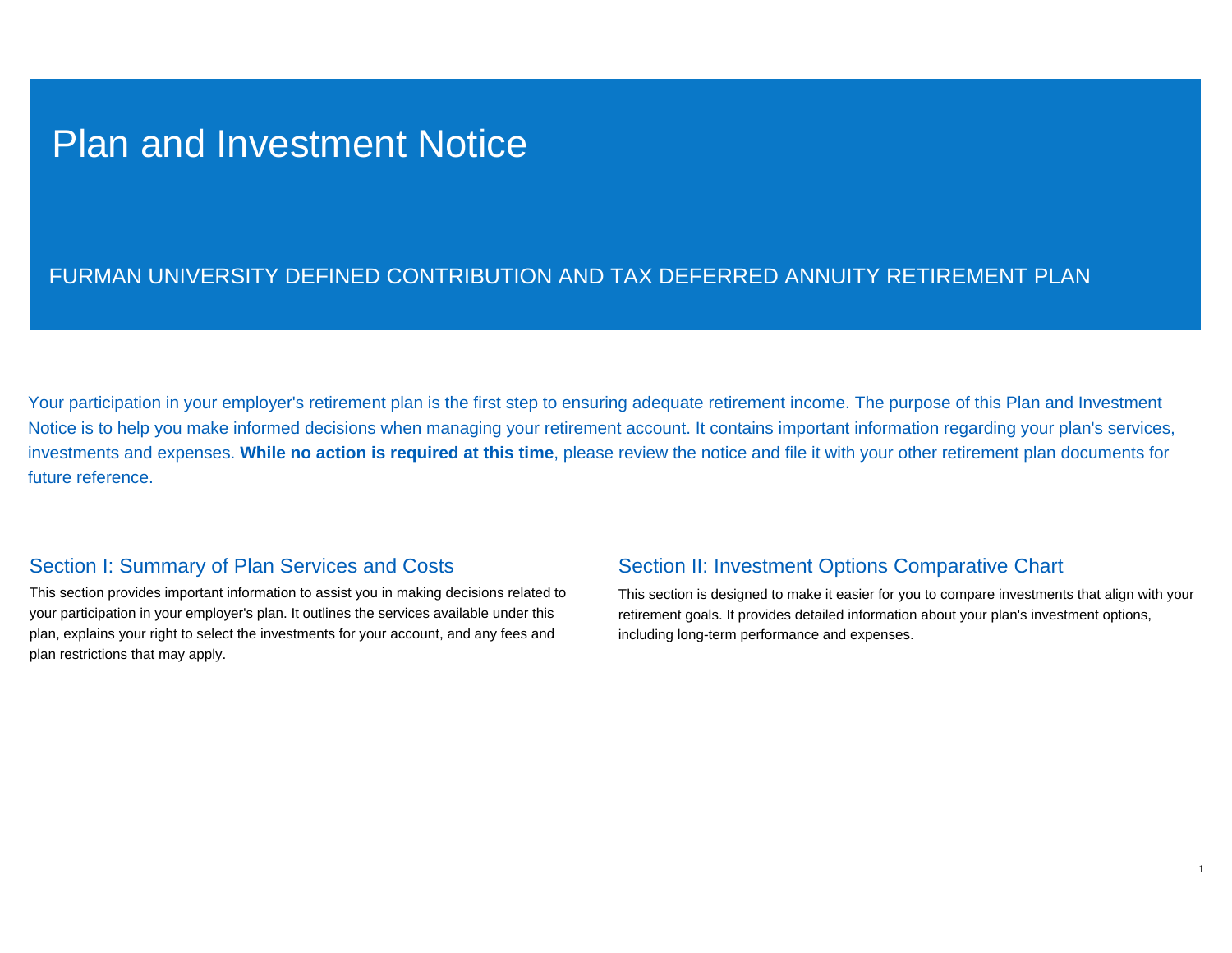# Summary of Plan Services and Costs

Multiple providers have been selected to offer retirement services and investment options to employees in the plan. There are costs associated with these services and investments, some of which may be paid by you. In addition to explaining how to direct your investments, this section details the administrative and individual expenses associated with your plan.

The information is sorted by service provider to make it easier to compare. Your plan offers a range of investment options and services from the following providers:

TIAA Fidelity Investments VALIC/AIG Retirement Services

# TIAA

# **HOW TIAA RECORDKEEPS YOUR PLAN**

TIAA provides recordkeeping services for your employer's plan which includes:

- FURMAN UNIVERSITY DEFINED CONTRIBUTION RETIREMENT PLAN Plan ID 150261
- FURMAN UNIVERSITY TAX DEFERRED ANNUITY PLAN Plan ID 150262

Each of the above plans may offer different services and investments and may assess different fees. If you currently have a TIAA account, your quarterly statement lists the plan(s) that you have. If you do not have an account, please contact your employer to determine which plans apply to you.

## **RIGHT TO DIRECT INVESTMENTS**

You may specify how your future contributions to the retirementplan are invested or make changes to existing investments in your plan as described in the Summary Plan Document. These changes can be made:

- 1. Online by visiting **TIAA.org**
- 2. By phone at **800 842-2252**, weekdays, 8 a.m. to 10 p.m. (ET)

# **RESTRICTIONS**

Changes to existing investments usually take place at the close of the business day if a change is requested prior to 4:00 p.m. (ET). Refer to Section ll: Investment Options Comparative Chart for investment-specific restrictions.

# **ADDITIONAL RIGHTS AND PRIVILEGES**

Certain investments that you may hold may give you the opportunity to vote on proposals. If and when such opportunities arise, you will receive a notice with instructions on how to take advantage of what is being offered.

# **INVESTMENT OPTIONS**

A variety of investment options are available in the plan. Please refer to Section II: Investment Options Comparative Chart for a current list of investment options available to you. Additional information, as well as up-to-date investment performance, is available online at [www.TIAA.org/planinvestmentoptions.](https://www.tiaa.org/public/investment-performance) After entering a plan ID, 150261, 150262, you will be directed to plan and investment information.

## **SELF-DIRECTED BROKERAGE**

A TIAA Brokerage Service is available that permits you to use investments that have not been selected for your plan and are not monitored. This service permits you to use a wide variety of investments but you are expected to prudently select and monitor any investments that you make through the brokerage service. This means that you must have the skill and experience or use an independent expert to advise you. Depending upon your plan's characteristics, investments available within the brokerage service may or may not include mutual funds, equities, bonds and certificate of deposits (403(b) plans are limited to mutual funds). Generally, there are fees associated with investment transactions (purchasing or selling), as well as minimum transaction amount requirements. Before purchasing or selling an investment you should understand any applicable fees, including fees that will be associated with your transaction such as commissions or other charges for purchasing and selling the investment. To request a transaction, and to learn more about the brokerage service including fees call 800-927- 3059 or

visit https://www.tiaa.org/public/pdf/forms/SDA\_Customer\_Account\_Agreement.pdf. Available in all plans.

## **COST OF PLAN SERVICES**

There are three categories of services provided to your plan: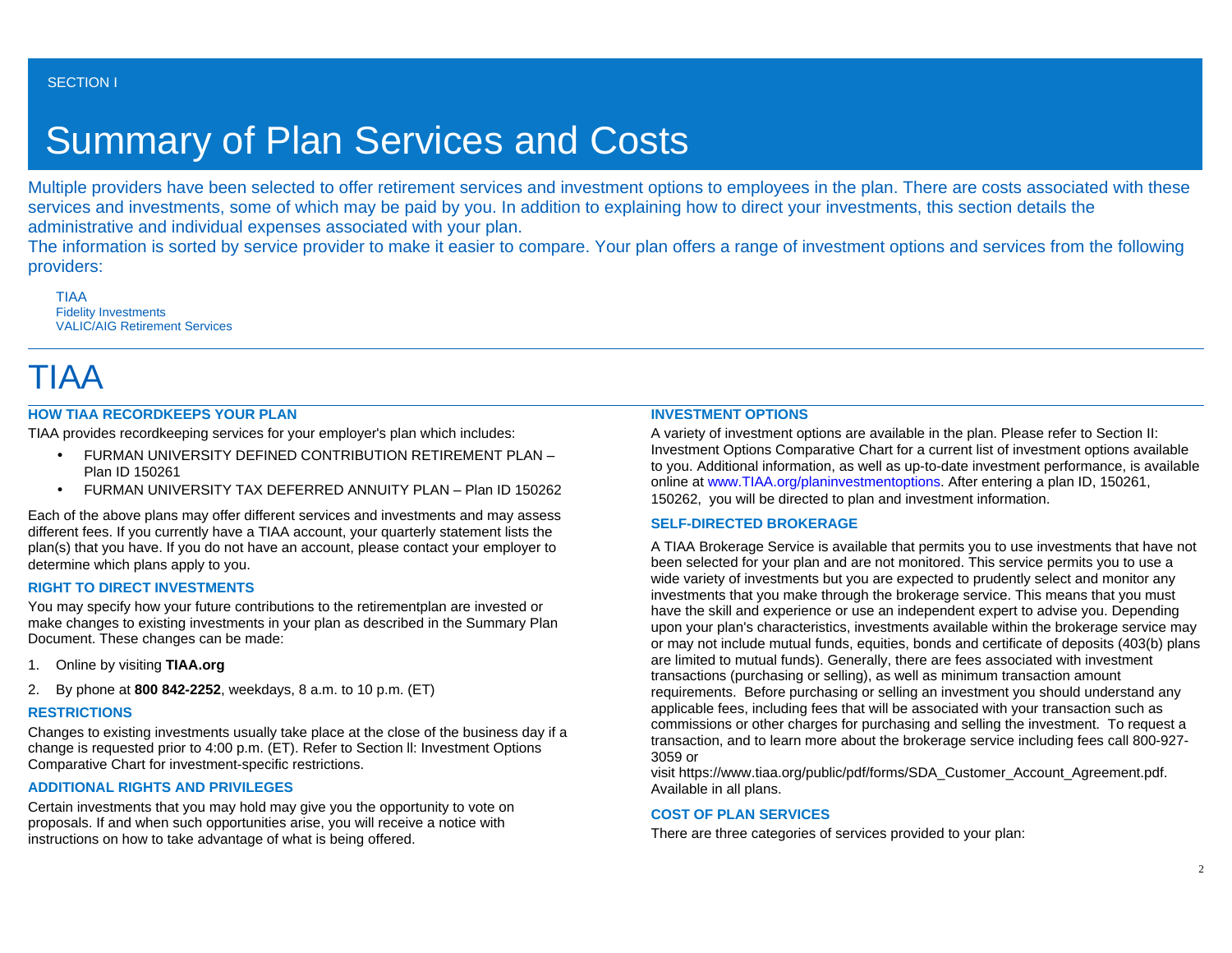#### **1. GENERAL ADMINISTRATIVE SERVICES**

General administrative services include recordkeeping, legal, accounting, consulting, investment advisory and other plan administration services. Some of the expenses for general administrative services are fixed and other expenses such as legal or accounting may vary from year to year. These costs are allocated to each participant in a uniform way.

In addition to investment expenses you pay, there is a Plan Servicing Fee charged to specific investments which is used to pay for your Plan's record keeping and other plan services. Also, your Plan provides credits to certain investments so that plan participants share equally in the cost of such expenses. For more details, please refer to the "Shareholder Fees & Restrictions" column of Table 1 in Section II: Investment Options Comparative Chart. Applies to all plans.

### **2. SPECIFIC INVESTMENT SERVICES**

Each investment offered within the plan charges a fee for managing the investment and for associated services. This is referred to as the expense ratio and is paid by all participants in that investment in proportion to the amount of their investment. The specific expense ratio for each investment option is listed in Section II: Investment Options Comparative Chart.

### **3. PERSONALIZED SERVICES**

Personalized services provide access to a number of plan features and investments that you pay for, only if you use them. The personalized services used most often are:

| <b>Brokerage</b>                                                                      | Certain charges may apply. Please review the<br>Customer Account Agreement provided in the<br>Self-Directed Brokerage section of this<br>document. Your plan may limit the eligible<br>investments within the self-directed brokerage<br>account. This applies to plan(s): 150262<br>150261 |
|---------------------------------------------------------------------------------------|---------------------------------------------------------------------------------------------------------------------------------------------------------------------------------------------------------------------------------------------------------------------------------------------|
| <b>Collateralized Loans</b>                                                           | The cost to you based upon the difference<br>between what you earn on collateral and what<br>you pay in interest. This applies to plan(s):<br>150262 150261                                                                                                                                 |
| Retirement Plan Loan - Origination Fee                                                | \$75 per loan initiated for general purpose, \$125<br>for a residential loan. This applies to plan(s):<br>150262 150261                                                                                                                                                                     |
| Loan Maintenance                                                                      | \$25 annual fee per active loan. This applies to<br>plan(s): 150262 150261                                                                                                                                                                                                                  |
| <b>Qualified Domestic Relations Orders</b><br>(QDRO)                                  | No charge                                                                                                                                                                                                                                                                                   |
| Sales Charges, Purchase, Withdrawal<br>And Redemption Fees For Certain<br>Investments | Certain charges may apply. See Section II:<br>Investment Options Comparative Chart or the<br>prospectus for applicable charges.                                                                                                                                                             |

# FIDELITY INVESTMENTS

### **RIGHT TO DIRECT INVESTMENTS**

You have the right to direct your account balance among the Plan's investment options, subject to any restrictions. Your rights under the Plan, and any restrictions, are subject to the terms of the Plan. If you already have an account with Fidelity at Furman University and would like to initiate any future changes, log on to www.fidelity.com/atwork.

Note: If this is your first time logging on to www.fidelity.com/atwork, you will need to register and set up a username and password to access your account. If you already have a username and password for a Fidelity site (including NetBenefits from a previous employer), you do not need to register again.

#### **RESTRICTIONS**

Fidelity accounts are frozen to new contributions and loans. You may not elect to invest any new plan contributions at Fidelity. Any frequent trading restrictions imposed by the Plan and/or by the Plan's investment options are listed in the Investment Options Comparative Chart. Keep in mind, restrictions are subject to change.

### **ADDITIONAL RIGHTS AND PRIVILEGES**

You have the right to exercise voting, tender, and similar rights related to the following investments you may have in your Plan account. You will receive information regarding such rights and how to exercise them at the time of a vote, tender, or other event: Mutual Funds

#### **INVESTMENT OPTIONS**

The Plan offers a choice of investment options that allow you to create a diversified portfolio to help you meet your individual needs. Additional information about the Plan's investment options, including a glossary of investment terms to help you better understand the Plan's investment options, is available online at http: //requireddisclosureinfo.com (Password: 95572). To request additional investmentrelated information, or a paper copy of certain information available online, free of charge, contact a Fidelity representative at Fidelity Investments, PO Box # 770003, Cincinnati, OH 45277-0065 or call 800-558-9179.

The investment options available are: Fidelity Capital & Income Fidelity Government Cash Reserves Fidelity Contrafund Fidelity Freedom 2005 Fidelity Freedom 2010 Fidelity Freedom 2015 Fidelity Freedom 2020 Fidelity Freedom 2025 Fidelity Freedom 2030 Fidelity Freedom 2035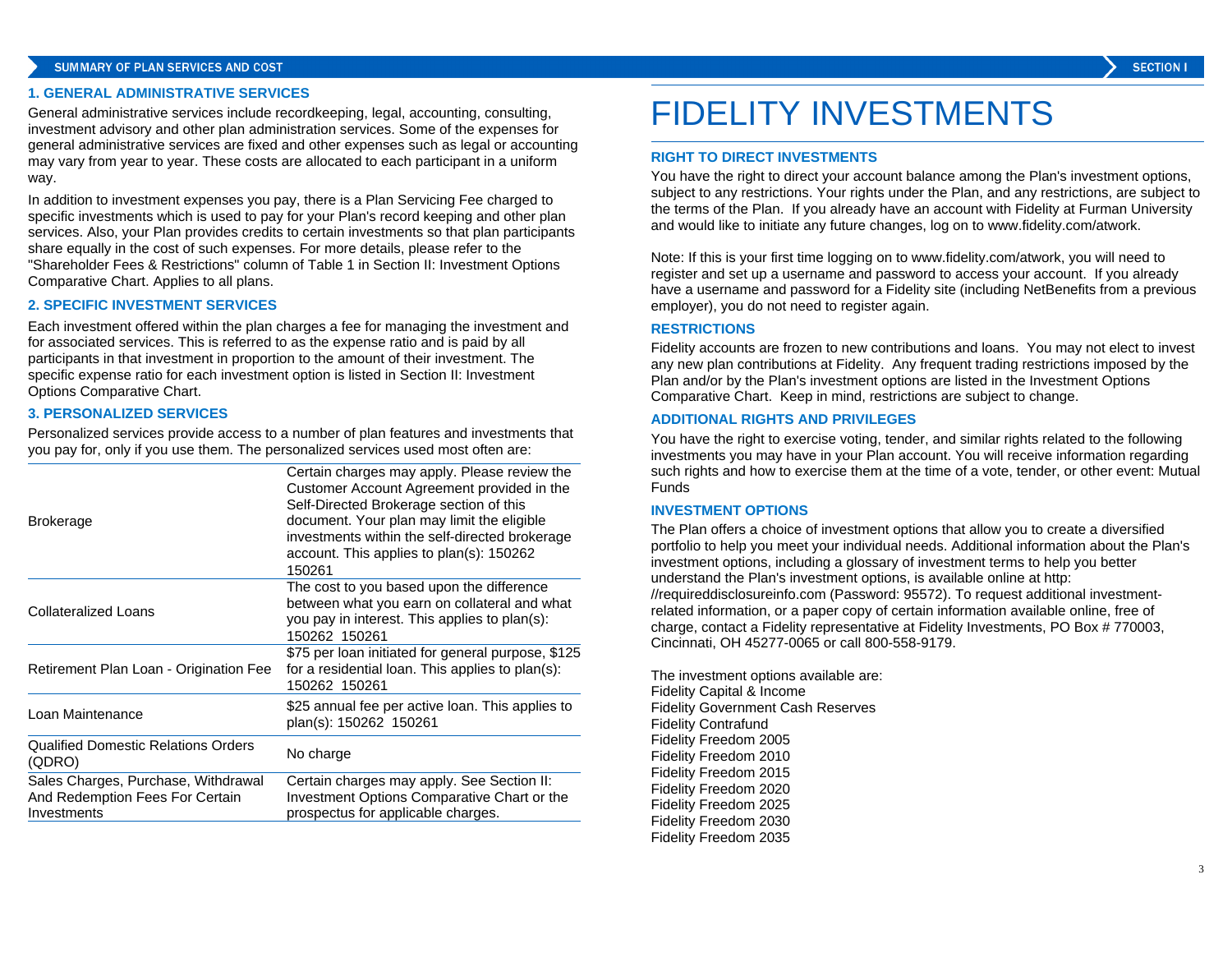Fidelity Freedom 2040 Fidelity Freedom 2045 Fidelity Freedom 2050 Fidelity Freedom 2055 Fidelity Freedom 2060 Fidelity Freedom 2065 Fidelity Freedom Income Fidelity Growth Company Fidelity Inflation-Protected Bond Fidelity International Small Cap Fidelity Mid-Cap Stock Fidelity Puritan Fidelity Real Estate Investment Portfolio Fidelity Small Cap Growth Fidelity Small Cap Value Fidelity 500 Index Fund Fidelity Emerging Markets Index Fund Fidelity Extended Market Index Fund Fidelity International Index Fund Fidelity Short-Term Treasury Bond Index Fund Fidelity Total Market Index Fund Fidelity Total Bond MFS Value Fund Class R6 John Hancock Funds Disciplined Value Mid Cap Fund Class R2 Loomis Sayles Small Cap Growth Fund Retail Class

#### **SELF-DIRECTED BROKERAGE**

The Plan also provides access to Fidelity BrokerageLink, which allows you to choose from investments beyond those options offered by the Plan. You should compare investments and share classes that are available in your plan's lineup with those available through BrokerageLink, and determine the available investment and share class that is appropriate for your situation. The plan fiduciary neither evaluates nor monitors the investments available through BrokerageLink. It is your responsibility to ensure that the investments you select are suitable for your situation, including your goals, time horizon, and risk tolerance. This feature is intended for those who are comfortable managing a portfolio of expanded investment choices.

To utilize this feature, you must first open a separate brokerage account within the Plan. To open an account or if you have any questions about Fidelity BrokerageLink, please log on to www.fidelity.com/atwork or call 800-558-9179. Once you have opened an account, you may access, monitor, or change investments in your BrokerageLink account by contacting Fidelity.

Any Plan-imposed restrictions related to BrokerageLink will be specified in the Restrictions section of this Notice; any individual administration fees associated with BrokerageLink are reflected in the Individual Fees section of this Notice. When you access BrokerageLink, there is additional information regarding available investment choices, which you should read before making any investment decisions. If purchasing a mutual fund through BrokerageLink, mutual fund minimums generally still apply. Prior to initiating a trade in BrokerageLink, you should review any fees associated with your transaction.

The initial exchange into BrokerageLink requires a \$2,500 minimum. Additional exchanges into BrokerageLink require a \$1,000 minimum.

Any frequent trading restrictions imposed by the Plan and/or by the Plan's investment options are listed in Section 3 of this Notice. Keep in mind that restrictions are subject to change.

### **COST OF PLAN SERVICES - GENERAL ADMINISTRATIVE SERVICES**

Plan administrative fees may include legal, accounting, trustee, recordkeeping, and other administrative fees and expenses associated with maintaining the Plan. In some instances, they may be deducted from individual accounts in the Plan.

Based on the information and direction Fidelity had on file at the time this Notice was prepared, no plan administrative fees will be deducted from accounts in the Plan. However, the Plan's administrative services may be paid for through offsets and/or payments associated with one or more of the Plans investment options. Please keep in mind that fees are subject to change.

If any plan administrative fees are actually deducted from your account, they will be reflected on your Plan account statement.

## **COST OF PLAN SERVICES - SPECIFIC INVESTMENT SERVICES**

Asset-based fees reflect an investment options total annual operating expenses and include management and other fees. They are often the largest component of retirement plan costs and are paid by all shareholders of the investment option. Typically, assetbased fees are reflected as a percentage of assets invested in the option and often are referred to as an expense ratio. You may multiply the expense ratio by your balance in the investment option to estimate the annual expenses associated with your holdings. Please review Part A Table 1 of the Investment Options Comparative Chart for investment options, including their expense ratios (where applicable).

Asset-based fees are deducted from an investment option's assets, thereby reducing its investment return. Fee levels can vary widely among investment options, depending in part on the type of investment option, its management (including whether it is active or passive), and the risks and complexities of the options strategy. In some instances, a plan's administrative services may be paid for through offsets and/or payments associated with a plan's investment options.

# **COST OF PLAN SERVICES - PERSONALIZED SERVICES**

Individual fees and expenses include those associated with a service or transaction you may select, or an investment option you hold in your account. In some instances, they may be deducted from the accounts of those individuals who utilize the service or engage in the transaction.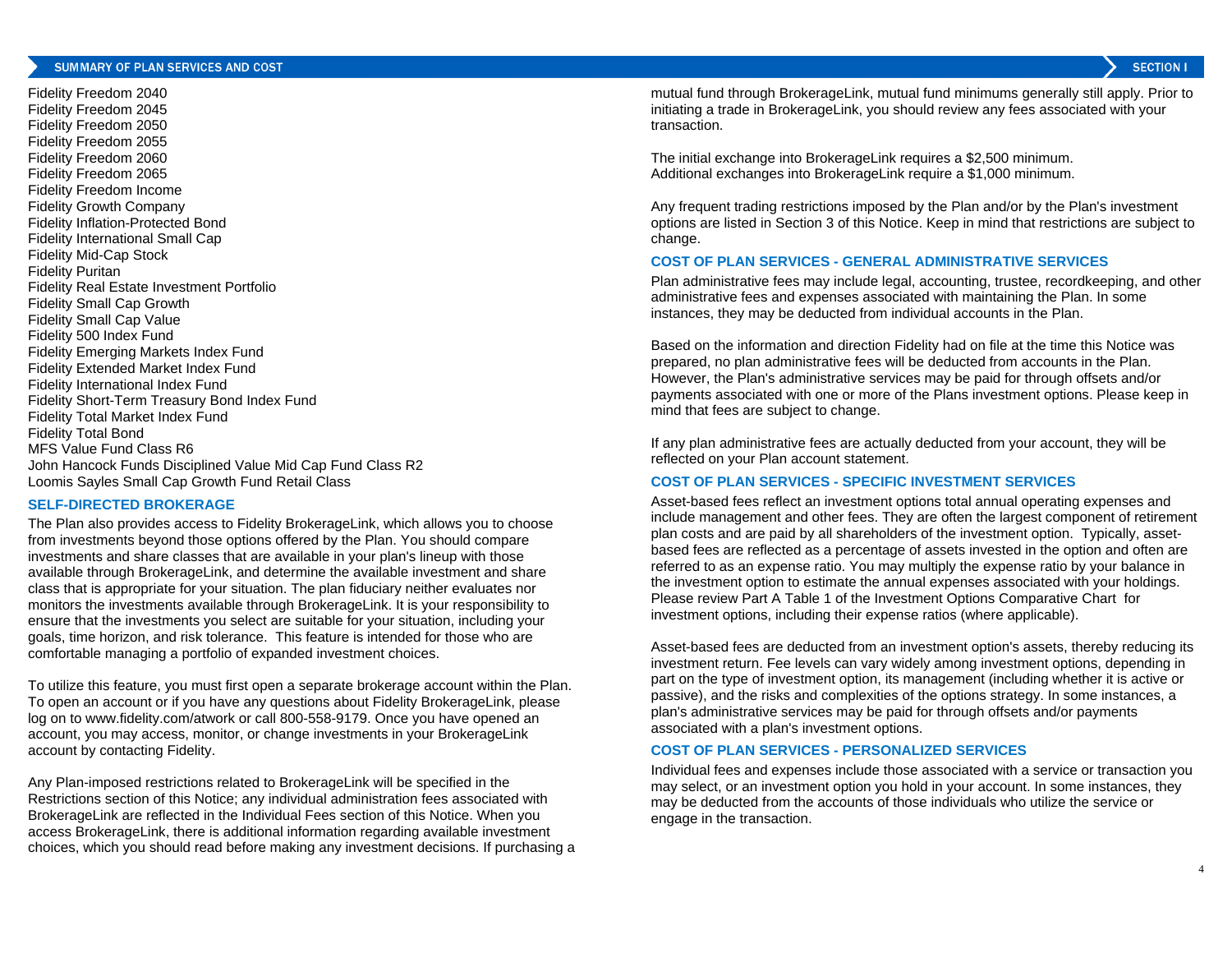### SUMMARY OF PLAN SERVICES AND COST

If you have an account in the Plan and you select or execute the following service(s) or transaction(s), the fee(s) outlined below may be deducted from your account based on the information and direction Fidelity had on file at the time this brochure was prepared. As you review this information, please keep in mind that fees are subject to change and that certain individual fees may not be deducted in some circumstances.

Type of Individual Fee/Amount: Loan Maintenance Fee/\$15.00 per year per loan deducted quarterly Overnight Mailing Fee/\$25.00 per transaction Participant Hired Advisory (Adv) Fee/varies based on advisor

Also please note that you may incur short-term redemption fees, commissions, and similar expenses in connection with transactions associated with your Plan's investment options. Please see Part A Table 1 of the Investment Options Comparative Chart for details regarding the specific fees that may apply to the investment options available under the Plan.

If any individual fees are actually deducted from your account, they will be reflected on your Plan account statement.

# VALIC/AIG RETIREMENT SERVICES

## **RIGHT TO DIRECT INVESTMENTS**

In order to direct your Plan investment with AIG Retirement Services, and subject to any Plan and investment restrictions described below, you may make your election on AIG Retirement Service's website, www.aig.com/RetirementServices, or you may contact AIG Retirement Services Call Center at 800-448-2542.

For security reasons, you will be asked to verify your identity by logging into your account on aig.com. Should you need to register for aig.com, please visit https://login.valic. com/sso/ and click on "Register for individual access" under "Need to register for online access?" in the middle of the screen.

You may give your instructions on any day. Instructions include updates to the investment allocations on your account(s) and transfers of assets between the available investments offered by the Plan. Instructions completed by close of the New York Stock Exchange (NYSE) (Eastern Time) will be effective that day. Instructions completed after the close of the NYSE (Eastern Time) will be effective on the next business day.

### **RESTRICTIONS**

VALIC accounts are frozen to new contributions and loans. You may not elect to invest any new plan contributions at VALIC. Refer to the Investment Options Comparative Chart for Investment Specific Restrictions.

#### **INVESTMENT OPTIONS**

In order to direct your Plan investment with VALIC, and subject to any Plan and investment restrictions described below, you may make your election on the following web site: www.valic.com or you may contact VALIC at 800-448-2542.

The investment options available include: VALIC Fixed Account Plus VALIC Company II Core Bond VALIC Company I Value VALIC Company I Stock Index VALIC Company I Blue Chip Growth VALIC Company II Mid Cap Value VALIC Company I Mid Cap Index VALIC Company I Mid Cap Strategic Growth VALIC Company I International Value VALIC Company I International Growth VALIC Company I Small Cap Special Value VALIC Company I Small Cap Index VALIC Company I Small Cap Aggressive Growth Vanguard Wellington

The investment options available but frozen to new investments include: VALIC Short-Term Fixed Account VALIC Company I International Govt Bond Vanguard Lifestrategy Moderate VALIC Company I Global Strategy VALIC Company I Dividend Value Vanguard Windsor II VALIC Company I core Equity VALIC Company I NASDAQ 100 Index VALIC Company I Growth VALIC Company I Large Capital Growth Ariel Investor VALIC Company I Science & Technology

### **COST OF PLAN SERVICES - GENERAL ADMINISTRATIVE SERVICES**

General administrative services consist of recordkeeping, regulatory compliance and other required services. These costs are allocated to each participant in a uniform way. Your plan has no administrative expenses paid to VALIC.

#### **COST OF PLAN SERVICES - PERSONALIZED SERVICES**

#### Loans:

New loans are not currently available. An annual net loan maintenance fee of 2% or 3% for outstanding loans, which is the difference between the loan interest rate and the interest credited on the loan security as determined under the terms of the annuity contract and described in the loan agreement.

### **ANNUITY FEATURE - GUARANTEED DEATH BENEFIT**

Objective/Goals: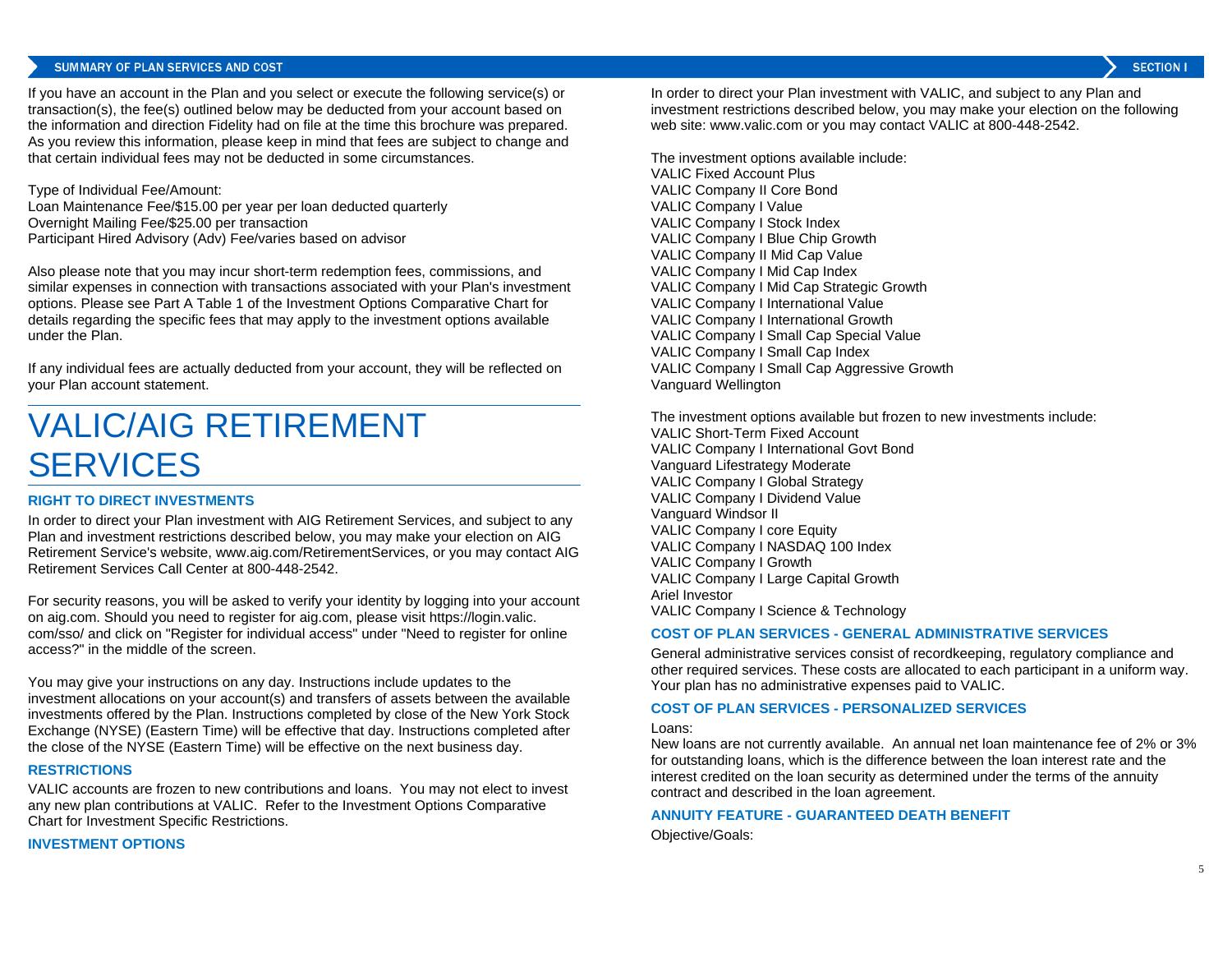#### SUMMARY OF PLAN SERVICES AND COST

The contract provides specific guarantees of payment to your designated beneficiary if your death occurs prior to annuitization or contract surrender. The guarantees generally apply to the original deposit(s), plus a stated rate of return or interest where applicable, reduced (in the manner described in the contract and any applicable endorsement) by prior withdrawals. This can be an important guarantee for many participants, and you should refer to the contract or certificate for specific details as to the application and calculation of the guarantee.

#### Pricing Factors:

The death benefits are automatically included in the annuity contract for no additional fee.

### Restrictions/Fees:

The death benefit provisions may vary from state to state and by age.

### **ANNUITY FEATURE - GUARANTEED INCOME PAYMENT OPTIONS**

#### Objective/Goals:

When you are ready to begin taking income, you can choose to receive income payments on a variable basis, fixed basis, or a combination. You may specify the manner in which your income payments are made. You may select one of the following options:

Life Only: Provides a guaranteed stream of income for your life. Under this option there is no provision for a death benefit for the beneficiary.

Life Option with Guaranteed Period: Provides a guaranteed stream of income for your life. If you die before the guaranteed period has expired, your beneficiary can receive payments for the rest of the guaranteed period, or take a lump-sum distribution. Life with Cash or Unit Refund: Provides a guaranteed stream of income for your life. These payments are based upon your life expectancy and will continue for as long as you live. If you do not outlive the life expectancy, your beneficiary may receive an additional payment.

Joint and Survivor Life: Provides a guaranteed payment stream of income during the joint lifetime of you and a second person. Upon the death of one, payments continue during the lifetime of the survivor. There is no death benefit at the death of the last survivor. Payments for a Designated Period: Provides a guaranteed payment stream of income to you for a select number of years between 5 and 30. Upon your death, payments will continue to your beneficiary until the designated period is completed.

### Pricing Factors:

The cost of each option depends on your age, the interest rates and mortality table when you buy it, and the interest rates and mortality table guaranteed in your contract.

#### Restrictions/Fees:

Once your payments have begun, the option you chose cannot be stopped or changed.

The first payment must be at least \$25 and the total annual payment must be at least \$100. VALIC reserves the right to reduce the frequency of payments so each payment is at least \$25.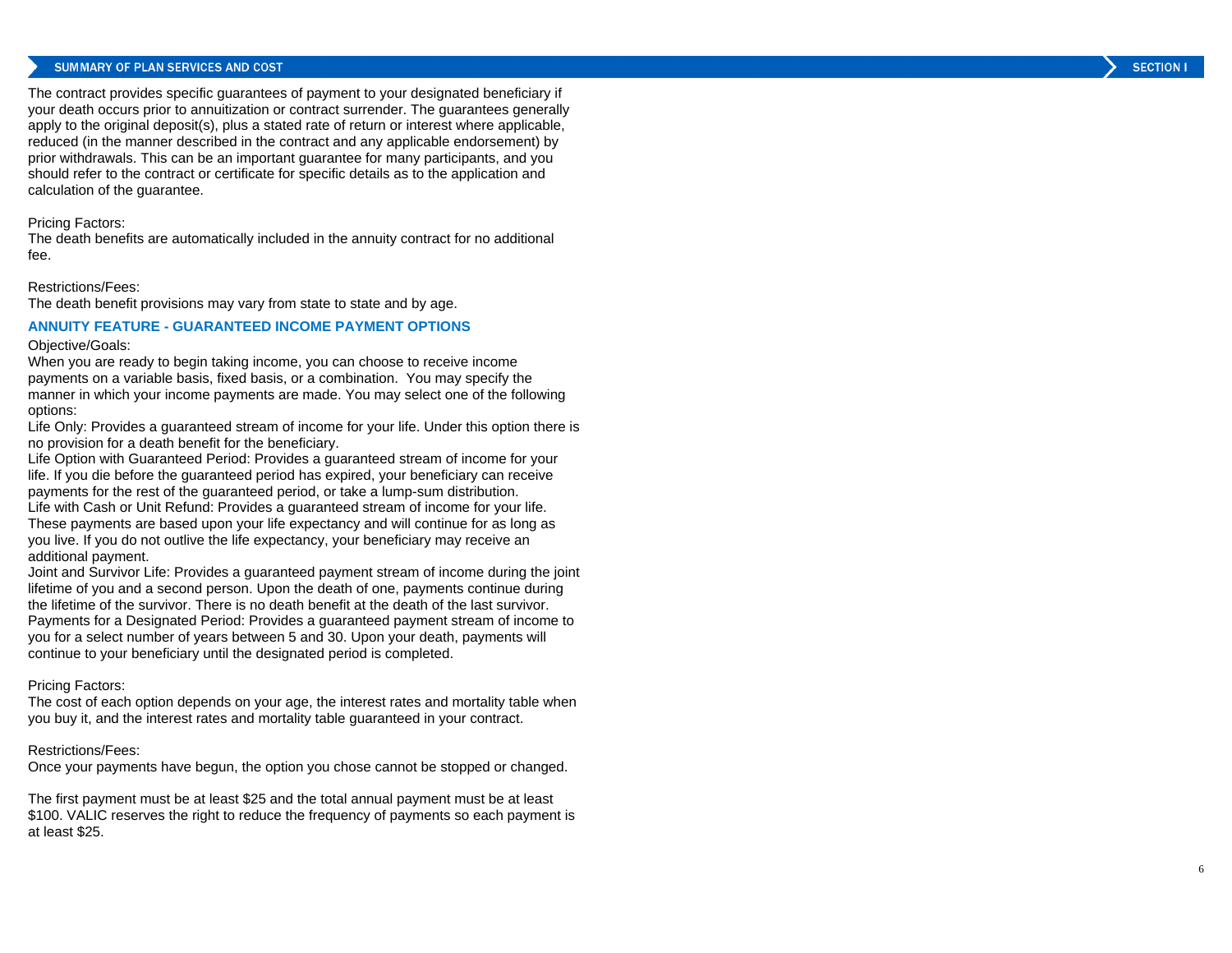# Investment Options Comparative Chart

Your plan offersa variety of professionally managed investments. One of the benefits of the plan is that you get to decide how your contributions are invested. When making investment decisions, you should keep in mind how long you have until retirement, your tolerance for risk, how this retirement plan fits into your overall financial picture, and the impact of fees. The information on the following pages will help you compare the investment options and make more informed decisions about your retirement plan.

# Part A – Performance and Fee Information

Part A consists of performance and fee information for your plan's investment options. It shows you how well the investments have performed in the past as well as any fees and expenses you will pay if you invest in a particular option.

For more information on the impact of fees and expenses associated with your plan, refer to Section I: Summary of Plan Services and Costs or visit the DOL's website at [www.dol.](http://www.dol.gov/sites/default/files/ebsa/about-ebsa/our-activities/resource-center/publications/a-look-at-401k-plan-fees.pdf) [gov/sites/default/files/ebsa/about-ebsa/our-activities/resource-center/publications/a-look](http://www.dol.gov/sites/default/files/ebsa/about-ebsa/our-activities/resource-center/publications/a-look-at-401k-plan-fees.pdf)[at-401k-plan-fees.pdf](http://www.dol.gov/sites/default/files/ebsa/about-ebsa/our-activities/resource-center/publications/a-look-at-401k-plan-fees.pdf). Fees are only one of many factors to consider when making an investment decision.

# Part B– Annuity Income Information

Part B contains information about the annuity options available within your employer's retirement plan.

# Part A. Performance and Fee Information

The following chart(s) list(s) your plan's investment options whose value may change based on market fluctuations. When evaluating performance of your variable investment options, you should consider comparing the returns of each investment to an appropriate benchmark, which is included in the chart. A benchmark is a generally accepted unmanaged group of securities whose performance is used as a standard point of reference to measure and compare investment gains or losses for variable return investments. Keep in mind that you may not invest in the benchmark indexes which are shown for comparative purposes only. For investments that use a blend of stocks and bonds to limit risk, such as Target Date or Multi-Asset funds, a difference from the benchmark may be due to a difference in the proportion of stocks to bonds in the fund when compared to the benchmark. Benchmark information for fixed-return investments is not provided in this chart. Past performance does not indicate how an investment will perform in the future.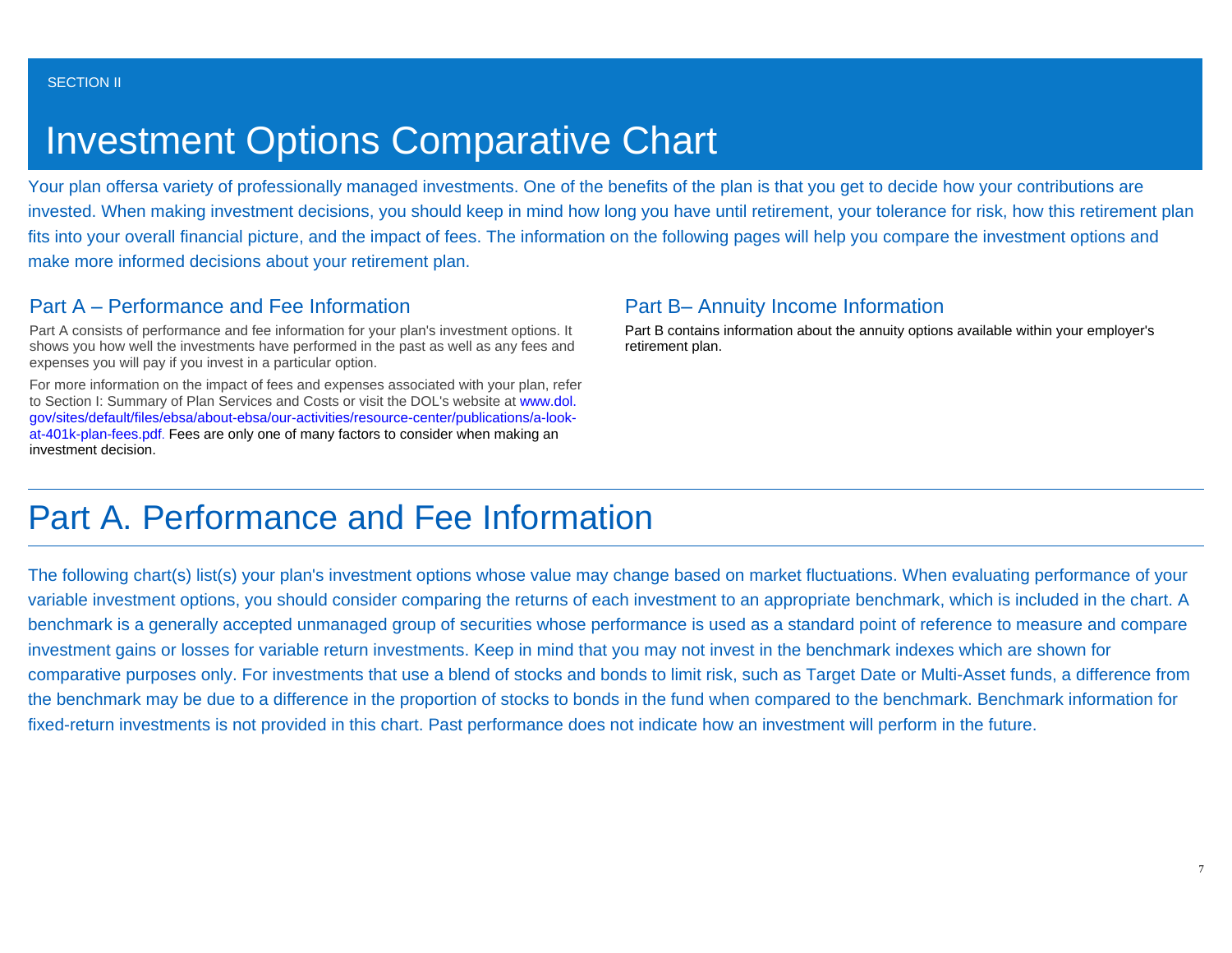# TIAA

For the most up-to-date information about your investment options, prospectuses for available TIAA investments and other helpful resources, visit [www.TIAA.](https://www.tiaa.org/public/investment-performance) [org/planinvestmentoptions](https://www.tiaa.org/public/investment-performance). After entering a plan ID, 150261,150262, you'll be directed to plan and investment information.

Visit **tiaa.org** for information and resources to help you make informed decisions. To request additional plan information or a paper copy of information available online, free of charge, contact TIAA at 800 842-2252 or write to us at TIAA, P.O. Box 1259 , Charlotte, NC, 28201.

# Table 1 – Variable Return Investment Performance as of June 30, 2021

|                                                                                        |                                |                         |                          | <b>Average Annual Total</b><br><b>Returns/Benchmark</b> |               | <b>Total Annual Operating</b><br>Expenses (%/Per \$1000)      |                 |                 |                                                                                                                                                              |
|----------------------------------------------------------------------------------------|--------------------------------|-------------------------|--------------------------|---------------------------------------------------------|---------------|---------------------------------------------------------------|-----------------|-----------------|--------------------------------------------------------------------------------------------------------------------------------------------------------------|
| <b>Investment Name /</b><br><b>Benchmark</b>                                           | <b>Morningstar</b><br>Category | <b>Ticker</b><br>Symbol | Inception<br><b>Date</b> | 1 Yr.                                                   | 5 Yr.         | 10 Yr. or<br>Since fund<br>Inception if less<br>than 10 years | <b>Gross</b>    | <b>Net</b>      | <b>Shareholder Fees &amp; Restrictions*</b>                                                                                                                  |
| <b>Equities</b>                                                                        |                                |                         |                          |                                                         |               |                                                               |                 |                 |                                                                                                                                                              |
| <b>Mutual Fund</b>                                                                     |                                |                         |                          |                                                         |               |                                                               |                 |                 |                                                                                                                                                              |
| <b>Vanguard Total</b><br><b>International Stock Index</b><br><b>Fund Institutional</b> | Foreign Large<br>Blend         | <b>VTSNX</b>            | 11/29/2010               | 36.54%                                                  | 11.14%        | 5.74%                                                         | 0.08%<br>\$0.80 | 0.08%<br>\$0.80 | Available in all plans.<br>An annual plan servicing fee of 0.125% is charged<br>and deducted on a quarterly basis. This applies to<br>plan(s): 150261 150262 |
| <b>MSCI ACWI Ex USA NR</b><br><b>USD</b>                                               |                                |                         |                          |                                                         | 35.72% 11.08% | 5.45%                                                         |                 |                 | Round Trip: You cannot exchange into the fund<br>within 30 calendar days of exchanging out of the<br>fund.                                                   |
| <b>American Funds</b><br><b>EuroPacific Growth Fund</b><br>R <sub>6</sub>              | Foreign Large<br>Growth        | <b>RERGX</b>            | 05/01/2009               | 40.10%                                                  | 14.50%        | 8.33%                                                         | 0.46%<br>\$4.60 | 0.46%<br>\$4.60 | Available in all plans.<br>An annual plan servicing fee of 0.125% is charged<br>and deducted on a quarterly basis. This applies to<br>plan(s): 150261 150262 |
| <b>MSCI ACWI Ex USA NR</b><br><b>USD</b>                                               |                                |                         |                          | 35.72%                                                  | 11.08%        | 5.45%                                                         |                 |                 | Round Trip: You cannot exchange into the fund<br>within 30 calendar days of exchanging out of the<br>fund.                                                   |
| <b>MFS International Value</b><br>Fund R <sub>6</sub>                                  | Foreign Large<br>Growth        | <b>MINJX</b>            | 04/28/2006               | 25.32%                                                  | 12.95%        | 11.08%                                                        | 0.63%<br>\$6.30 | 0.63%<br>\$6.30 | Available in all plans.<br>An annual plan servicing fee of 0.125% is charged<br>and deducted on a quarterly basis. This applies to<br>plan(s): 150261 150262 |
| <b>MSCI EAFE NR USD</b>                                                                |                                |                         |                          | 32.35%                                                  | 10.28%        | 5.89%                                                         |                 |                 | Round Trip: You cannot exchange into the fund<br>within 30 calendar days of exchanging out of the<br>fund.                                                   |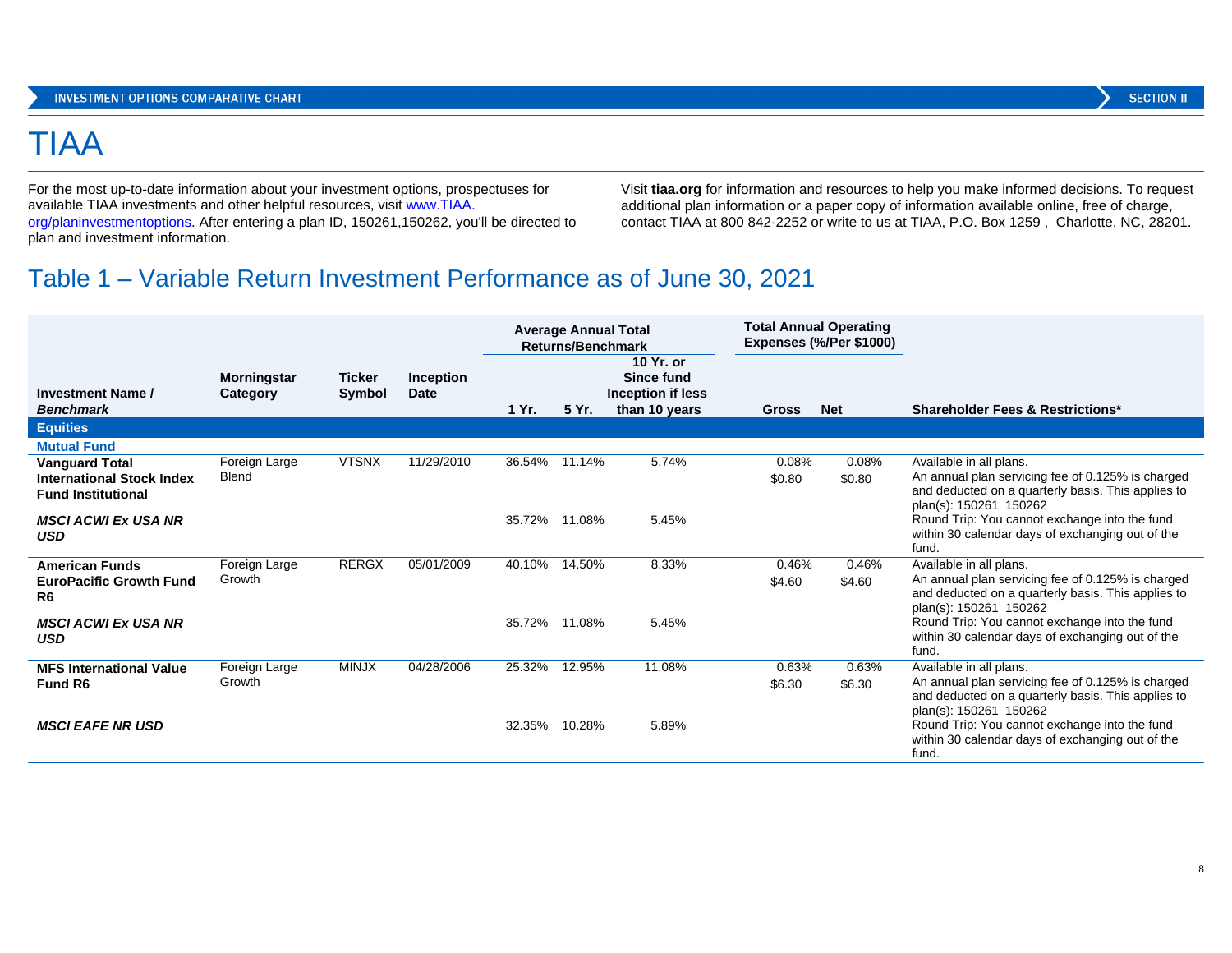| <b>SECTION I</b> |  |
|------------------|--|

|                                                                       |                                |                         |                                 | <b>Average Annual Total</b><br>Returns/Benchmark |        | <b>Total Annual Operating</b>                                 | Expenses (%/Per \$1000) |                                              |                                                                                                                                                                                                               |
|-----------------------------------------------------------------------|--------------------------------|-------------------------|---------------------------------|--------------------------------------------------|--------|---------------------------------------------------------------|-------------------------|----------------------------------------------|---------------------------------------------------------------------------------------------------------------------------------------------------------------------------------------------------------------|
| <b>Investment Name /</b><br><b>Benchmark</b>                          | <b>Morningstar</b><br>Category | <b>Ticker</b><br>Symbol | <b>Inception</b><br><b>Date</b> | 1 Yr.                                            | 5 Yr.  | 10 Yr. or<br>Since fund<br>Inception if less<br>than 10 years | Gross                   | <b>Net</b>                                   | <b>Shareholder Fees &amp; Restrictions*</b>                                                                                                                                                                   |
| <b>Vanguard FTSE Social</b><br><b>Index Fund Admiral</b>              | Large Blend                    | <b>VFTAX</b>            | 02/07/2019                      | 42.06%<br>43.07%                                 |        | 25.86%<br>24.28%                                              | 0.14%<br>\$1.40         | 0.14%<br>\$1.40                              | Available in all plans.<br>An annual plan servicing fee of 0.125% is charged<br>and deducted on a quarterly basis. This applies to<br>plan(s): 150261 150262<br>Round Trip: You cannot exchange into the fund |
| <b>Russell 1000 TR USD</b>                                            |                                |                         |                                 |                                                  |        |                                                               |                         |                                              | within 30 calendar days of exchanging out of the<br>fund.                                                                                                                                                     |
| <b>Vanquard Institutional</b><br><b>Index Fund Institutional</b>      | Large Blend                    | <b>VINIX</b>            | 07/31/1990                      | 40.77%                                           | 17.62% | 14.81%                                                        | 0.04%<br>\$0.40         | 0.04%<br>\$0.40                              | Available in all plans.<br>An annual plan servicing fee of 0.125% is charged<br>and deducted on a quarterly basis. This applies to<br>plan(s): 150261 150262                                                  |
| <b>S&amp;P 500 TR USD</b>                                             |                                |                         |                                 | 40.79% 17.65%                                    |        | 14.84%                                                        |                         |                                              | Round Trip: You cannot exchange into the fund<br>within 30 calendar days of exchanging out of the<br>fund.                                                                                                    |
| JPMorgan Large Cap<br><b>Growth Fund R5</b>                           | Large Growth                   | <b>JLGRX</b>            | 04/14/2009                      | 41.57%                                           | 28.33% | 18.75%                                                        | 0.63%<br>\$6.30         | 0.54%<br>\$5.40                              | Available in all plans.<br>An annual plan servicing fee of 0.025% is charged<br>and deducted on a quarterly basis. Applies to all<br>plans.                                                                   |
| <b>Russell 1000 Growth TR</b><br><b>USD</b>                           |                                |                         |                                 | 42.50%                                           | 23.66% | 17.87%                                                        |                         | <b>Contractual Waiver</b><br>Exp: 10/31/2021 | Round Trip: You cannot exchange into the fund<br>within 30 calendar days of exchanging out of the<br>fund.                                                                                                    |
| <b>MFS Value Fund R6</b>                                              | Large Value                    | <b>MEIKX</b>            | 04/28/2006                      | 37.03%                                           | 12.09% | 12.06%                                                        | 0.47%<br>\$4.70         | 0.47%<br>\$4.70                              | Available in all plans.<br>An annual plan servicing fee of 0.125% is charged<br>and deducted on a quarterly basis. This applies to<br>plan(s): 150261 150262                                                  |
| Russell 1000 Value TR<br><b>USD</b>                                   |                                |                         |                                 | 43.68% 11.87%                                    |        | 11.61%                                                        |                         |                                              | Round Trip: You cannot exchange into the fund<br>within 30 calendar days of exchanging out of the<br>fund.                                                                                                    |
| <b>MassMutual Mid Cap</b><br><b>Growth Fund I</b>                     | Mid-Cap Growth                 | <b>MEFZX</b>            | 11/15/2010                      | 40.16%                                           | 18.34% | 14.95%                                                        | 0.71%<br>\$7.10         | 0.71%<br>\$7.10                              | Available in all plans.<br>An annual plan servicing fee of 0.125% is charged<br>and deducted on a quarterly basis. This applies to<br>plan(s): 150261 150262                                                  |
| <b>Russell Mid Cap Growth</b><br><b>TRUSD</b>                         |                                |                         |                                 | 43.77% 20.52%                                    |        | 15.13%                                                        |                         |                                              | Round Trip: You cannot exchange into the fund<br>within 30 calendar days of exchanging out of the<br>fund.                                                                                                    |
| <b>Vanguard Extended</b><br><b>Market Index Fund</b><br>Institutional | Mid-Cap Growth                 | <b>VIEIX</b>            | 07/07/1997                      | 61.66%                                           | 18.85% | 14.05%                                                        | 0.05%<br>\$0.50         | 0.05%<br>\$0.50                              | Available in all plans.<br>An annual plan servicing fee of 0.125% is charged<br>and deducted on a quarterly basis. This applies to<br>plan(s): 150261 150262                                                  |
| <b>S&amp;P Completion TR USD</b>                                      |                                |                         |                                 | 61.60% 18.73%                                    |        | 13.93%                                                        |                         |                                              | Round Trip: You cannot exchange into the fund<br>within 30 calendar days of exchanging out of the<br>fund.                                                                                                    |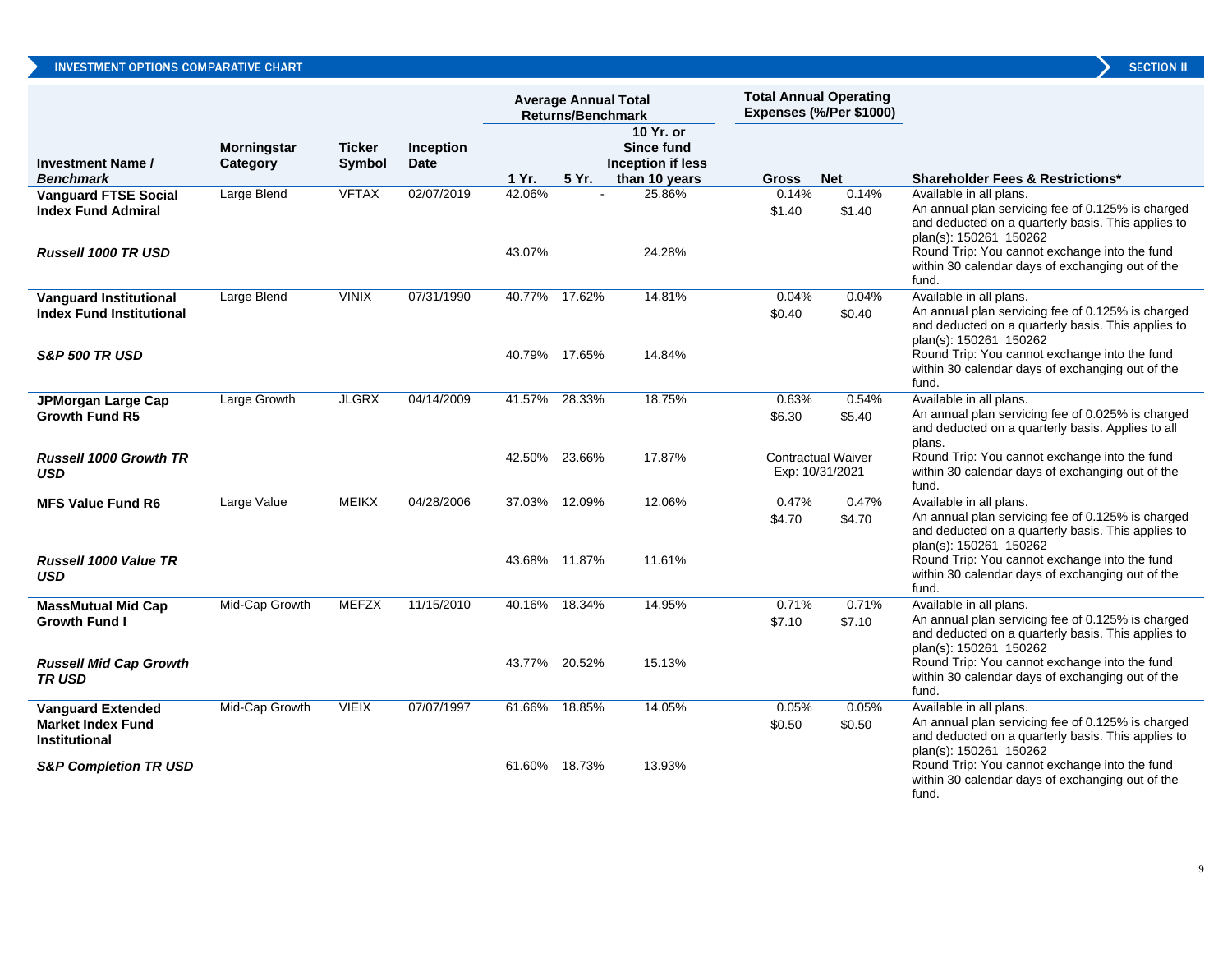|                                                                             |                                |                         |                          | <b>Average Annual Total</b><br><b>Returns/Benchmark</b> |               |                                              |                 | <b>Total Annual Operating</b><br>Expenses (%/Per \$1000) |                                                                                                                                                                                                                                      |
|-----------------------------------------------------------------------------|--------------------------------|-------------------------|--------------------------|---------------------------------------------------------|---------------|----------------------------------------------|-----------------|----------------------------------------------------------|--------------------------------------------------------------------------------------------------------------------------------------------------------------------------------------------------------------------------------------|
| <b>Investment Name /</b>                                                    | <b>Morningstar</b><br>Category | <b>Ticker</b><br>Symbol | Inception<br><b>Date</b> |                                                         |               | 10 Yr. or<br>Since fund<br>Inception if less |                 |                                                          |                                                                                                                                                                                                                                      |
| <b>Benchmark</b>                                                            |                                |                         |                          | 1 Yr.                                                   | 5 Yr.         | than 10 years                                | <b>Gross</b>    | <b>Net</b>                                               | <b>Shareholder Fees &amp; Restrictions*</b>                                                                                                                                                                                          |
| John Hancock Disciplined<br>Value Mid Cap Fund R6                           | Mid-Cap Value                  | <b>JVMRX</b>            | 08/31/2011               | 54.11%                                                  | 12.81%        | 14.60%                                       | 0.76%<br>\$7.60 | 0.75%<br>\$7.50                                          | Available in all plans.<br>An annual plan servicing fee of 0.125% is charged<br>and deducted on a quarterly basis. This applies to<br>plan(s): 150261 150262                                                                         |
| <b>Russell Mid Cap Value TR</b><br><b>USD</b>                               |                                |                         |                          | 53.06% 11.79%                                           |               | 13.38%                                       |                 | <b>Contractual Waiver</b><br>Exp: 07/31/2022             | Round Trip: You cannot exchange into the fund<br>within 30 calendar days of exchanging out of the<br>fund.                                                                                                                           |
| <b>Goldman Sachs Small</b><br><b>Cap Value Fund</b><br><b>Institutional</b> | <b>Small Blend</b>             | <b>GSSIX</b>            | 08/15/1997               | 62.66%                                                  | 11.55%        | 10.91%                                       | 0.99%<br>\$9.90 | 0.96%<br>\$9.60                                          | Available in all plans.<br>An annual plan servicing credit of 0.025% is<br>credited on a quarterly basis. Applies to all plans.<br>Round Trip: You cannot exchange into the fund                                                     |
| <b>Russell 2000 Value TR</b><br><b>USD</b>                                  |                                |                         |                          | 73.28% 13.62%                                           |               | 10.85%                                       |                 | <b>Contractual Waiver</b><br>Exp: 12/29/2021             | within 30 calendar days of exchanging out of the<br>fund.                                                                                                                                                                            |
| <b>Loomis Sayles Small Cap</b><br><b>Growth Fund N</b>                      | Small Growth                   | <b>LSSNX</b>            | 02/01/2013               | 45.42%                                                  | 20.27%        | 15.98%                                       | 0.82%<br>\$8.20 | 0.82%<br>\$8.20                                          | Available in all plans.<br>An annual plan servicing fee of 0.125% is charged<br>and deducted on a quarterly basis. This applies to<br>plan(s): 150261 150262                                                                         |
| <b>Russell 2000 Growth TR</b><br><b>USD</b>                                 |                                |                         |                          | 51.36% 18.76%                                           |               | 14.94%                                       |                 |                                                          | Round Trip: You cannot exchange into the fund<br>within 30 calendar days of exchanging out of the<br>fund.                                                                                                                           |
| <b>Variable Annuity</b>                                                     |                                |                         |                          |                                                         |               |                                              |                 |                                                          |                                                                                                                                                                                                                                      |
| <b>CREF Stock Account R2</b>                                                | Allocation--85%+<br>Equity     | <b>QCSTPX</b>           | 04/24/2015               | 42.03%                                                  | 15.29%        | 11.42%                                       | 0.29%<br>\$2.90 | 0.29%<br>\$2.90                                          | Available in all plans.<br>An annual plan servicing credit of 0.075% is<br>credited on a quarterly basis. This applies to plan<br>(s): 150261 150262                                                                                 |
| <b>Morningstar Aggressive</b><br><b>Target Risk TR USD</b>                  |                                |                         |                          |                                                         | 39.42% 14.08% | 10.42%                                       |                 |                                                          | Round Trip: If a round trip is made within 60<br>calendar days, exchanges into the same account<br>will be restricted for 90 calendar days.                                                                                          |
| <b>CREF Equity Index</b><br><b>Account R2</b>                               | Large Blend                    | <b>QCEQPX</b>           | 04/24/2015               | 43.81%                                                  | 17.58%        | 14.35%                                       | 0.22%<br>\$2.20 | 0.22%<br>\$2.20                                          | Available in all plans.<br>An annual plan servicing credit of 0.075% is<br>credited on a quarterly basis. This applies to plan<br>(s): 150261 150262                                                                                 |
| <b>Russell 3000 TR USD</b>                                                  |                                |                         |                          | 44.16% 17.89%                                           |               | 14.70%                                       |                 |                                                          | Contributions and Transfers in not allowed. This<br>applies to plan(s): 150261 150262<br>Round Trip: If a round trip is made within 60<br>calendar days, exchanges into the same account<br>will be restricted for 90 calendar days. |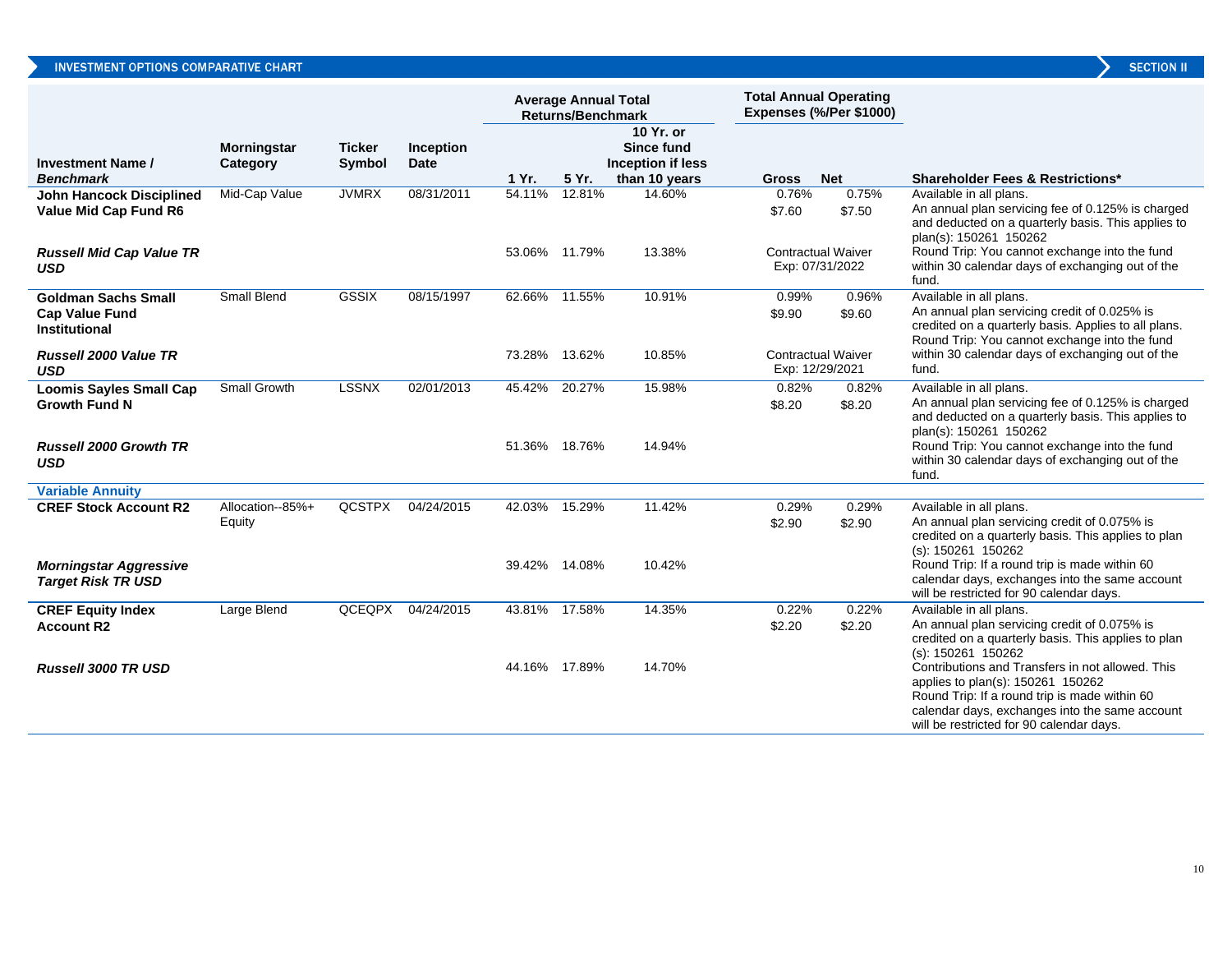|                                                                             |                                    |                                |                                 |                         | <b>Average Annual Total</b><br><b>Returns/Benchmark</b> |                                                               | <b>Total Annual Operating</b> | Expenses (%/Per \$1000)                      |                                                                                                                                                                                                                                                                                                                                                                                                                                          |
|-----------------------------------------------------------------------------|------------------------------------|--------------------------------|---------------------------------|-------------------------|---------------------------------------------------------|---------------------------------------------------------------|-------------------------------|----------------------------------------------|------------------------------------------------------------------------------------------------------------------------------------------------------------------------------------------------------------------------------------------------------------------------------------------------------------------------------------------------------------------------------------------------------------------------------------------|
| <b>Investment Name /</b><br><b>Benchmark</b>                                | <b>Morningstar</b><br>Category     | <b>Ticker</b><br><b>Symbol</b> | <b>Inception</b><br><b>Date</b> | 1 Yr.                   | 5 Yr.                                                   | 10 Yr. or<br>Since fund<br>Inception if less<br>than 10 years | <b>Gross</b>                  | <b>Net</b>                                   | <b>Shareholder Fees &amp; Restrictions*</b>                                                                                                                                                                                                                                                                                                                                                                                              |
| <b>CREF Growth Account R2</b><br><b>Russell 1000 Growth TR</b><br>USD       | Large Growth                       | QCGRPX                         | 04/24/2015                      | 42.60%<br>42.50%        | 23.10%<br>23.66%                                        | 17.40%<br>17.87%                                              | 0.24%<br>\$2.40               | 0.24%<br>\$2.40                              | Available in all plans.<br>An annual plan servicing credit of 0.075% is<br>credited on a quarterly basis. This applies to plan<br>(s): 150261 150262<br>Contributions and Transfers in not allowed. This<br>applies to plan(s): 150261 150262<br>Round Trip: If a round trip is made within 60<br>calendar days, exchanges into the same account                                                                                         |
| <b>CREF Global Equities</b><br><b>Account R2</b><br><b>MSCI ACWI NR USD</b> | World Large-<br>Stock Blend        | QCGLPX                         | 04/24/2015                      | 41.81%<br>39.26% 14.61% | 15.26%                                                  | 10.67%<br>9.90%                                               | 0.27%<br>\$2.70               | 0.27%<br>\$2.70                              | will be restricted for 90 calendar days.<br>Available in all plans.<br>An annual plan servicing credit of 0.075% is<br>credited on a quarterly basis. This applies to plan<br>(s): 150261 150262<br>Contributions and Transfers in not allowed. This<br>applies to plan(s): 150261 150262<br>Round Trip: If a round trip is made within 60<br>calendar days, exchanges into the same account<br>will be restricted for 90 calendar days. |
| <b>Fixed Income</b>                                                         |                                    |                                |                                 |                         |                                                         |                                                               |                               |                                              |                                                                                                                                                                                                                                                                                                                                                                                                                                          |
| <b>Mutual Fund</b>                                                          |                                    | <b>PTRQX</b>                   | 12/27/2010                      | 2.70%                   | 4.31%                                                   | 4.76%                                                         | 0.41%                         | 0.39%                                        | Available in all plans.                                                                                                                                                                                                                                                                                                                                                                                                                  |
| <b>PGIM Total Return Bond</b><br>Fund R6                                    | Intermediate<br>Core-Plus Bond     |                                |                                 |                         |                                                         |                                                               | \$4.10                        | \$3.90                                       | An annual plan servicing fee of 0.125% is charged<br>and deducted on a quarterly basis. This applies to<br>plan(s): 150261 150262                                                                                                                                                                                                                                                                                                        |
| <b>Bloomberg US Aggregate</b><br><b>Bond TR USD</b>                         |                                    |                                |                                 | $-0.33\%$               | 3.03%                                                   | 3.39%                                                         |                               | <b>Contractual Waiver</b><br>Exp: 02/28/2022 | Round Trip: You cannot exchange into the fund<br>within 30 calendar days of exchanging out of the<br>fund.                                                                                                                                                                                                                                                                                                                               |
| <b>Vanguard Total Bond</b><br><b>Market Index Fund</b><br><b>Admiral</b>    | Intermediate-<br><b>Term Bond</b>  | <b>VBTLX</b>                   | 11/12/2001                      | $-0.42%$                | 2.99%                                                   | 3.36%                                                         | 0.05%<br>\$0.50               | 0.05%<br>\$0.50                              | Available in all plans.<br>An annual plan servicing fee of 0.125% is charged<br>and deducted on a quarterly basis. This applies to<br>plan(s): 150261 150262                                                                                                                                                                                                                                                                             |
| <b>Bloomberg US Aggregate</b><br><b>Float Adjusted TR USD</b>               |                                    |                                |                                 | $-0.33\%$               | 3.07%                                                   | 3.44%                                                         |                               |                                              | Round Trip: You cannot exchange into the fund<br>within 30 calendar days of exchanging out of the<br>fund.                                                                                                                                                                                                                                                                                                                               |
| <b>Variable Annuity</b>                                                     |                                    |                                |                                 |                         |                                                         |                                                               |                               |                                              |                                                                                                                                                                                                                                                                                                                                                                                                                                          |
| <b>CREF Inflation-Linked</b><br><b>Bond Account R2</b>                      | Inflation-Protected<br><b>Bond</b> | <b>QCILPX</b>                  | 04/24/2015                      | 5.91%                   | 3.28%                                                   | 2.69%                                                         | 0.23%<br>\$2.30               | 0.23%<br>\$2.30                              | Available in all plans.<br>An annual plan servicing credit of 0.075% is<br>credited on a quarterly basis. This applies to plan<br>(s): 150261 150262                                                                                                                                                                                                                                                                                     |
| <b>Bloomberg US Treasury</b><br><b>Inflation Notes 1-10 Yr TR</b><br>USD    |                                    |                                |                                 | 6.60%                   | 3.61%                                                   | 2.58%                                                         |                               |                                              | Contributions and Transfers in not allowed. This<br>applies to plan(s): 150261 150262<br>Round Trip: If a round trip is made within 60<br>calendar days, exchanges into the same account<br>will be restricted for 90 calendar days.                                                                                                                                                                                                     |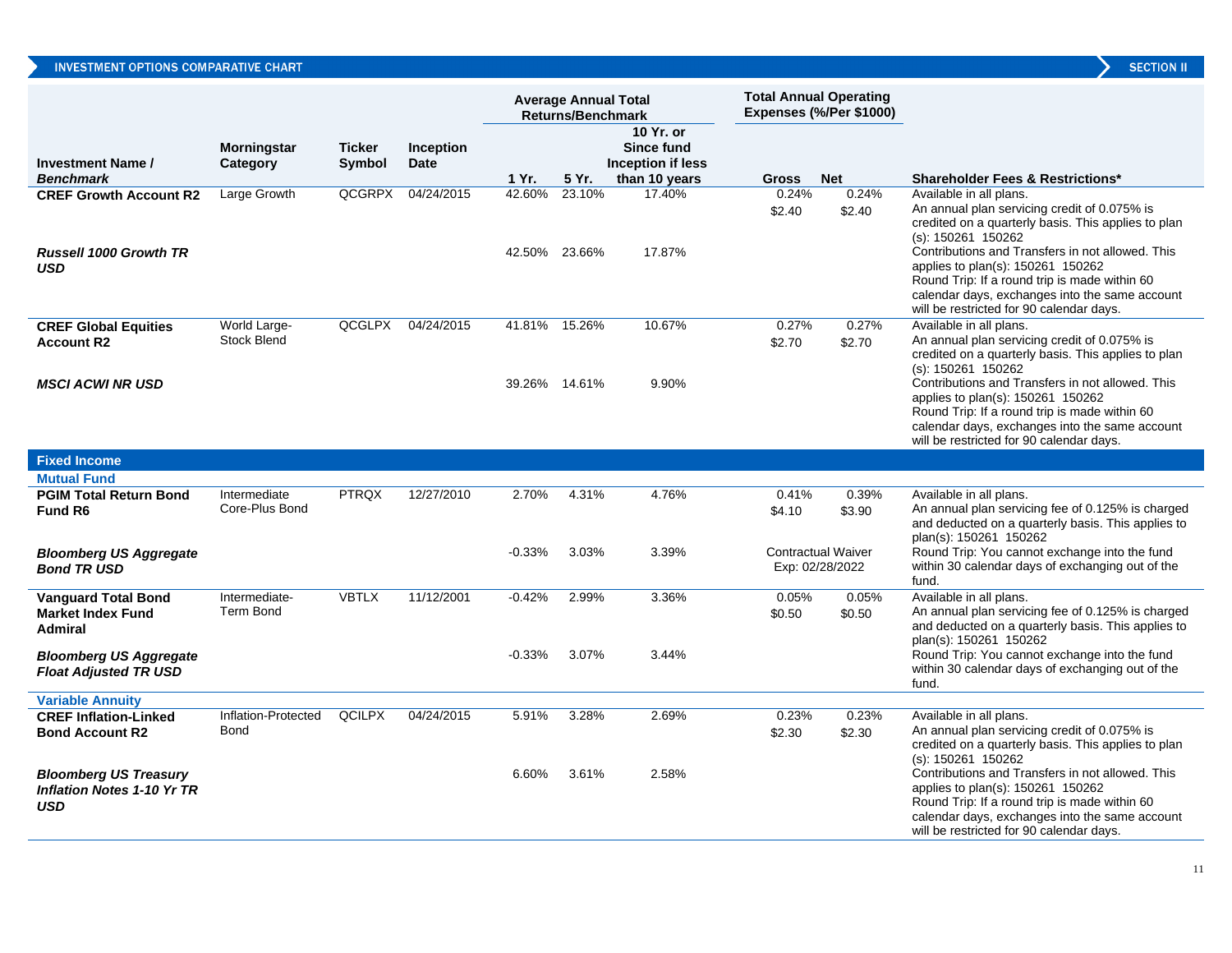| צ | <b>SECTION I</b> |  |
|---|------------------|--|
|   |                  |  |
|   |                  |  |

|                                                                                                                                                                                        |                                  |                         |                          | <b>Total Annual Operating</b><br><b>Average Annual Total</b><br>Expenses (%/Per \$1000)<br><b>Returns/Benchmark</b> |                |                                                               |                 |                                              |                                                                                                                                                                                                             |
|----------------------------------------------------------------------------------------------------------------------------------------------------------------------------------------|----------------------------------|-------------------------|--------------------------|---------------------------------------------------------------------------------------------------------------------|----------------|---------------------------------------------------------------|-----------------|----------------------------------------------|-------------------------------------------------------------------------------------------------------------------------------------------------------------------------------------------------------------|
| <b>Investment Name /</b><br><b>Benchmark</b>                                                                                                                                           | <b>Morningstar</b><br>Category   | <b>Ticker</b><br>Symbol | Inception<br><b>Date</b> | 1 Yr.                                                                                                               | 5 Yr.          | 10 Yr. or<br>Since fund<br>Inception if less<br>than 10 years | Gross           | <b>Net</b>                                   | <b>Shareholder Fees &amp; Restrictions*</b>                                                                                                                                                                 |
| <b>CREF Bond Market</b><br><b>Account R2</b><br><b>Bloomberg US Aggregate</b>                                                                                                          | Intermediate-<br>Term Bond       | <b>QCBMPX</b>           | 04/24/2015               | 1.49%<br>$-0.33%$                                                                                                   | 3.40%<br>3.03% | 3.57%<br>3.39%                                                | 0.26%<br>\$2.60 | 0.26%<br>\$2.60                              | Available in all plans.<br>An annual plan servicing credit of 0.075% is<br>credited on a quarterly basis. This applies to plan<br>$(s)$ : 150261 150262<br>Contributions and Transfers in not allowed. This |
| <b>Bond TR USD</b>                                                                                                                                                                     |                                  |                         |                          |                                                                                                                     |                |                                                               |                 |                                              | applies to plan(s): 150261 150262<br>Round Trip: If a round trip is made within 60<br>calendar days, exchanges into the same account<br>will be restricted for 90 calendar days.                            |
| <b>Money Market</b>                                                                                                                                                                    |                                  |                         |                          |                                                                                                                     |                |                                                               |                 |                                              |                                                                                                                                                                                                             |
| <b>Mutual Fund</b>                                                                                                                                                                     |                                  |                         |                          |                                                                                                                     |                |                                                               |                 |                                              |                                                                                                                                                                                                             |
| <b>Vanguard Federal Money</b><br><b>Market Fund Investor</b><br>7-day current annualized yield<br>0.01% as of 06/30/2021<br>7-day effective annualized yield<br>0.01% as of 06/30/2021 | Money Market-<br>Taxable         | <b>VMFXX</b>            | 07/13/1981               | 0.03%                                                                                                               | 1.07%          | 0.55%                                                         | 0.11%<br>\$1.10 | 0.11%<br>\$1.10                              | Available in all plans.<br>An annual plan servicing fee of 0.125% is charged<br>and deducted on a quarterly basis. This applies to<br>plan(s): 150261 150262                                                |
| <b>FTSE Treasury Bill 3</b><br><b>Month USD</b>                                                                                                                                        |                                  |                         |                          | 0.08%                                                                                                               | 1.14%          | 0.60%                                                         |                 |                                              |                                                                                                                                                                                                             |
| <b>Variable Annuity</b>                                                                                                                                                                |                                  |                         |                          |                                                                                                                     |                |                                                               |                 |                                              |                                                                                                                                                                                                             |
| <b>CREF Money Market</b><br><b>Account R2</b><br>7-day current annualized yield<br>0.00% as of 06/29/2021<br>7-day effective annualized yield<br>0.00% as of 06/29/2021                | Money Market-<br>Taxable         |                         | QCMMPX 04/24/2015        | 0.00%                                                                                                               | 0.82%          | 0.41%                                                         | 0.24%<br>\$2.40 | 0.24%<br>\$2.40                              | Available in all plans.<br>An annual plan servicing credit of 0.075% is<br>credited on a quarterly basis. This applies to plan<br>$(s)$ : 150261 150262                                                     |
| <b>iMoneyNet Money Fund</b><br>Averages - All<br><b>Government</b>                                                                                                                     |                                  |                         |                          | 0.02%                                                                                                               | 0.80%          | 0.41%                                                         |                 |                                              |                                                                                                                                                                                                             |
| <b>Multi-Asset</b>                                                                                                                                                                     |                                  |                         |                          |                                                                                                                     |                |                                                               |                 |                                              |                                                                                                                                                                                                             |
| <b>Mutual Fund</b>                                                                                                                                                                     |                                  |                         |                          |                                                                                                                     |                |                                                               |                 |                                              |                                                                                                                                                                                                             |
| <b>TIAA-CREF Lifecycle</b><br><b>Retirement Income Fund</b><br><b>Institutional</b>                                                                                                    | Allocation--30% to<br>50% Equity | <b>TLRIX</b>            | 11/30/2007               | 16.63%                                                                                                              | 8.24%          | 6.87%                                                         | 0.54%<br>\$5.40 | 0.37%<br>\$3.70                              | Available in all plans.<br>An annual plan servicing fee of 0.125% is charged<br>and deducted on a quarterly basis. This applies to<br>plan(s): 150261 150262                                                |
| <b>S&amp;P Target Date</b><br><b>Retirement Income TR</b><br><b>USD</b>                                                                                                                |                                  |                         |                          | 11.12%                                                                                                              | 6.29%          | 5.42%                                                         |                 | <b>Contractual Waiver</b><br>Exp: 09/30/2021 | Round Trip: You cannot exchange into the fund<br>within 30 calendar days of exchanging out of the<br>fund.                                                                                                  |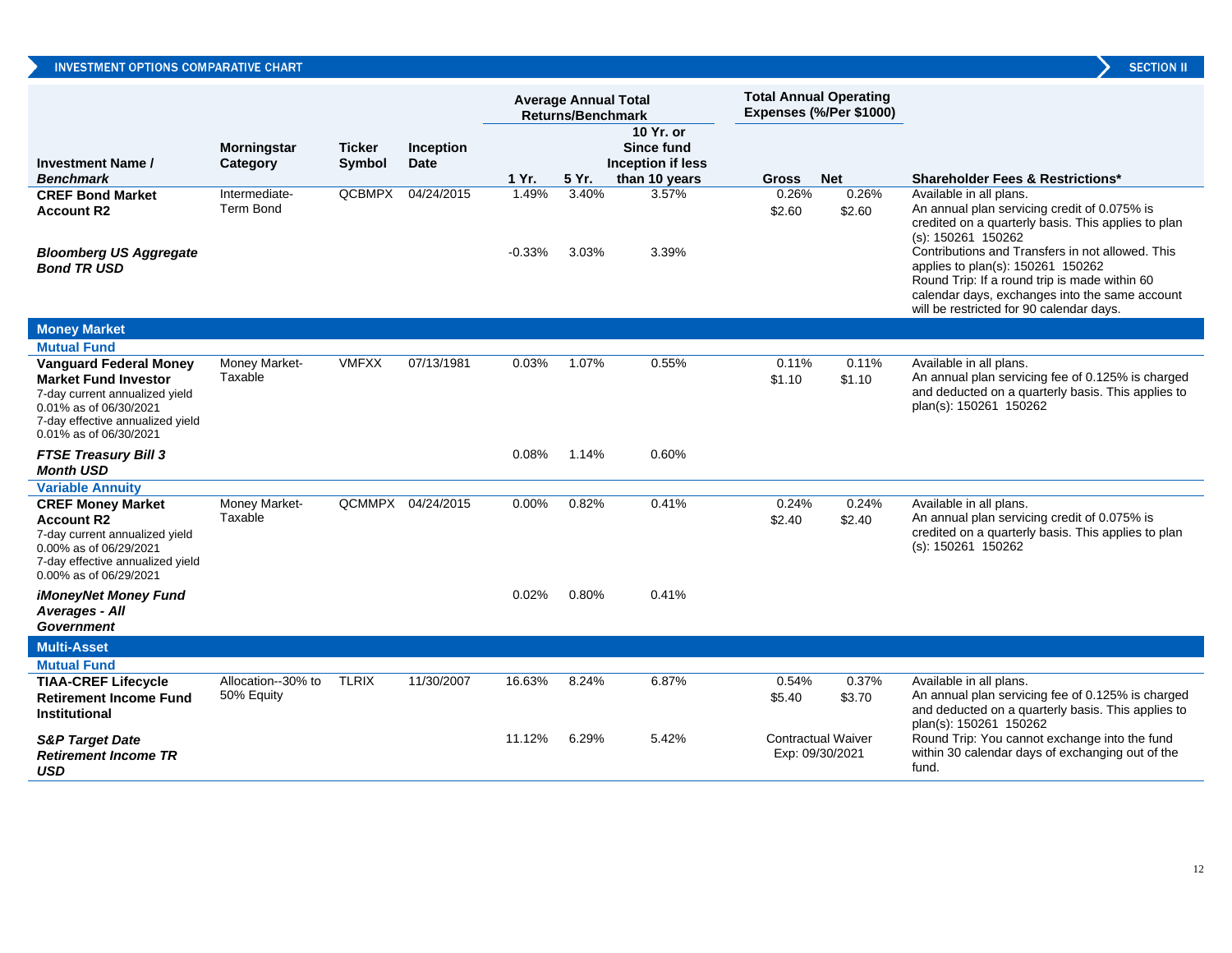|                                                              |                                |                         |                   |               | <b>Average Annual Total</b><br><b>Returns/Benchmark</b> |                                                               | <b>Total Annual Operating</b> | <b>Expenses (%/Per \$1000)</b> |                                                                                                                                                              |
|--------------------------------------------------------------|--------------------------------|-------------------------|-------------------|---------------|---------------------------------------------------------|---------------------------------------------------------------|-------------------------------|--------------------------------|--------------------------------------------------------------------------------------------------------------------------------------------------------------|
| <b>Investment Name /</b><br><b>Benchmark</b>                 | <b>Morningstar</b><br>Category | <b>Ticker</b><br>Symbol | Inception<br>Date | 1 Yr.         | 5 Yr.                                                   | 10 Yr. or<br>Since fund<br>Inception if less<br>than 10 years | <b>Gross</b>                  | <b>Net</b>                     | <b>Shareholder Fees &amp; Restrictions*</b>                                                                                                                  |
| <b>TIAA-CREF Lifecycle 2010</b><br><b>Fund Institutional</b> | Target Date 2000-<br>2010      | <b>TCTIX</b>            | 01/17/2007        | 16.64%        | 8.47%                                                   | 7.15%                                                         | 0.52%<br>\$5.20               | 0.37%<br>\$3.70                | Available in all plans.<br>An annual plan servicing fee of 0.125% is charged<br>and deducted on a quarterly basis. This applies to<br>plan(s): 150261 150262 |
| S&P Target Date 2010 TR<br><b>USD</b>                        |                                |                         |                   | 13.89%        | 7.24%                                                   | 6.16%                                                         | Exp: 09/30/2021               | <b>Contractual Waiver</b>      | Round Trip: You cannot exchange into the fund<br>within 30 calendar days of exchanging out of the<br>fund.                                                   |
| <b>TIAA-CREF Lifecycle 2015</b><br><b>Fund Institutional</b> | Target-Date 2015               | <b>TCNIX</b>            | 01/17/2007        | 18.45%        | 9.09%                                                   | 7.61%                                                         | 0.52%<br>\$5.20               | 0.38%<br>\$3.80                | Available in all plans.<br>An annual plan servicing fee of 0.125% is charged<br>and deducted on a quarterly basis. This applies to<br>plan(s): 150261 150262 |
| S&P Target Date 2015 TR<br><b>USD</b>                        |                                |                         |                   | 16.08%        | 8.01%                                                   | 6.82%                                                         | Exp: 09/30/2021               | <b>Contractual Waiver</b>      | Round Trip: You cannot exchange into the fund<br>within 30 calendar days of exchanging out of the<br>fund.                                                   |
| <b>TIAA-CREF Lifecycle 2020</b><br><b>Fund Institutional</b> | Target-Date 2020               | <b>TCWIX</b>            | 01/17/2007        | 20.37%        | 9.84%                                                   | 8.17%                                                         | 0.53%<br>\$5.30               | 0.39%<br>\$3.90                | Available in all plans.<br>An annual plan servicing fee of 0.125% is charged<br>and deducted on a quarterly basis. This applies to<br>plan(s): 150261 150262 |
| S&P Target Date 2020 TR<br><b>USD</b>                        |                                |                         |                   | 17.42%        | 8.63%                                                   | 7.35%                                                         | Exp: 09/30/2021               | <b>Contractual Waiver</b>      | Round Trip: You cannot exchange into the fund<br>within 30 calendar days of exchanging out of the<br>fund.                                                   |
| <b>TIAA-CREF Lifecycle 2025</b><br><b>Fund Institutional</b> | Target-Date 2025               | <b>TCYIX</b>            | 01/17/2007        | 23.65%        | 10.88%                                                  | 8.84%                                                         | 0.55%<br>\$5.50               | 0.41%<br>\$4.10                | Available in all plans.<br>An annual plan servicing fee of 0.125% is charged<br>and deducted on a quarterly basis. This applies to<br>plan(s): 150261 150262 |
| S&P Target Date 2025 TR<br><b>USD</b>                        |                                |                         |                   | 21.67%        | 9.76%                                                   | 8.07%                                                         | Exp: 09/30/2021               | <b>Contractual Waiver</b>      | Round Trip: You cannot exchange into the fund<br>within 30 calendar days of exchanging out of the<br>fund.                                                   |
| <b>TIAA-CREF Lifecycle 2030</b><br><b>Fund Institutional</b> | Target-Date 2030               | <b>TCRIX</b>            | 01/17/2007        | 27.06% 11.91% |                                                         | 9.48%                                                         | 0.56%<br>\$5.60               | 0.42%<br>\$4.20                | Available in all plans.<br>An annual plan servicing fee of 0.125% is charged<br>and deducted on a quarterly basis. This applies to<br>plan(s): 150261 150262 |
| S&P Target Date 2030 TR<br><b>USD</b>                        |                                |                         |                   |               | 25.71% 10.76%                                           | 8.72%                                                         | Exp: 09/30/2021               | <b>Contractual Waiver</b>      | Round Trip: You cannot exchange into the fund<br>within 30 calendar days of exchanging out of the<br>fund.                                                   |
| <b>TIAA-CREF Lifecycle 2035</b><br><b>Fund Institutional</b> | Target-Date 2035               | <b>TCIIX</b>            | 01/17/2007        | 30.55%        | 12.91%                                                  | 10.07%                                                        | 0.58%<br>\$5.80               | 0.43%<br>\$4.30                | Available in all plans.<br>An annual plan servicing fee of 0.125% is charged<br>and deducted on a quarterly basis. This applies to<br>plan(s): 150261 150262 |
| S&P Target Date 2035 TR<br><b>USD</b>                        |                                |                         |                   |               | 30.35% 11.82%                                           | 9.37%                                                         | Exp: 09/30/2021               | <b>Contractual Waiver</b>      | Round Trip: You cannot exchange into the fund<br>within 30 calendar days of exchanging out of the                                                            |

fund.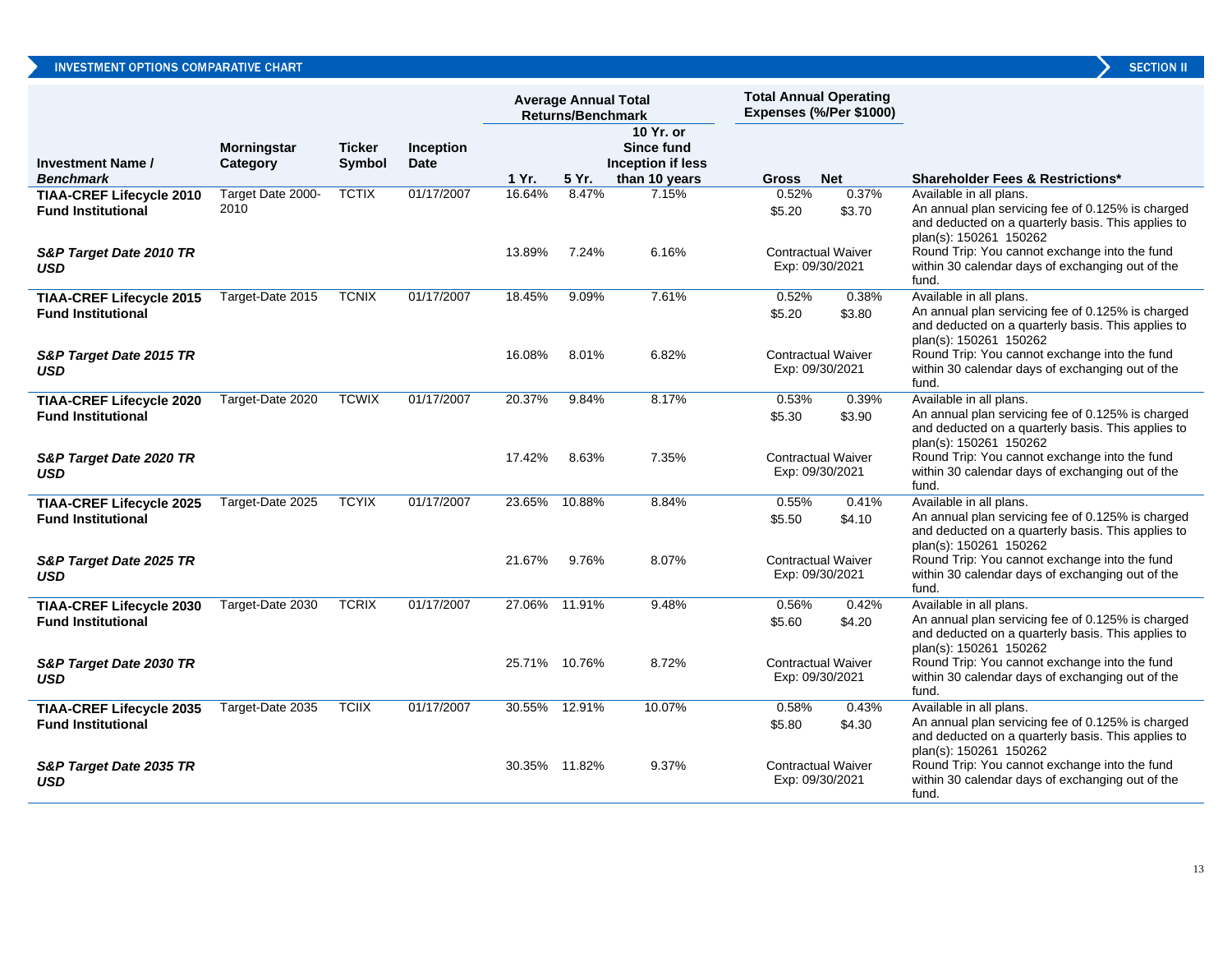| <b>SECTION I</b> |  |
|------------------|--|

|                                                              |                                  |                         |                                 | <b>Average Annual Total</b><br><b>Returns/Benchmark</b> |               |                                                               |                 | <b>Total Annual Operating</b><br>Expenses (%/Per \$1000) |                                                                                                                                                              |
|--------------------------------------------------------------|----------------------------------|-------------------------|---------------------------------|---------------------------------------------------------|---------------|---------------------------------------------------------------|-----------------|----------------------------------------------------------|--------------------------------------------------------------------------------------------------------------------------------------------------------------|
| <b>Investment Name /</b><br><b>Benchmark</b>                 | <b>Morningstar</b><br>Category   | <b>Ticker</b><br>Symbol | <b>Inception</b><br><b>Date</b> | 1 Yr.                                                   | 5 Yr.         | 10 Yr. or<br>Since fund<br>Inception if less<br>than 10 years | Gross           | <b>Net</b>                                               | <b>Shareholder Fees &amp; Restrictions*</b>                                                                                                                  |
| <b>TIAA-CREF Lifecycle 2040</b>                              | Target-Date 2040                 | <b>TCOIX</b>            | 01/17/2007                      | 34.22%                                                  | 13.91%        | 10.63%                                                        | 0.60%           | 0.44%                                                    | Available in all plans.                                                                                                                                      |
| <b>Fund Institutional</b>                                    |                                  |                         |                                 |                                                         |               |                                                               | \$6.00          | \$4.40                                                   | An annual plan servicing fee of 0.125% is charged<br>and deducted on a quarterly basis. This applies to<br>plan(s): 150261 150262                            |
| S&P Target Date 2040 TR<br><b>USD</b>                        |                                  |                         |                                 |                                                         | 33.56% 12.55% | 9.82%                                                         |                 | <b>Contractual Waiver</b><br>Exp: 09/30/2021             | Round Trip: You cannot exchange into the fund<br>within 30 calendar days of exchanging out of the<br>fund.                                                   |
| <b>TIAA-CREF Lifecycle 2045</b><br><b>Fund Institutional</b> | Target-Date 2045                 | <b>TTFIX</b>            | 11/30/2007                      | 37.89%                                                  | 14.61%        | 10.96%                                                        | 0.61%<br>\$6.10 | 0.45%<br>\$4.50                                          | Available in all plans.<br>An annual plan servicing fee of 0.125% is charged<br>and deducted on a quarterly basis. This applies to<br>plan(s): 150261 150262 |
| S&P Target Date 2045 TR<br><b>USD</b>                        |                                  |                         |                                 |                                                         | 35.51% 12.99% | 10.10%                                                        |                 | <b>Contractual Waiver</b><br>Exp: 09/30/2021             | Round Trip: You cannot exchange into the fund<br>within 30 calendar days of exchanging out of the<br>fund.                                                   |
| <b>TIAA-CREF Lifecycle 2050</b><br><b>Fund Institutional</b> | Target-Date 2050                 | <b>TFTIX</b>            | 11/30/2007                      | 38.62%                                                  | 14.79%        | 11.05%                                                        | 0.62%<br>\$6.20 | 0.45%<br>\$4.50                                          | Available in all plans.<br>An annual plan servicing fee of 0.125% is charged<br>and deducted on a quarterly basis. This applies to<br>plan(s): 150261 150262 |
| S&P Target Date 2050 TR<br><b>USD</b>                        |                                  |                         |                                 |                                                         | 36.49% 13.30% | 10.33%                                                        |                 | <b>Contractual Waiver</b><br>Exp: 09/30/2021             | Round Trip: You cannot exchange into the fund<br>within 30 calendar days of exchanging out of the<br>fund.                                                   |
| <b>TIAA-CREF Lifecycle 2055</b><br><b>Fund Institutional</b> | Target-Date 2055                 | <b>TTRIX</b>            | 04/29/2011                      | 39.12%                                                  | 14.92%        | 11.14%                                                        | 0.64%<br>\$6.40 | 0.45%<br>\$4.50                                          | Available in all plans.<br>An annual plan servicing fee of 0.125% is charged<br>and deducted on a quarterly basis. This applies to<br>plan(s): 150261 150262 |
| S&P Target Date 2055 TR<br><b>USD</b>                        |                                  |                         |                                 |                                                         | 37.01% 13.46% | 10.49%                                                        |                 | <b>Contractual Waiver</b><br>Exp: 09/30/2021             | Round Trip: You cannot exchange into the fund<br>within 30 calendar days of exchanging out of the<br>fund.                                                   |
| <b>TIAA-CREF Lifecycle 2060</b><br><b>Fund Institutional</b> | Target-Date<br>$2060+$           | <b>TLXNX</b>            | 09/26/2014                      | 39.70%                                                  | 15.06%        | 11.37%                                                        | 0.72%<br>\$7.20 | 0.45%<br>\$4.50                                          | Available in all plans.<br>An annual plan servicing fee of 0.125% is charged<br>and deducted on a quarterly basis. This applies to<br>plan(s): 150261 150262 |
| S&P Target Date 2060 TR<br><b>USD</b>                        |                                  |                         |                                 |                                                         | 36.88% 13.61% | 10.48%                                                        |                 | <b>Contractual Waiver</b><br>Exp: 09/30/2021             | Round Trip: You cannot exchange into the fund<br>within 30 calendar days of exchanging out of the<br>fund.                                                   |
| <b>Variable Annuity</b>                                      |                                  |                         |                                 |                                                         |               |                                                               |                 |                                                          |                                                                                                                                                              |
| <b>CREF Social Choice</b><br><b>Account R2</b>               | Allocation--50% to<br>70% Equity | QCSCPX                  | 04/24/2015                      | 23.48%                                                  | 10.80%        | 8.74%                                                         | 0.25%<br>\$2.50 | 0.25%<br>\$2.50                                          | Available in all plans.<br>An annual plan servicing credit of 0.075% is<br>credited on a quarterly basis. This applies to plan<br>(s): 150261 150262         |
| <b>Morningstar Moderate</b><br><b>Target Risk TR USD</b>     |                                  |                         |                                 |                                                         | 23.92% 10.30% | 8.03%                                                         |                 |                                                          | Round Trip: If a round trip is made within 60<br>calendar days, exchanges into the same account<br>will be restricted for 90 calendar days.                  |
| <b>Real Estate</b>                                           |                                  |                         |                                 |                                                         |               |                                                               |                 |                                                          |                                                                                                                                                              |
| <b>Variable Annuitv</b>                                      |                                  |                         |                                 |                                                         |               |                                                               |                 |                                                          |                                                                                                                                                              |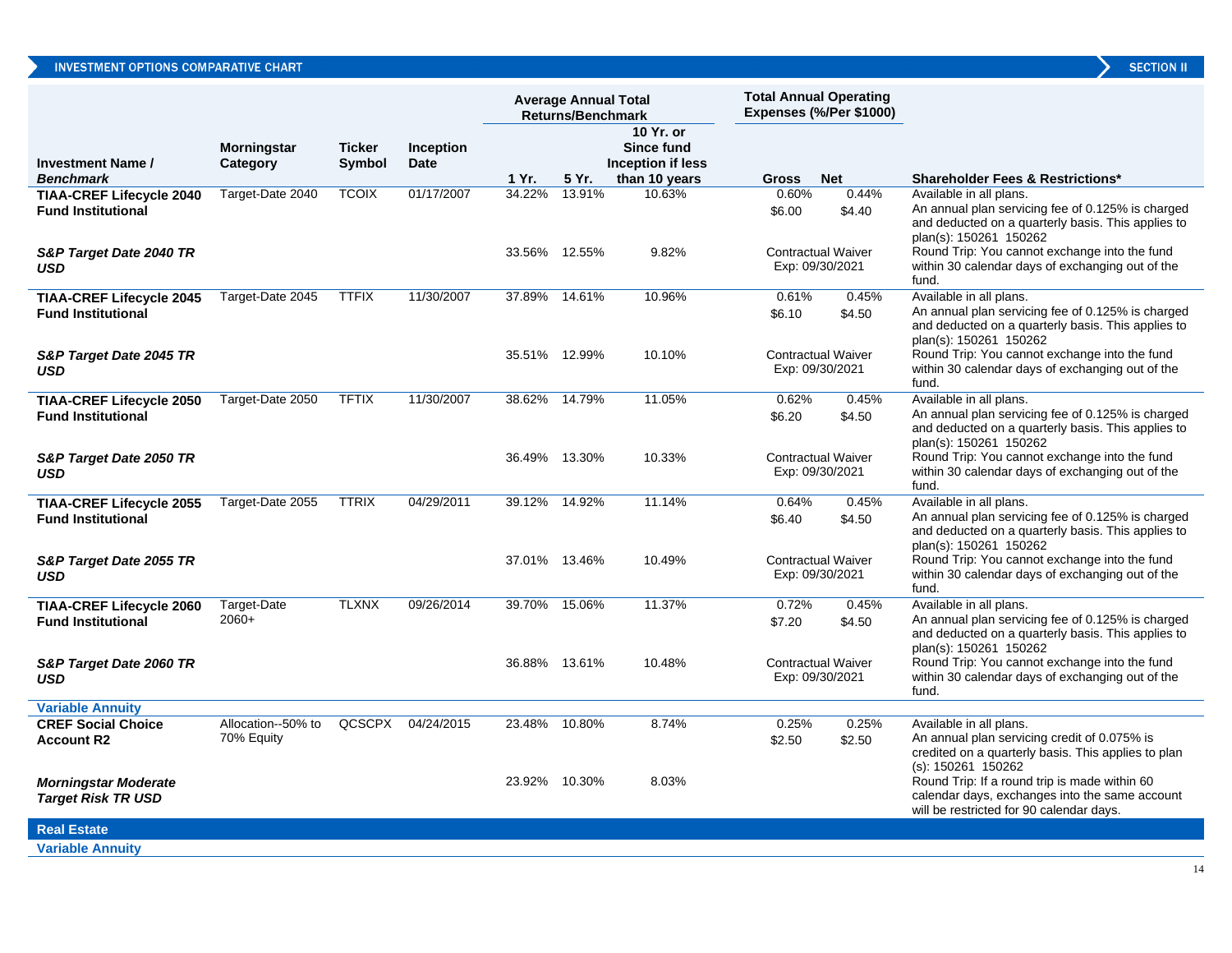|  | <b>SECTION I</b> |  |  |
|--|------------------|--|--|
|  |                  |  |  |

|                                 |                                |                         |                                 |        | <b>Average Annual Total</b><br>Returns/Benchmark |                                              |                 | <b>Total Annual Operating</b><br>Expenses (%/Per \$1000) |                                                                                                                                                                                        |
|---------------------------------|--------------------------------|-------------------------|---------------------------------|--------|--------------------------------------------------|----------------------------------------------|-----------------|----------------------------------------------------------|----------------------------------------------------------------------------------------------------------------------------------------------------------------------------------------|
| <b>Investment Name /</b>        | <b>Morningstar</b><br>Category | Ticker<br><b>Symbol</b> | <b>Inception</b><br><b>Date</b> |        |                                                  | 10 Yr. or<br>Since fund<br>Inception if less |                 |                                                          |                                                                                                                                                                                        |
| <b>Benchmark</b>                |                                |                         |                                 | 1 Yr.  | 5 Yr.                                            | than 10 years                                | <b>Gross</b>    | <b>Net</b>                                               | <b>Shareholder Fees &amp; Restrictions*</b>                                                                                                                                            |
| <b>TIAA Real Estate Account</b> | N/A                            | <b>OREARX</b>           | 10/02/1995                      | 6.72%  | 4.37%                                            | 6.99%                                        | 0.87%<br>\$8.70 | 0.87%<br>\$8.70                                          | Available in all plans.<br>An annual plan servicing credit of 0.115% is<br>credited on a quarterly basis. Applies to all plans.<br>Transfers out: Limit 1 per quarter. Limitations may |
| S&P 500 TR USD                  |                                |                         |                                 | 40.79% | 17.65%                                           | 14.84%                                       |                 |                                                          | apply to any transaction resulting in a balance ><br>\$150,000.                                                                                                                        |

Table 1 shows fee and expense information for the investment options listed including the Total Annual Operating Expenses expressed as a percentage and a dollar amount based upon a \$1,000 accumulation both as net and gross of expenses. Total Annual Operating Expenses is a measure of what it costs to operate an investment, expressed as a percentage of its assets, as a dollar amount or in basis points. These are costs the investor pays through a reduction in the investment's rate of return.

| * Legend of plan name for each applicable plan number |                                                            |  |  |  |  |  |  |  |
|-------------------------------------------------------|------------------------------------------------------------|--|--|--|--|--|--|--|
| <b>Plans</b>                                          | <b>Plan Names</b>                                          |  |  |  |  |  |  |  |
| 150261                                                | FURMAN UNIVERSITY DEFINED CONTRIBUTION RETIREMENT<br>PI AN |  |  |  |  |  |  |  |
| 150262                                                | FURMAN UNIVERSITY TAX DEFERRED ANNUITY PLAN                |  |  |  |  |  |  |  |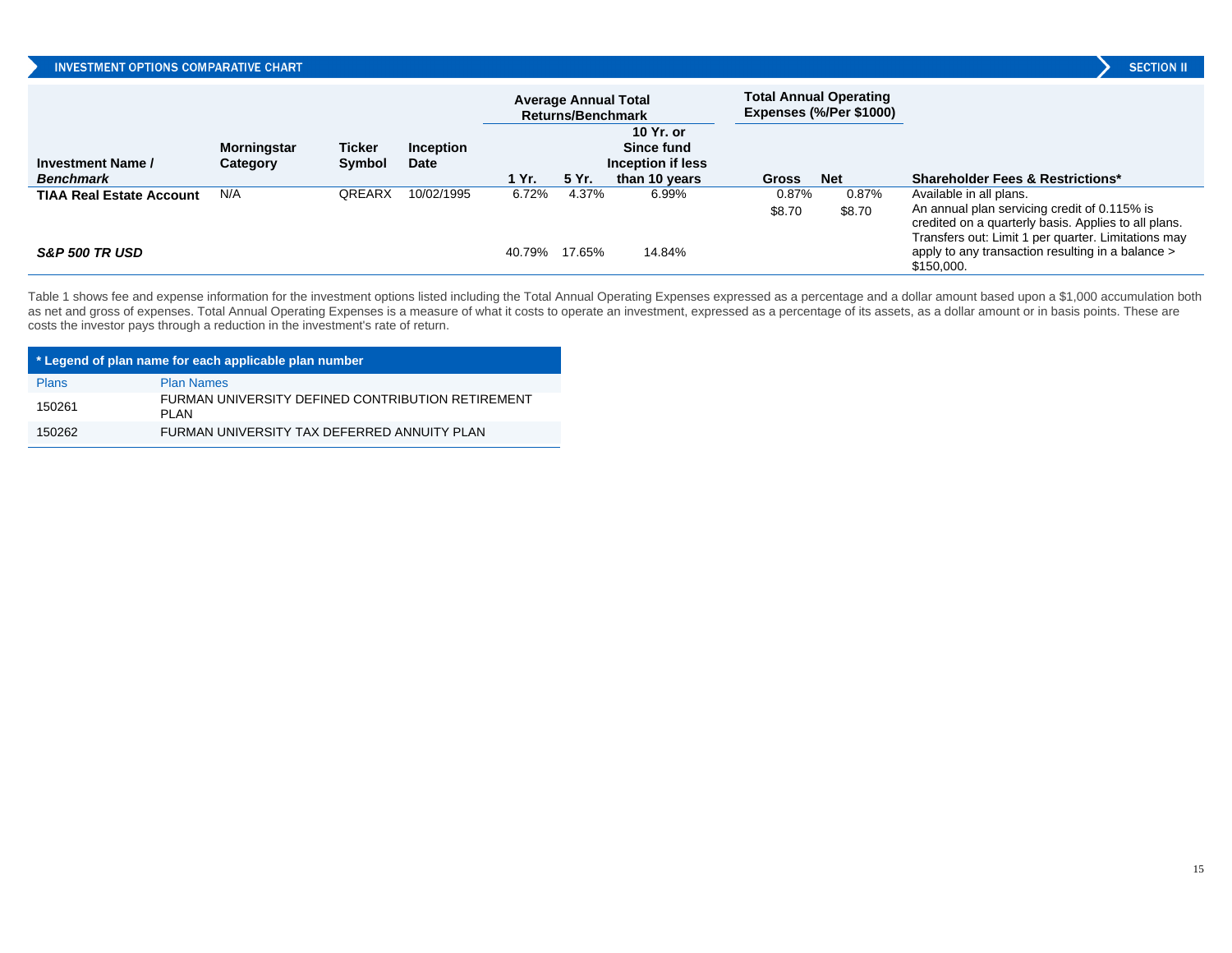# FIDELITY INVESTMENTS

To request additional plan information from this service provider or a paper copy of information available online, free of charge, contact: P.O. Box 770003 Cincinnati,OH 45277 800-558-9179

www.fidelity.com/atwork

# Table 1 – Variable Return Investment Performance as of June 30, 2021

|                                              |                                      |                         |                          |          | <b>Returns/Benchmark</b> | <b>Average Annual Total</b>         | <b>Total Annual Operating</b><br>Expenses (%/Per \$1000) |                 |                                            |
|----------------------------------------------|--------------------------------------|-------------------------|--------------------------|----------|--------------------------|-------------------------------------|----------------------------------------------------------|-----------------|--------------------------------------------|
| <b>Investment Name /</b><br><b>Benchmark</b> | <b>Morningstar</b><br>Category       | <b>Ticker</b><br>Symbol | Inception<br><b>Date</b> | 1 Yr.    | 5 Yr.                    | 10 Yr. or<br><b>Since Inception</b> | <b>Gross</b>                                             | <b>Net</b>      | <b>Shareholder Fees &amp; Restrictions</b> |
| <b>Allocation</b>                            |                                      |                         |                          |          |                          |                                     |                                                          |                 |                                            |
| <b>Mutual Fund</b>                           |                                      |                         |                          |          |                          |                                     |                                                          |                 |                                            |
| Fidelity® Puritan®                           | Allocation--<br>50% to 70%<br>Equity | <b>FPURX</b>            | 04/16/1947               | 29.85%   | 14.08%                   | 11.21%                              | 0.52%<br>\$5.20                                          | 0.52%<br>\$5.20 |                                            |
| <b>S&amp;P 500 TR USD</b>                    |                                      |                         |                          | 40.79%   | 17.65%                   | 14.84%                              |                                                          |                 |                                            |
| Fidelity Freedom <sup>®</sup> 2005           | Target-Date<br>2000-2010             | <b>FFFVX</b>            | 11/06/2003               | 12.06%   | 6.94%                    | 5.55%                               | 0.47%<br>\$4.70                                          | 0.47%<br>\$4.70 |                                            |
| <b>BBgBarc US Agg Bond TR</b><br><b>USD</b>  |                                      |                         |                          | $-0.33%$ | 3.03%                    | 3.39%                               |                                                          |                 |                                            |
| Fidelity Freedom <sup>®</sup> 2010           | Target-Date<br>2000-2010             | <b>FFFCX</b>            | 10/17/1996               | 15.82%   | 8.21%                    | 6.54%                               | 0.50%<br>\$5.00                                          | 0.50%<br>\$5.00 |                                            |
| <b>BBgBarc US Agg Bond TR</b><br><b>USD</b>  |                                      |                         |                          | $-0.33%$ | 3.03%                    | 3.39%                               |                                                          |                 |                                            |
| Fidelity Freedom <sup>®</sup> 2015           | Target-Date<br>2015                  | <b>FFVFX</b>            | 11/06/2003               | 19.66%   | 9.41%                    | 7.23%                               | 0.54%<br>\$5.40                                          | 0.54%<br>\$5.40 |                                            |
| <b>BBgBarc US Agg Bond TR</b><br><b>USD</b>  |                                      |                         |                          | $-0.33%$ | 3.03%                    | 3.39%                               |                                                          |                 |                                            |
| Fidelity Freedom <sup>®</sup> 2020           | Target-Date<br>2020                  | <b>FFFDX</b>            | 10/17/1996               | 23.47%   | 10.43%                   | 7.83%                               | 0.59%<br>\$5.90                                          | 0.59%<br>\$5.90 |                                            |
| <b>S&amp;P 500 TR USD</b>                    |                                      |                         |                          | 40.79%   | 17.65%                   | 14.84%                              |                                                          |                 |                                            |
| Fidelity Freedom <sup>®</sup> 2025           | Target-Date<br>2025                  | <b>FFTWX</b>            | 11/06/2003               | 26.37%   | 11.28%                   | 8.53%                               | 0.63%<br>\$6.30                                          | 0.63%<br>\$6.30 |                                            |
| <b>S&amp;P 500 TR USD</b>                    |                                      |                         |                          | 40.79%   | 17.65%                   | 14.84%                              |                                                          |                 |                                            |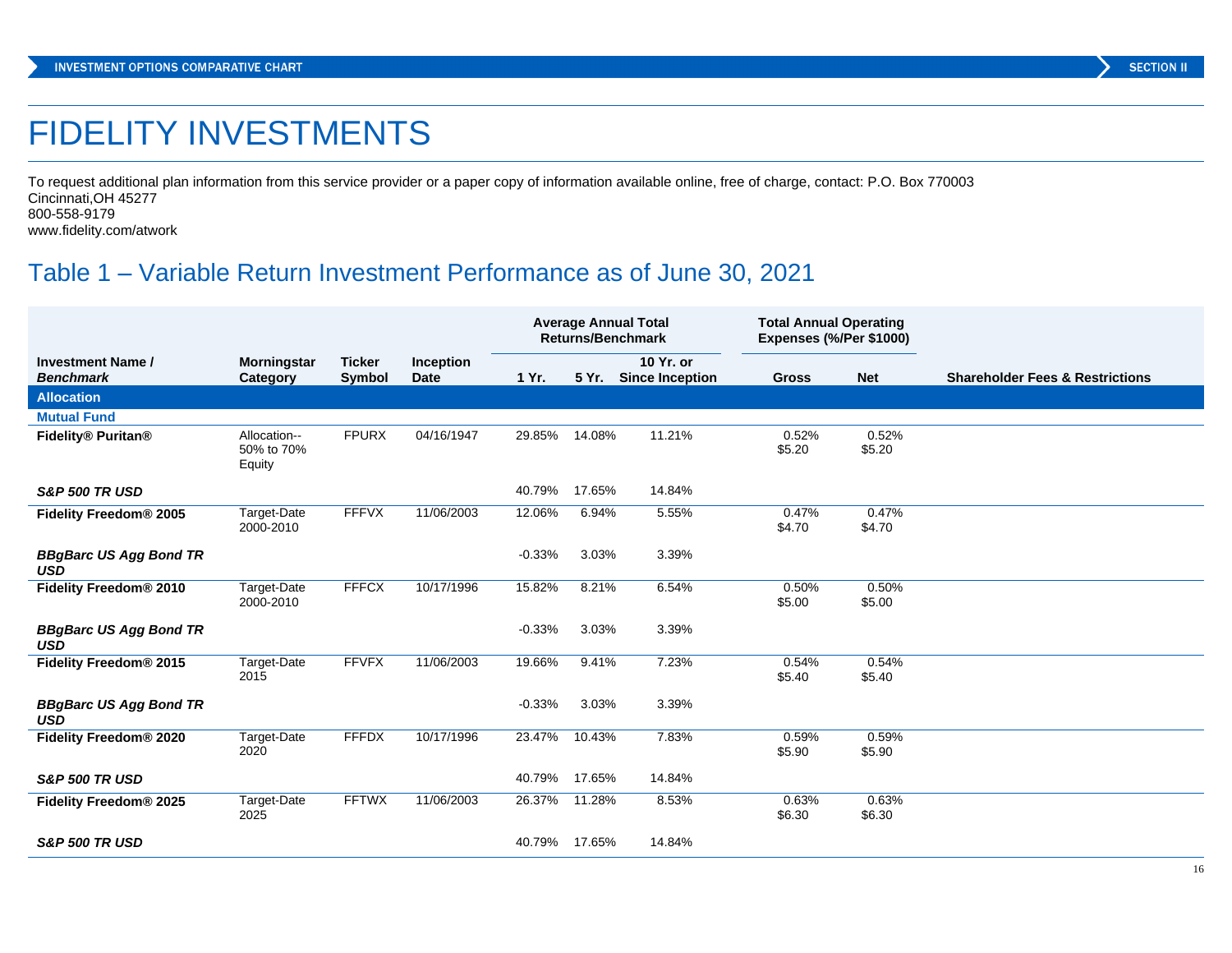|                                                         |                                            |               |                  |          | <b>Average Annual Total</b><br><b>Returns/Benchmark</b> |                       | <b>Total Annual Operating</b><br>Expenses (%/Per \$1000) |                 |                                            |
|---------------------------------------------------------|--------------------------------------------|---------------|------------------|----------|---------------------------------------------------------|-----------------------|----------------------------------------------------------|-----------------|--------------------------------------------|
| <b>Investment Name /</b>                                | Morningstar                                | <b>Ticker</b> | <b>Inception</b> |          |                                                         | 10 Yr. or             |                                                          |                 |                                            |
| <b>Benchmark</b>                                        | Category                                   | Symbol        | <b>Date</b>      | 1 Yr.    |                                                         | 5 Yr. Since Inception | <b>Gross</b>                                             | <b>Net</b>      | <b>Shareholder Fees &amp; Restrictions</b> |
| Fidelity Freedom® 2030                                  | Target-Date<br>2030                        | <b>FFFEX</b>  | 10/17/1996       | 29.96%   | 12.68%                                                  | 9.28%                 | 0.67%<br>\$6.70                                          | 0.67%<br>\$6.70 |                                            |
| <b>S&amp;P 500 TR USD</b>                               |                                            |               |                  | 40.79%   | 17.65%                                                  | 14.84%                |                                                          |                 |                                            |
| Fidelity Freedom <sup>®</sup> 2035                      | Target-Date<br>2035                        | <b>FFTHX</b>  | 11/06/2003       | 36.86%   | 14.22%                                                  | 10.13%                | 0.72%<br>\$7.20                                          | 0.72%<br>\$7.20 |                                            |
| <b>S&amp;P 500 TR USD</b>                               |                                            |               |                  | 40.79%   | 17.65%                                                  | 14.84%                |                                                          |                 |                                            |
| Fidelity Freedom <sup>®</sup> 2040                      | Target-Date<br>2040                        | <b>FFFFX</b>  | 09/06/2000       | 41.41%   | 14.84%                                                  | 10.46%                | 0.75%<br>\$7.50                                          | 0.75%<br>\$7.50 |                                            |
| <b>S&amp;P 500 TR USD</b>                               |                                            |               |                  | 40.79%   | 17.65%                                                  | 14.84%                |                                                          |                 |                                            |
| Fidelity Freedom <sup>®</sup> 2045                      | Target-Date<br>2045                        | <b>FFFGX</b>  | 06/01/2006       | 41.38%   | 14.82%                                                  | 10.49%                | 0.75%<br>\$7.50                                          | 0.75%<br>\$7.50 |                                            |
| <b>S&amp;P 500 TR USD</b>                               |                                            |               |                  | 40.79%   | 17.65%                                                  | 14.84%                |                                                          |                 |                                            |
| Fidelity Freedom <sup>®</sup> 2050                      | Target-Date<br>2050                        | <b>FFFHX</b>  | 06/01/2006       | 41.43%   | 14.86%                                                  | 10.48%                | 0.75%<br>\$7.50                                          | 0.75%<br>\$7.50 |                                            |
| <b>S&amp;P 500 TR USD</b>                               |                                            |               |                  | 40.79%   | 17.65%                                                  | 14.84%                |                                                          |                 |                                            |
| Fidelity Freedom <sup>®</sup> 2055                      | Target-Date<br>2055                        | <b>FDEEX</b>  | 06/01/2011       | 41.37%   | 14.83%                                                  | 10.55%                | 0.75%<br>\$7.50                                          | 0.75%<br>\$7.50 |                                            |
| <b>S&amp;P 500 TR USD</b>                               |                                            |               |                  | 40.79%   | 17.65%                                                  | 14.84%                |                                                          |                 |                                            |
| Fidelity Freedom <sup>®</sup> 2060                      | Target-Date<br>2060                        | <b>FDKVX</b>  | 08/05/2014       | 41.35%   | 14.82%                                                  | 11.17%                | 0.75%<br>\$7.50                                          | 0.75%<br>\$7.50 |                                            |
| <b>S&amp;P 500 TR USD</b>                               |                                            |               |                  | 40.79%   | 17.65%                                                  | 14.84%                |                                                          |                 |                                            |
| Fidelity Freedom <sup>®</sup> 2065                      | Target-Date<br>$2065+$                     | <b>FFSFX</b>  | 06/28/2019       | 41.36%   | $\overline{\phantom{a}}$                                | 20.53%                | 0.75%<br>\$7.50                                          | 0.75%<br>\$7.50 |                                            |
| <b>Morningstar Lifetime Mod</b><br><b>2060 TR USD</b>   |                                            |               |                  | 38.83%   | 13.25%                                                  | 9.70%                 |                                                          |                 |                                            |
| <b>Fidelity Freedom® Income</b>                         | Target-Date<br>Retirement                  | <b>FFFAX</b>  | 10/17/1996       | 10.10%   | 5.90%                                                   | 4.66%                 | 0.47%<br>\$4.70                                          | 0.47%<br>\$4.70 |                                            |
| <b>BBgBarc US Agg Bond TR</b><br>USD                    |                                            |               |                  | $-0.33%$ | 3.03%                                                   | 3.39%                 |                                                          |                 |                                            |
| <b>Equities</b>                                         |                                            |               |                  |          |                                                         |                       |                                                          |                 |                                            |
| <b>Mutual Fund</b>                                      |                                            |               |                  |          |                                                         |                       |                                                          |                 |                                            |
| <b>Fidelity® Emerging Markets</b><br><b>Idx Premium</b> | <b>Diversified</b><br><b>Emerging Mkts</b> | <b>FPMAX</b>  | 09/08/2011       |          |                                                         | $\sim$                |                                                          |                 |                                            |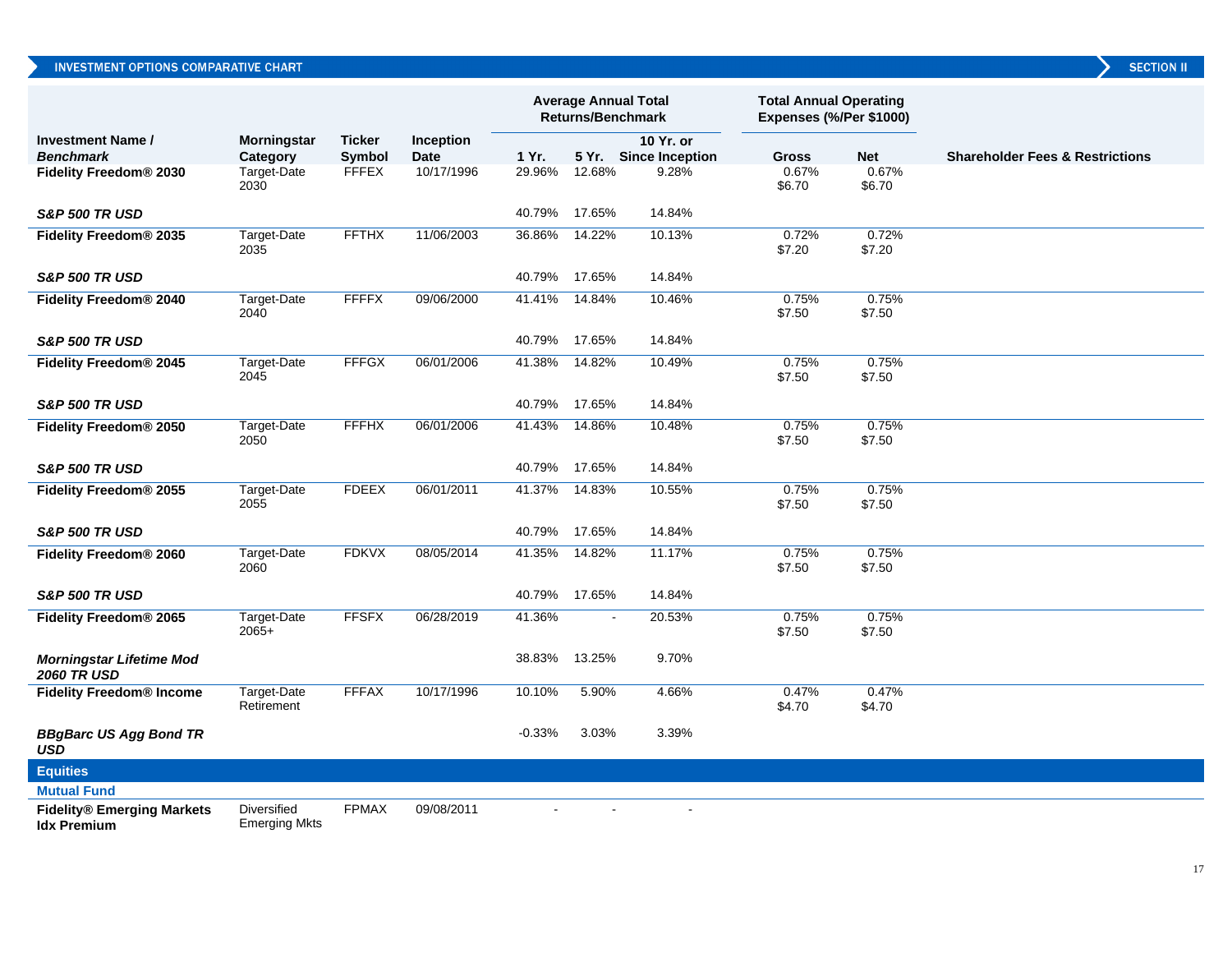|                                                          |                                      |                         |                   |        | <b>Returns/Benchmark</b> | <b>Average Annual Total</b>        | <b>Total Annual Operating</b><br>Expenses (%/Per \$1000) |                  |                                            |
|----------------------------------------------------------|--------------------------------------|-------------------------|-------------------|--------|--------------------------|------------------------------------|----------------------------------------------------------|------------------|--------------------------------------------|
| <b>Investment Name /</b><br><b>Benchmark</b>             | Morningstar<br>Category              | <b>Ticker</b><br>Symbol | Inception<br>Date | 1 Yr.  |                          | 10 Yr. or<br>5 Yr. Since Inception | <b>Gross</b>                                             | <b>Net</b>       | <b>Shareholder Fees &amp; Restrictions</b> |
| <b>MSCI EM NR USD</b>                                    |                                      |                         |                   |        |                          |                                    |                                                          |                  |                                            |
| Fidelity® International Index<br>Premium                 | <b>Foreign Large</b><br><b>Blend</b> | <b>FSIVX</b>            | 10/14/2005        |        |                          |                                    |                                                          |                  |                                            |
| <b>MSCI EAFE NR USD</b>                                  |                                      |                         |                   |        |                          |                                    |                                                          |                  |                                            |
| <b>Fidelity® International Small</b><br>Cap              | Foreign<br>Small/Mid<br><b>Blend</b> | <b>FISMX</b>            | 09/18/2002        | 45.09% | 11.90%                   | 8.87%                              | 1.08%<br>\$10.80                                         | 1.08%<br>\$10.80 |                                            |
| <b>MSCI ACWI Ex USA Small</b><br><b>NR USD</b>           |                                      |                         |                   | 47.04% | 11.97%                   | 7.02%                              |                                                          |                  |                                            |
| Fidelity® 500 Index Premium                              | Large Blend                          | <b>FUSVX</b>            | 10/14/2005        |        |                          |                                    |                                                          |                  |                                            |
| <b>S&amp;P 500 TR USD</b>                                |                                      |                         |                   |        |                          |                                    |                                                          |                  |                                            |
| <b>Fidelity® Total Market Index</b><br>Premium           | Large Blend                          | <b>FSTVX</b>            | 10/14/2005        |        |                          |                                    |                                                          |                  |                                            |
| <b>DJ US Total Stock Market TR</b><br><b>USD</b>         |                                      |                         |                   |        |                          |                                    |                                                          |                  |                                            |
| Fidelity® Contrafund®                                    | <b>Large Growth</b>                  | <b>FCNTX</b>            | 05/17/1967        | 38.50% | 21.70%                   | 16.46%                             | 0.86%<br>\$8.60                                          | 0.86%<br>\$8.60  |                                            |
| <b>S&amp;P 500 TR USD</b>                                |                                      |                         |                   | 40.79% | 17.65%                   | 14.84%                             |                                                          |                  |                                            |
| <b>Fidelity® Growth Company</b>                          | <b>Large Growth</b>                  | <b>FDGRX</b>            | 01/17/1983        | 56.39% | 31.31%                   | 21.18%                             | 0.83%<br>\$8.30                                          | 0.83%<br>\$8.30  |                                            |
| <b>Russell 3000 Growth TR USD</b>                        |                                      |                         |                   | 42.99% | 23.31%                   | 17.54%                             |                                                          |                  |                                            |
| <b>MFS Value Fund R6</b>                                 | Large Value                          | <b>MEIKX</b>            | 04/28/2006        | 37.03% | 12.09%                   | 12.06%                             | 0.47%<br>\$4.70                                          | 0.47%<br>\$4.70  |                                            |
| Russell 1000 Value TR USD                                |                                      |                         |                   | 43.68% | 11.87%                   | 11.61%                             |                                                          |                  |                                            |
| <b>Fidelity® Extended Market</b><br><b>Index Premium</b> | Mid-Cap Blend                        | <b>FSEVX</b>            | 10/14/2005        |        |                          |                                    |                                                          |                  |                                            |
| <b>DJ US Completion Total</b><br><b>Stock Mkt TR USD</b> |                                      |                         |                   |        |                          |                                    |                                                          |                  |                                            |
| <b>Fidelity® Mid-Cap Stock</b>                           | Mid-Cap Blend                        | <b>FMCSX</b>            | 03/29/1994        | 54.21% | 15.20%                   | 12.49%                             | 0.92%<br>\$9.20                                          | 0.92%<br>\$9.20  |                                            |
| S&P MidCap 400 TR                                        |                                      |                         |                   | 53.24% | 14.29%                   | 12.40%                             |                                                          |                  |                                            |
| <b>John Hancock Disciplined</b><br>Value Mid Cap Fund R2 | Mid-Cap Value                        | <b>JVMSX</b>            | 03/01/2012        | 53.36% | 12.26%                   | 12.94%                             | 1.26%<br>\$12.60                                         | 1.25%<br>\$12.50 |                                            |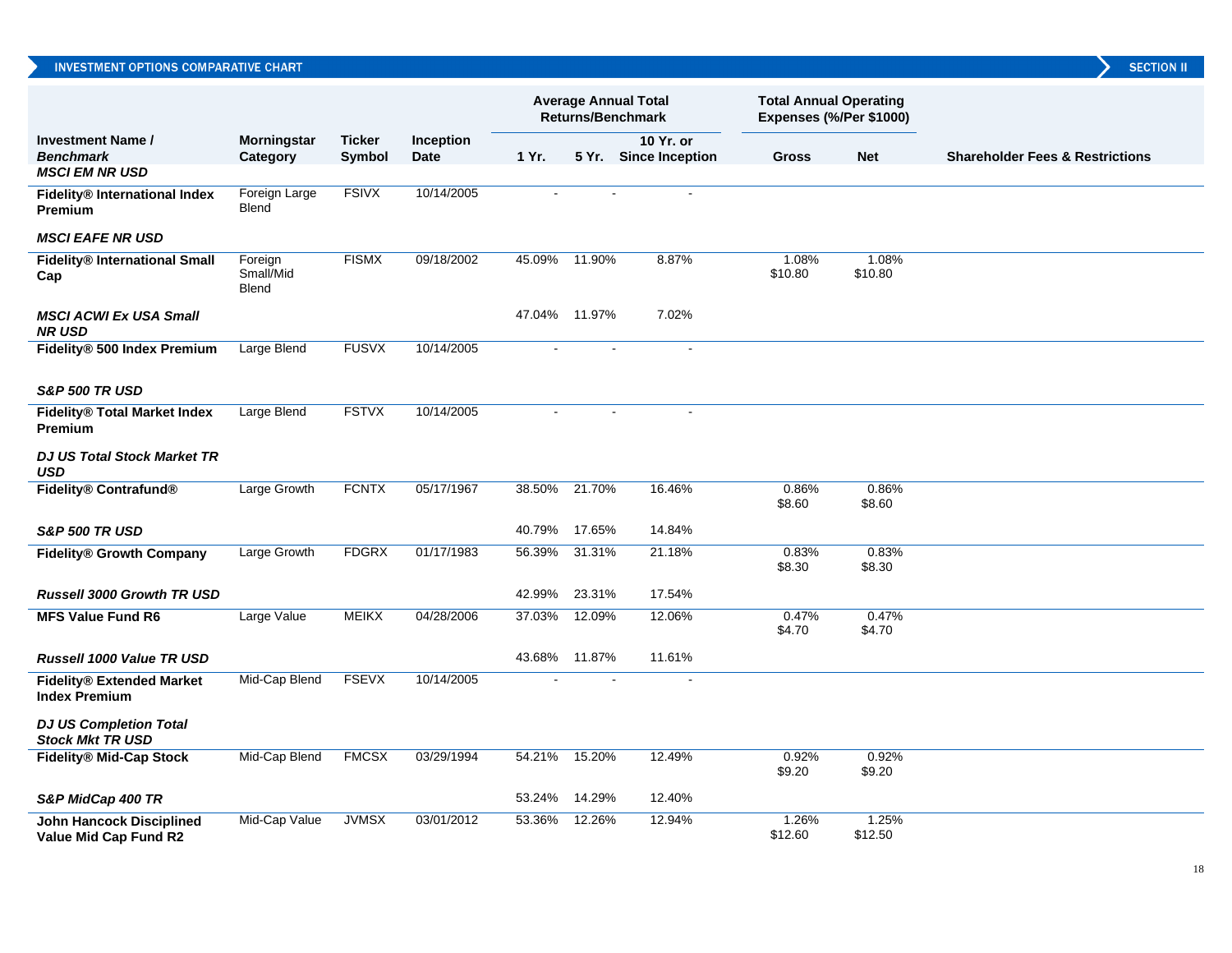|                                                             |                                          |                         |                          |          | <b>Returns/Benchmark</b> | <b>Average Annual Total</b>        | <b>Total Annual Operating</b><br>Expenses (%/Per \$1000) |                  |                                            |
|-------------------------------------------------------------|------------------------------------------|-------------------------|--------------------------|----------|--------------------------|------------------------------------|----------------------------------------------------------|------------------|--------------------------------------------|
| <b>Investment Name /</b><br><b>Benchmark</b>                | Morningstar<br>Category                  | <b>Ticker</b><br>Symbol | Inception<br><b>Date</b> | 1 Yr.    |                          | 10 Yr. or<br>5 Yr. Since Inception | <b>Gross</b>                                             | <b>Net</b>       | <b>Shareholder Fees &amp; Restrictions</b> |
| <b>Russell Mid Cap Value TR</b><br>USD                      |                                          |                         |                          | 53.06%   | 11.79%                   | 12.48%                             | <b>Contractual Waiver</b><br>Exp: 07/31/2022             |                  |                                            |
| Fidelity® Small Cap Growth                                  | Small Growth                             | <b>FCPGX</b>            | 11/03/2004               | 52.40%   | 22.67%                   | 16.15%                             | 1.09%<br>\$10.90                                         | 1.09%<br>\$10.90 |                                            |
| <b>Russell 2000 Growth TR USD</b>                           |                                          |                         |                          | 51.36%   | 18.76%                   | 13.52%                             |                                                          |                  |                                            |
| <b>Loomis Sayles Small Cap</b><br><b>Growth Fund Retail</b> | Small Growth                             | <b>LCGRX</b>            | 12/31/1996               | 44.88%   | 19.82%                   | 13.60%                             | 1.19%<br>\$11.90                                         | 1.19%<br>\$11.90 |                                            |
| <b>Russell 2000 Growth TR USD</b>                           |                                          |                         |                          | 51.36%   | 18.76%                   | 13.52%                             |                                                          |                  |                                            |
| <b>Fidelity® Small Cap Value</b>                            | <b>Small Value</b>                       | <b>FCPVX</b>            | 11/03/2004               | 79.74%   | 13.78%                   | 12.50%                             | 0.96%<br>\$9.60                                          | 0.96%<br>\$9.60  |                                            |
| Russell 2000 Value TR USD                                   |                                          |                         |                          | 73.28%   | 13.62%                   | 10.85%                             |                                                          |                  |                                            |
| <b>Fixed Income</b>                                         |                                          |                         |                          |          |                          |                                    |                                                          |                  |                                            |
| <b>Mutual Fund</b>                                          |                                          |                         |                          |          |                          |                                    |                                                          |                  |                                            |
| Fidelity® Capital & Income                                  | <b>High Yield</b><br>Bond                | <b>FAGIX</b>            | 11/01/1977               | 26.45%   | 9.95%                    | 7.58%                              | 0.68%<br>\$6.80                                          | 0.68%<br>\$6.80  |                                            |
| <b>ICE BofA US HY Constnd TR</b><br>USD                     |                                          |                         |                          | 15.60%   | 7.28%                    | 6.49%                              |                                                          |                  |                                            |
| Fidelity® Inflation-Protected<br><b>Bond</b>                | Inflation-<br>Protected<br><b>Bond</b>   | <b>FINPX</b>            | 06/26/2002               |          |                          |                                    |                                                          |                  |                                            |
| <b>BBgBarc US Treasury US</b><br><b>TIPS TRUSD</b>          |                                          |                         |                          |          |                          |                                    |                                                          |                  |                                            |
| Fidelity® Total Bond Fund                                   | Intermediate<br>Core-Plus<br><b>Bond</b> | <b>FTBFX</b>            | 10/15/2002               | 3.32%    | 4.27%                    | 4.21%                              | 0.45%<br>\$4.50                                          | 0.45%<br>\$4.50  |                                            |
| <b>BBgBarc US Agg Bond TR</b><br><b>USD</b>                 |                                          |                         |                          | $-0.33%$ | 3.03%                    | 3.39%                              |                                                          |                  |                                            |
| Fidelity® Shrt-Term Trs Bd<br><b>Idx Prm</b>                | Short<br>Government                      | <b>FSBAX</b>            | 12/20/2005               |          |                          | $\sim$                             |                                                          |                  |                                            |
| <b>BBgBarc Government 1-5 Yr</b><br><b>TRUSD</b>            |                                          |                         |                          |          |                          |                                    |                                                          |                  |                                            |
| <b>Money Market</b>                                         |                                          |                         |                          |          |                          |                                    |                                                          |                  |                                            |
| <b>Mutual Fund</b>                                          |                                          |                         |                          |          |                          |                                    |                                                          |                  |                                            |
| <b>Fidelity® Government Cash</b><br><b>Reserves</b>         | Money Market-<br>Taxable                 | <b>FDRXX</b>            | 05/10/1979               | 0.01%    | 0.86%                    | 0.44%                              | 0.34%<br>\$3.40                                          | 0.34%<br>\$3.40  |                                            |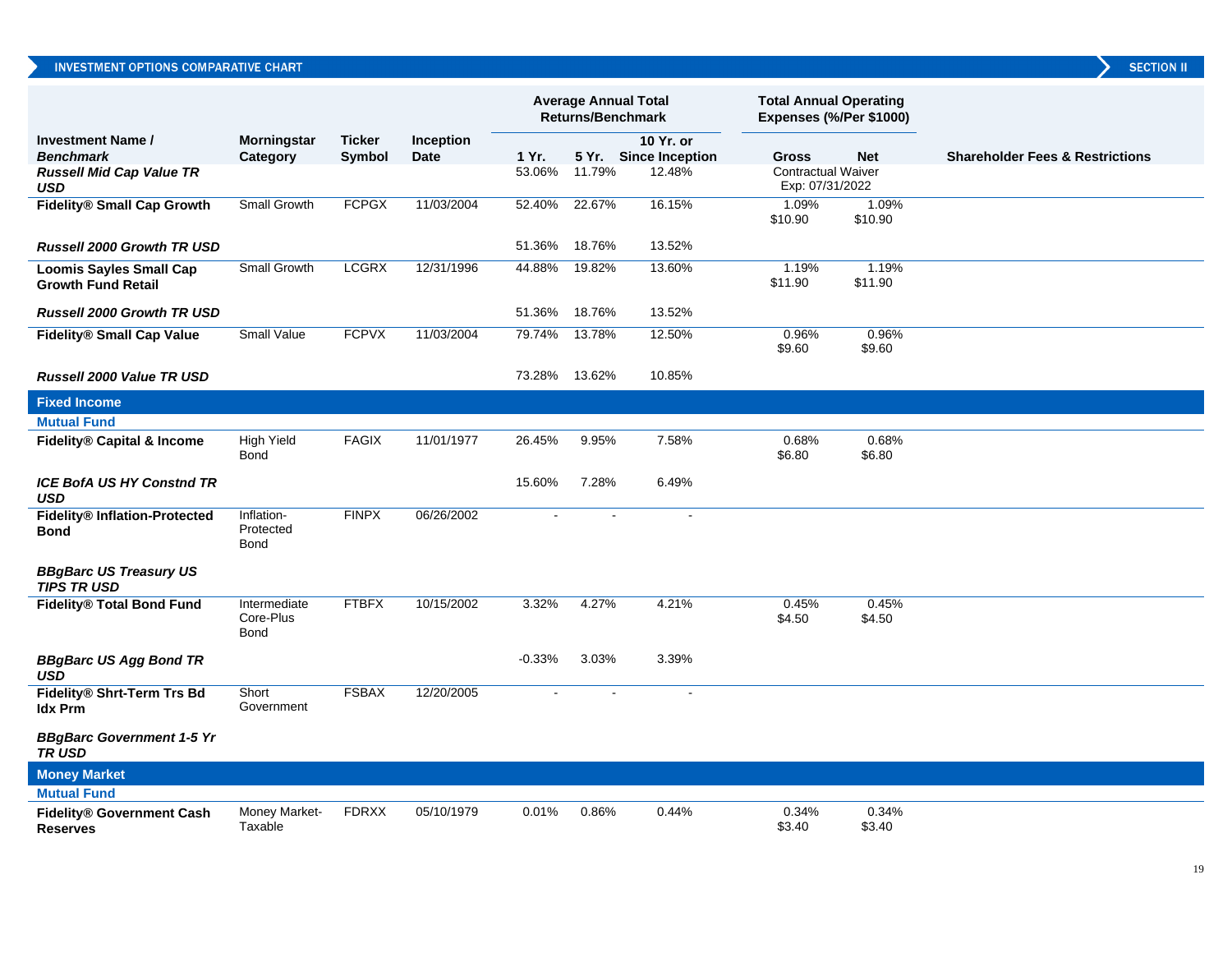| <b>INVESTMENT OPTIONS COMPARATIVE CHART</b>            |                         |                         |                          |        |        |                                                         |                                                          |                 | <b>SECTION II</b>                          |
|--------------------------------------------------------|-------------------------|-------------------------|--------------------------|--------|--------|---------------------------------------------------------|----------------------------------------------------------|-----------------|--------------------------------------------|
|                                                        |                         |                         |                          |        |        | <b>Average Annual Total</b><br><b>Returns/Benchmark</b> | <b>Total Annual Operating</b><br>Expenses (%/Per \$1000) |                 |                                            |
| <b>Investment Name /</b><br><b>Benchmark</b>           | Morningstar<br>Category | <b>Ticker</b><br>Symbol | <b>Inception</b><br>Date | 1 Yr.  | 5 Yr.  | 10 Yr. or<br><b>Since Inception</b>                     | <b>Gross</b>                                             | <b>Net</b>      | <b>Shareholder Fees &amp; Restrictions</b> |
| <b>ICE BofA USD 3M Dep OR</b><br><b>CM TR USD</b>      |                         |                         |                          | 0.25%  | 1.46%  | 0.90%                                                   |                                                          |                 |                                            |
| <b>Real Estate</b>                                     |                         |                         |                          |        |        |                                                         |                                                          |                 |                                            |
| <b>Mutual Fund</b>                                     |                         |                         |                          |        |        |                                                         |                                                          |                 |                                            |
| <b>Fidelity® Real Estate</b><br><b>Investment Port</b> | <b>Real Estate</b>      | <b>FRESX</b>            | 11/17/1986               | 32.29% | 6.12%  | 9.43%                                                   | 0.74%<br>\$7.40                                          | 0.74%<br>\$7.40 |                                            |
| <b>S&amp;P 500 TR USD</b>                              |                         |                         |                          | 40.79% | 17.65% | 14.84%                                                  |                                                          |                 |                                            |

Table 1 shows fee and expense information for the investment options listed including the Total Annual Operating Expenses expressed as a percentage and a dollar amount based upon a \$1,000 accumulation both as net and gross of expenses. Total Annual Operating Expenses is a measure of what it costs to operate an investment, expressed as a percentage of its assets, as a dollar amount or in basis points. These are costs the investor pays through a reduction in the investment's rate of return.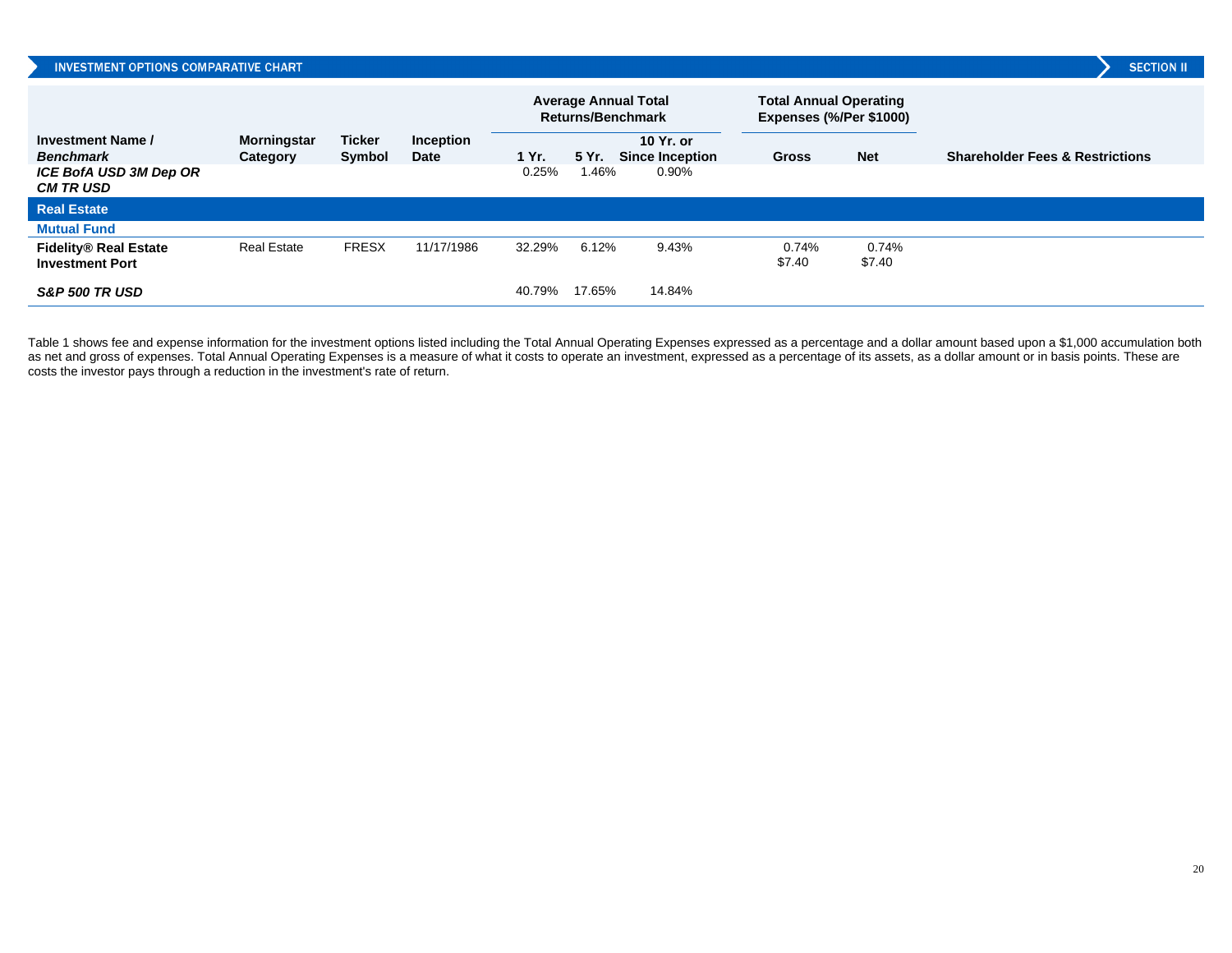# VALIC/AIG RETIREMENT SERVICES

To request additional plan information from this service provider or a paper copy of information available online, free of charge, contact: 2929 Allen Parkway Houston, Texas 77019 800-537-7241

www.aig.com/RetirementServices/feedisclosure

# Table 1 – Variable Return Investment Performance as of June 30, 2021

|                                                       |                                |                         |                                 | <b>Average Annual Total</b><br><b>Returns/Benchmark</b> |        | <b>Total Annual Operating</b><br>Expenses (%/Per \$1000) |              |                  |                                            |
|-------------------------------------------------------|--------------------------------|-------------------------|---------------------------------|---------------------------------------------------------|--------|----------------------------------------------------------|--------------|------------------|--------------------------------------------|
| <b>Investment Name /</b><br><b>Benchmark</b>          | <b>Morningstar</b><br>Category | <b>Ticker</b><br>Symbol | <b>Inception</b><br><b>Date</b> | 1 Yr.                                                   |        | 10 Yr. or<br>5 Yr. Since Inception                       | <b>Gross</b> | <b>Net</b>       | <b>Shareholder Fees &amp; Restrictions</b> |
| <b>Equities</b>                                       |                                |                         |                                 |                                                         |        |                                                          |              |                  |                                            |
| <b>Other</b>                                          |                                |                         |                                 |                                                         |        |                                                          |              |                  |                                            |
| <b>ARIEL FUND</b>                                     |                                | N/A                     | 11/06/1986                      | 71.73% 14.25%                                           |        | 10.86%                                                   |              | 2.04%<br>\$20.40 | Contributions and Transfers in not allowed |
| Russell 2500 Value TR USD                             |                                |                         |                                 | 63.23%                                                  | 12.29% | 10.93%                                                   |              |                  |                                            |
| <b>BLUE CHIP GROWTH FUND</b>                          |                                | N/A                     | 10/30/2000                      | 34.81%                                                  | 22.64% | 16.94%                                                   |              | 1.83%<br>\$18.30 | N/A                                        |
| <b>S&amp;P 500 TR USD</b>                             |                                |                         |                                 | 40.79%                                                  | 17.65% | 14.84%                                                   |              |                  |                                            |
| <b>CORE EQUITY FUND</b>                               |                                | N/A                     | 04/29/1994                      | 11.55%                                                  | 18.86% | 14.78%                                                   |              | 1.75%<br>\$17.50 | Contributions and Transfers in not allowed |
| <b>Russell 1000 TR USD</b>                            |                                |                         |                                 | 60.59%                                                  | 17.31% | 13.97%                                                   |              |                  |                                            |
| <b>DIVIDEND VALUE</b>                                 |                                | N/A                     | 12/08/2000                      | 35.68%                                                  | 9.91%  | 9.99%                                                    |              | 1.70%<br>\$17.00 | Contributions and Transfers in not allowed |
| Russell 1000 Value TR USD                             |                                |                         |                                 | 43.68%                                                  | 11.87% | 11.61%                                                   |              |                  |                                            |
| <b>GLOBAL STRATEGY</b>                                |                                | N/A                     | 12/05/2005                      | 17.69%                                                  | 5.39%  | 4.24%                                                    |              | 1.71%<br>\$17.10 | Contributions and Transfers in not allowed |
| 60% MSCI ACWI & 40%<br>JPMorgan GBI Global<br>(unhdg) |                                |                         |                                 | 22.33%                                                  | 9.51%  | 6.77%                                                    |              |                  |                                            |
| <b>GROWTH FUND</b>                                    |                                | N/A                     | 12/05/2005                      | 37.67%                                                  | 21.71% | 15.00%                                                   |              | 1.65%<br>\$16.50 | Contributions and Transfers in not allowed |
| <b>Russell 1000 Growth TR USD</b>                     |                                |                         |                                 | 42.50%                                                  | 23.66% | 17.87%                                                   |              |                  |                                            |
| <b>INTERNATIONAL GROWTH</b>                           |                                | N/A                     | 12/05/2000                      | 42.94%                                                  | 17.34% | 9.11%                                                    |              | 1.86%            | N/A                                        |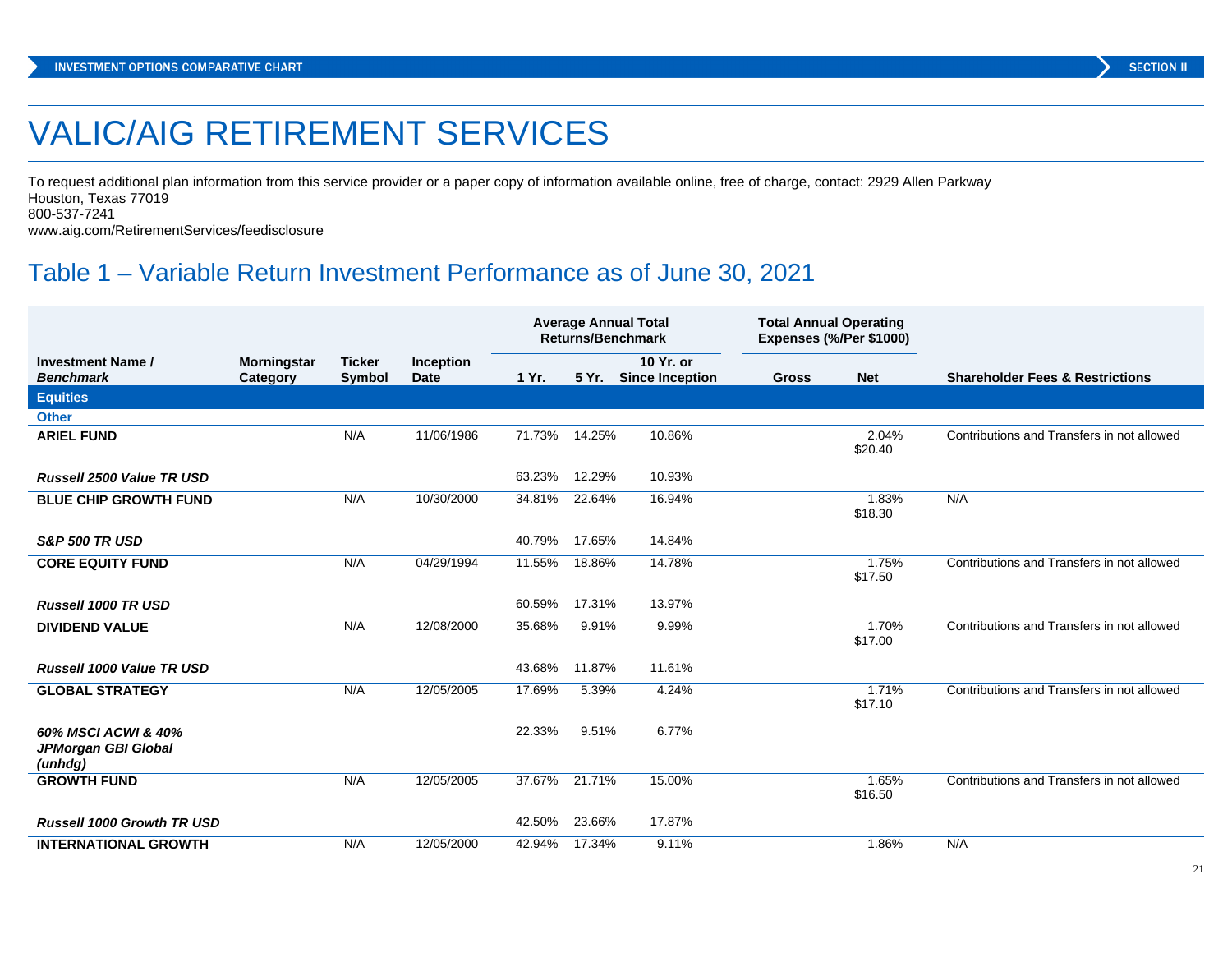|                                                |                                |                         |                          | <b>Average Annual Total</b><br><b>Returns/Benchmark</b> |        | <b>Total Annual Operating</b><br>Expenses (%/Per \$1000) |              |                  |                                            |
|------------------------------------------------|--------------------------------|-------------------------|--------------------------|---------------------------------------------------------|--------|----------------------------------------------------------|--------------|------------------|--------------------------------------------|
| <b>Investment Name /</b><br><b>Benchmark</b>   | <b>Morningstar</b><br>Category | <b>Ticker</b><br>Symbol | Inception<br><b>Date</b> | 1 Yr.                                                   |        | 10 Yr. or<br>5 Yr. Since Inception                       | <b>Gross</b> | <b>Net</b>       | <b>Shareholder Fees &amp; Restrictions</b> |
| <b>FUND</b>                                    |                                |                         |                          |                                                         |        |                                                          |              | \$18.60          |                                            |
| <b>MSCI ACWI Ex USA NR USD</b>                 |                                |                         |                          | 35.72%                                                  | 11.08% | 5.45%                                                    |              |                  |                                            |
| <b>INTERNATIONAL VALUE</b><br><b>FUND</b>      |                                | N/A                     | 04/03/2006               | 41.07%                                                  | 6.65%  | 2.81%                                                    |              | 1.73%<br>\$17.30 | N/A                                        |
| <b>MSCI ACWI Ex USA NR USD</b>                 |                                |                         |                          | 35.72%                                                  | 11.08% | 5.45%                                                    |              |                  |                                            |
| <b>LARGE CAPITAL GROWTH</b>                    |                                | N/A                     | 10/03/2005               | 37.38%                                                  | 19.33% | 13.48%                                                   |              | 1.75%<br>\$17.50 | Contributions and Transfers in not allowed |
| <b>Russell 1000 Growth TR USD</b>              |                                |                         |                          | 42.50%                                                  | 23.66% | 17.87%                                                   |              |                  |                                            |
| <b>MID CAP INDEX FUND</b>                      |                                | N/A                     | 12/20/2017               | 51.30%                                                  | 12.79% | 10.95%                                                   |              | 1.36%<br>\$13.60 | N/A                                        |
| S&P midCap 400 TR                              |                                |                         |                          | 53.24%                                                  | 14.29% | 12.40%                                                   |              |                  |                                            |
| <b>MID CAP STRATEGIC</b><br><b>GROWTH</b>      |                                | N/A                     | 12/20/2004               | 47.32%                                                  | 19.87% | 12.17%                                                   |              | 1.81%<br>\$18.10 | N/A                                        |
| <b>Russell Mid Cap Growth TR</b><br><b>USD</b> |                                |                         |                          | 43.77%                                                  | 20.52% | 15.13%                                                   |              |                  |                                            |
| <b>MID CAP VALUE FUND</b>                      |                                | N/A                     | 09/22/1998               | 52.40%                                                  | 10.85% | 9.61%                                                    |              | 1.80%<br>\$18.00 | N/A                                        |
| <b>Russell Mid Cap Value TR</b><br><b>USD</b>  |                                |                         |                          | 53.06%                                                  | 11.79% | 11.75%                                                   |              |                  |                                            |
| NASDAQ 100(R) INDEX<br><b>FUND</b>             |                                | N/A                     | 10/01/2000               | 42.17%                                                  | 26.25% | 19.66%                                                   |              | 1.53%<br>\$15.30 | Contributions and Transfers in not allowed |
| <b>NASDAQ 100 TR USD</b>                       |                                |                         |                          | 44.36%                                                  | 28.24% | 21.53%                                                   |              |                  |                                            |
| <b>SM CAP AGGRESSIVE</b><br><b>GWTH</b>        |                                | N/A                     | 12/05/2005               | 48.41%                                                  | 26.55% | 15.84%                                                   |              | 1.88%<br>\$18.80 | N/A                                        |
| <b>Russell 2000 Growth TR</b>                  |                                |                         |                          | 51.36%                                                  | 18.76% | 13.52%                                                   |              |                  |                                            |
| <b>SMALL CAP INDEX FUND</b>                    |                                | N/A                     | 05/01/1992               | 59.89%                                                  | 14.97% | 10.98%                                                   |              | 1.44%<br>\$14.40 | N/A                                        |
| <b>Russell 2000 Value TR USD</b>               |                                |                         |                          | 62.03%                                                  | 16.47% | 12.34%                                                   |              |                  |                                            |
| <b>SMALL CAP SPECIAL</b><br><b>VALUE FUND</b>  |                                | N/A                     | 12/05/2005               | 59.53%                                                  | 11.91% | 10.55%                                                   |              | 1.88%<br>\$18.80 | N/A                                        |
| <b>Russell 2000 Value TR USD</b>               |                                |                         |                          | 73.28%                                                  | 13.62% | 10.85%                                                   |              |                  |                                            |
| <b>STOCK INDEX FUND</b>                        |                                | N/A                     | 04/20/1987               | 38.99%                                                  | 16.10% | 13.31%                                                   |              | 1.29%<br>\$12.90 | N/A                                        |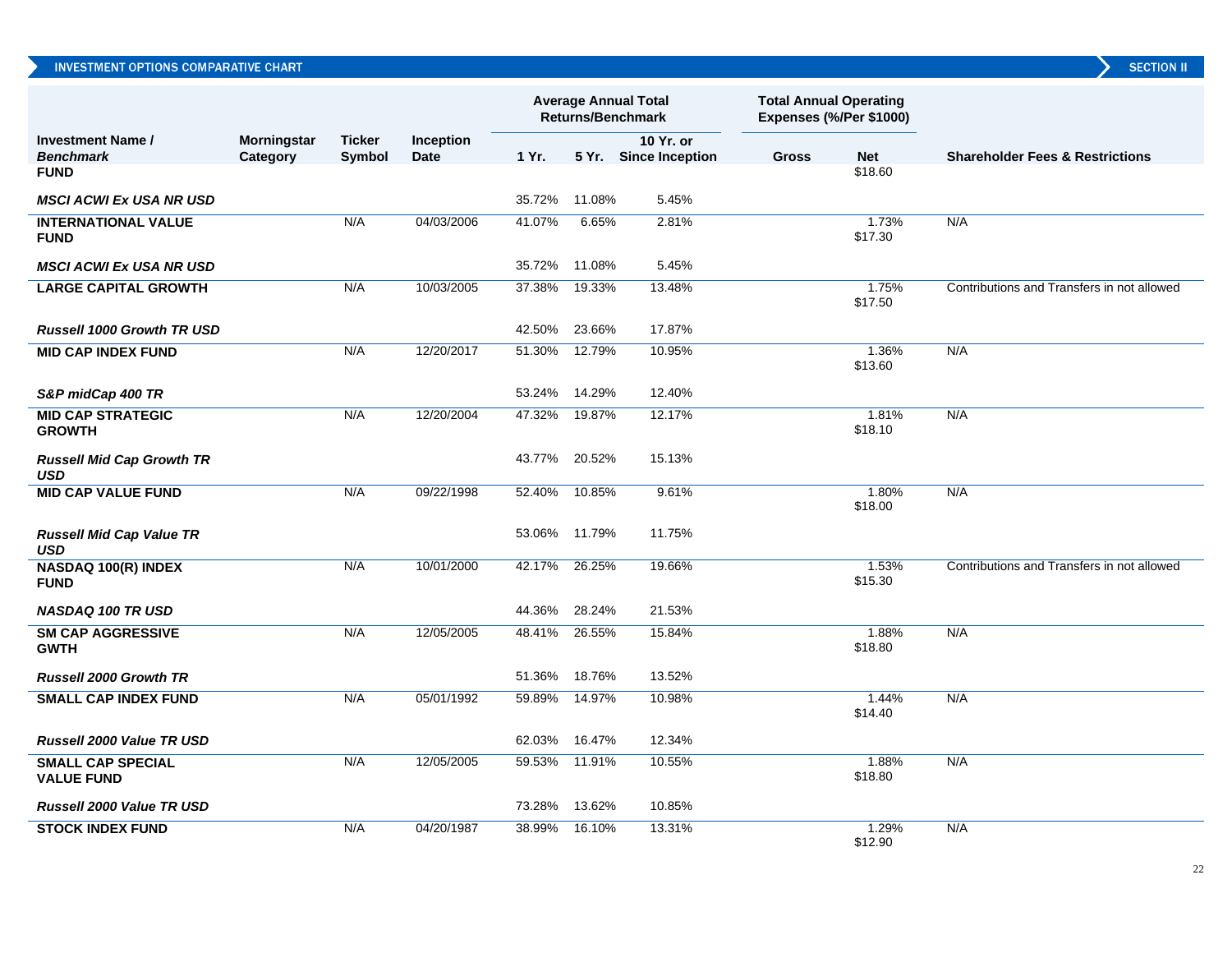|  | INVESTMENT OPTIONS COMPARATIVE CHART |  |
|--|--------------------------------------|--|
|  |                                      |  |

|                                                                                         |                                |                         |                          | <b>Average Annual Total</b><br><b>Returns/Benchmark</b> |               | <b>Total Annual Operating</b><br>Expenses (%/Per \$1000) |              |                  |                                            |
|-----------------------------------------------------------------------------------------|--------------------------------|-------------------------|--------------------------|---------------------------------------------------------|---------------|----------------------------------------------------------|--------------|------------------|--------------------------------------------|
| <b>Investment Name /</b><br><b>Benchmark</b>                                            | <b>Morningstar</b><br>Category | <b>Ticker</b><br>Symbol | Inception<br><b>Date</b> | 1 Yr.                                                   |               | 10 Yr. or<br>5 Yr. Since Inception                       | <b>Gross</b> | <b>Net</b>       | <b>Shareholder Fees &amp; Restrictions</b> |
| <b>S&amp;P 500 TR USD</b>                                                               |                                |                         |                          | 40.79%                                                  | 17.65%        | 14.84%                                                   |              |                  |                                            |
| <b>VANGUARD WINDSOR II</b>                                                              |                                | N/A                     | 04/29/1994               | 49.35%                                                  | 14.16%        | 11.46%                                                   |              | 1.59%<br>\$15.90 | Contributions and Transfers in not allowed |
| <b>Russell 1000 Value TR USD</b>                                                        |                                |                         |                          |                                                         | 43.68% 11.87% | 11.61%                                                   |              |                  |                                            |
| <b>Fixed Income</b>                                                                     |                                |                         |                          |                                                         |               |                                                          |              |                  |                                            |
| <b>Other</b>                                                                            |                                |                         |                          |                                                         |               |                                                          |              |                  |                                            |
| <b>CORE BOND FUND</b>                                                                   |                                | N/A                     | 09/22/1998               | 1.90%                                                   | 2.94%         | 2.97%                                                    |              | 1.52%<br>\$15.20 | N/A                                        |
| <b>Bloomberg US Agg Bond TR</b><br><b>USD</b>                                           |                                |                         |                          | $-0.33%$                                                | 3.03%         | 3.39%                                                    |              |                  |                                            |
| <b>INTERNATIONAL</b><br><b>GOVERNMENT BOND</b>                                          |                                | N/A                     | 10/01/1991               | 2.48%                                                   | 1.65%         | 1.37%                                                    |              | 1.65%<br>\$16.50 | Contributions and Transfers in not allowed |
| 30% JP Morgan EMBI Global<br>Diversified Index and 70%<br><b>Citigroup WGBI</b>         |                                |                         |                          | 2.76%                                                   | 2.69%         | 2.73%                                                    |              |                  |                                            |
| <b>Multi-Asset</b>                                                                      |                                |                         |                          |                                                         |               |                                                          |              |                  |                                            |
| <b>Other</b>                                                                            |                                |                         |                          |                                                         |               |                                                          |              |                  |                                            |
| <b>VANGUARD LIFESTRATEGY</b><br><b>MODERA</b>                                           |                                | N/A                     | 09/30/1994               | 21.61%                                                  | 9.00%         | 7.00%                                                    |              | 1.38%<br>\$13.80 | Contributions and Transfers in not allowed |
| <b>Vanguard LifeStrategy</b><br><b>Moderate Growth Composite</b><br><i><b>Index</b></i> |                                |                         |                          | 23.47%                                                  | 10.73%        | 8.76%                                                    |              |                  |                                            |
| <b>VANGUARD WELLINGTON</b><br><b>FUND INC</b>                                           |                                | N/A                     | 07/01/1929               | 24.48%                                                  | 10.40%        | 9.00%                                                    |              | 1.49%<br>\$14.90 | N/A                                        |
| 65% S&P 500, 35% BarCap<br><b>Credit A or Better Bond</b>                               |                                |                         |                          | 25.69% 12.92%                                           |               | 11.31%                                                   |              |                  |                                            |
| <b>Other</b>                                                                            |                                |                         |                          |                                                         |               |                                                          |              |                  |                                            |
| <b>Other</b>                                                                            |                                |                         |                          |                                                         |               |                                                          |              |                  |                                            |
| <b>SCIENCE &amp; TECHNOLOGY</b>                                                         |                                | N/A                     | 04/29/1994               | 45.60%                                                  | 28.28%        | 19.09%                                                   |              | 1.97%<br>\$19.70 | Contributions and Transfers in not allowed |
| <b>S&amp;P North American</b><br><b>Technology TR</b>                                   |                                |                         |                          | 46.07%                                                  | 31.03%        | 22.02%                                                   |              |                  |                                            |

Table 1 shows fee and expense information for the investment options listed including the Total Annual Operating Expenses expressed as a percentage and a dollar amount based upon a \$1,000 accumulation both as net and gross of expenses. Total Annual Operating Expenses is a measure of what it costs to operate an investment, expressed as a percentage of its assets, as a dollar amount or in basis points. These are costs the investor pays through a reduction in the investment's rate of return.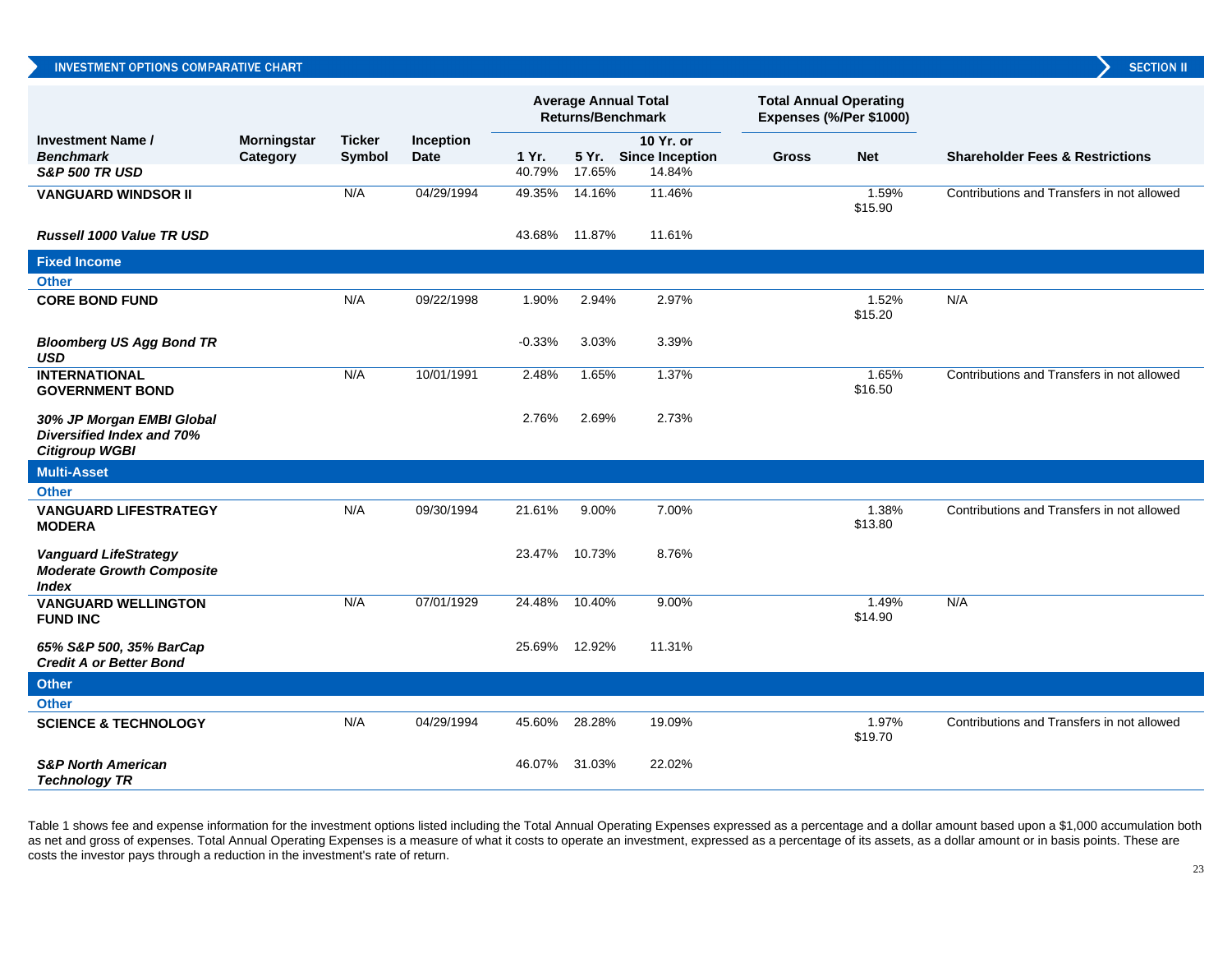# TIAA

# Table 2 – Fixed Return Investments

The following chart lists the plan's investment options that have a fixed or stated rate of return.

| Name/Type/Option                                 | <b>Return</b> | Term       | <b>Additional Information*</b>                                                                                                                                                                                                                                                                                                                                                                                                                                                                                                                                                                                                                                                                                                                                                                                                                                                                                                                                                                                                                                                                                                                                                                                                                                                                                                                                                                                                                                                                                                                                                                                                                                                                                                                                                                                                                                                                                                                                                                                                                                                                                                                                                               |
|--------------------------------------------------|---------------|------------|----------------------------------------------------------------------------------------------------------------------------------------------------------------------------------------------------------------------------------------------------------------------------------------------------------------------------------------------------------------------------------------------------------------------------------------------------------------------------------------------------------------------------------------------------------------------------------------------------------------------------------------------------------------------------------------------------------------------------------------------------------------------------------------------------------------------------------------------------------------------------------------------------------------------------------------------------------------------------------------------------------------------------------------------------------------------------------------------------------------------------------------------------------------------------------------------------------------------------------------------------------------------------------------------------------------------------------------------------------------------------------------------------------------------------------------------------------------------------------------------------------------------------------------------------------------------------------------------------------------------------------------------------------------------------------------------------------------------------------------------------------------------------------------------------------------------------------------------------------------------------------------------------------------------------------------------------------------------------------------------------------------------------------------------------------------------------------------------------------------------------------------------------------------------------------------------|
| <b>Guaranteed Annuity</b>                        |               |            |                                                                                                                                                                                                                                                                                                                                                                                                                                                                                                                                                                                                                                                                                                                                                                                                                                                                                                                                                                                                                                                                                                                                                                                                                                                                                                                                                                                                                                                                                                                                                                                                                                                                                                                                                                                                                                                                                                                                                                                                                                                                                                                                                                                              |
|                                                  |               | Through    | Available in plan(s): 150261<br>An annual plan servicing credit of \$ 0.03 is credited on a quarterly basis. This applies to plan(s): 150261<br>The current rate shown applies to premiums remitted during the month of September 2021 and will be<br>credited through 2/28/2022. This rate is subject to change in subsequent months. Up-to-date rate of<br>return information is available on your plan-specific website noted above or at 800-842-2733. TIAA<br>Traditional guarantees your principal and a minimum annual interest rate. The guaranteed minimum<br>interest rate is 3.00%, and is effective while the funds remain in the contract. The account also offers<br>the opportunity for additional amounts in excess of the guaranteed minimum interest rate. When<br>declared, additional amounts remain in effect for the twelve-month period that begins each March 1 for<br>accumulating annuities and January 1 for payout annuities. Additional amounts are not guaranteed for<br>the future years. All guarantees are subject to TIAA's claims paying ability. TIAA Traditional is designed<br>primarily to help meet your long-term retirement income needs; it is not a short-term savings vehicle.<br>Therefore, some contracts require that benefits are paid in installments over time and/or may impose<br>surrender charges on certain withdrawals. TIAA has rewarded participants who save in contracts where<br>benefits are paid in installments over time instead of in an immediate lump-sum by crediting higher<br>interest rates, typically 0.50% to 0.75% higher. Higher rates will lead to higher account balances and<br>more retirement income for you. For Group Retirement Annuity (GRA) contracts, and subject to the<br>terms of your employer's plan, lump-sum withdrawals are available from the TIAA Traditional account<br>only within 120 days after termination of employment and are subject to a 2.5% surrender charge. All<br>other withdrawals and transfers from the account must be paid in ten annual installments. After<br>termination of employment additional income options may be available including income for life, income |
| <b>TIAA Traditional-Group Retirement Annuity</b> | 3.00%         | 02/28/2022 | for a fixed period, interest-only payments and IRS required minimum distributions.                                                                                                                                                                                                                                                                                                                                                                                                                                                                                                                                                                                                                                                                                                                                                                                                                                                                                                                                                                                                                                                                                                                                                                                                                                                                                                                                                                                                                                                                                                                                                                                                                                                                                                                                                                                                                                                                                                                                                                                                                                                                                                           |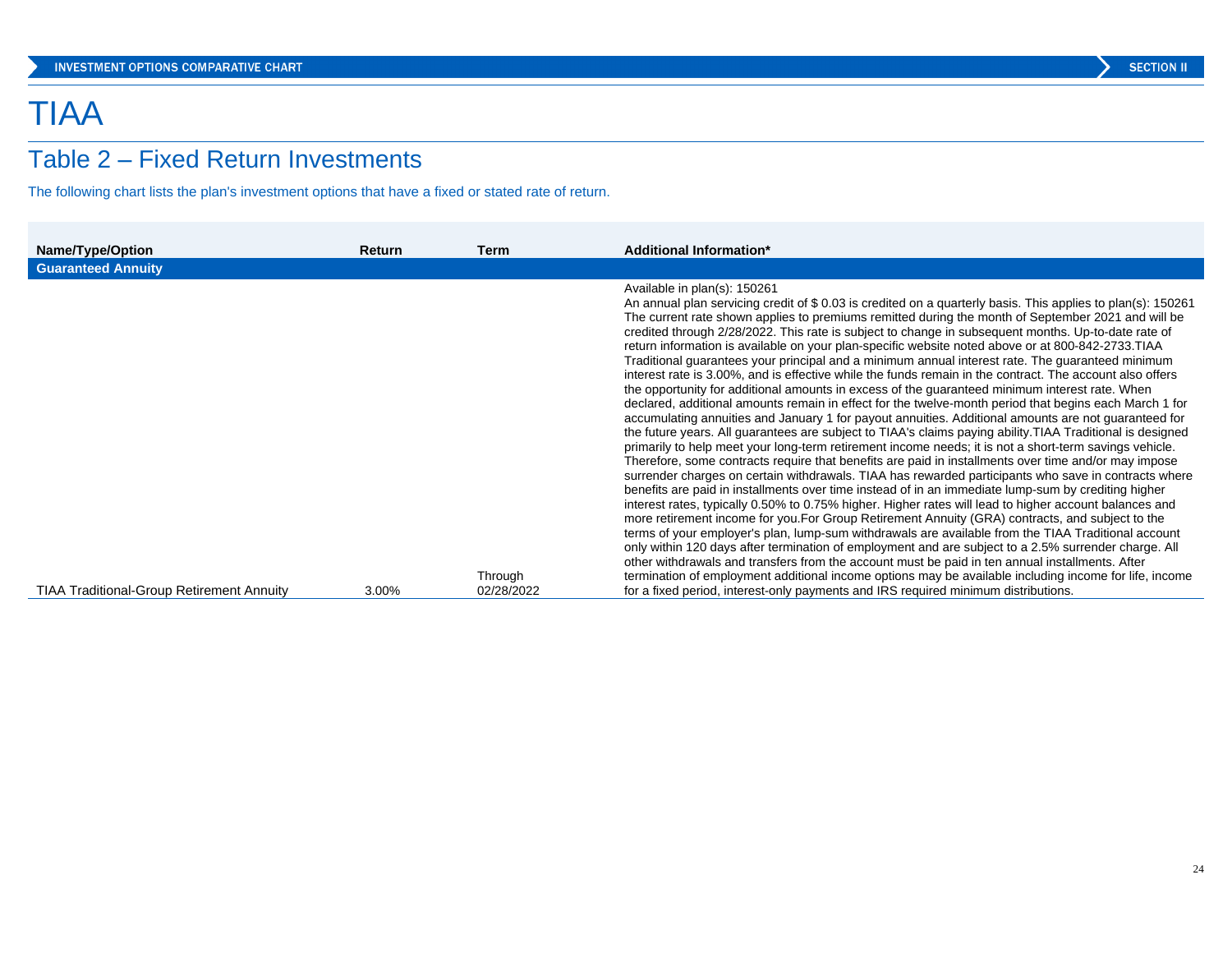| INVESTMENT OPTIONS COMPARATIVE CHART                    |        |                       | <b>SECTION II</b>                                                                                                                                                                                                                                                                                                                                                                                                                                                                                                                                                                                                                                                                                                                                                                                                                                                                                                                                                                                                                                                                                                                                                                                                                                                                                                                                                                                                                                                                                                                         |
|---------------------------------------------------------|--------|-----------------------|-------------------------------------------------------------------------------------------------------------------------------------------------------------------------------------------------------------------------------------------------------------------------------------------------------------------------------------------------------------------------------------------------------------------------------------------------------------------------------------------------------------------------------------------------------------------------------------------------------------------------------------------------------------------------------------------------------------------------------------------------------------------------------------------------------------------------------------------------------------------------------------------------------------------------------------------------------------------------------------------------------------------------------------------------------------------------------------------------------------------------------------------------------------------------------------------------------------------------------------------------------------------------------------------------------------------------------------------------------------------------------------------------------------------------------------------------------------------------------------------------------------------------------------------|
|                                                         |        |                       |                                                                                                                                                                                                                                                                                                                                                                                                                                                                                                                                                                                                                                                                                                                                                                                                                                                                                                                                                                                                                                                                                                                                                                                                                                                                                                                                                                                                                                                                                                                                           |
| <b>Name/Type/Option</b>                                 | Return | <b>Term</b>           | <b>Additional Information*</b>                                                                                                                                                                                                                                                                                                                                                                                                                                                                                                                                                                                                                                                                                                                                                                                                                                                                                                                                                                                                                                                                                                                                                                                                                                                                                                                                                                                                                                                                                                            |
|                                                         |        |                       | Available in all plans.                                                                                                                                                                                                                                                                                                                                                                                                                                                                                                                                                                                                                                                                                                                                                                                                                                                                                                                                                                                                                                                                                                                                                                                                                                                                                                                                                                                                                                                                                                                   |
|                                                         |        |                       | An annual plan servicing credit of \$0.03 is credited on a quarterly basis. Applies to all plans.<br>The current rate shown applies to premiums remitted during the month of September 2021 and will be<br>credited through 2/28/2022. This rate is subject to change in subsequent months. Up-to-date rate of<br>return information is available on your plan-specific website noted above or at 800-842-2733. TIAA<br>Traditional guarantees your principal and a minimum annual interest rate. The guaranteed minimum<br>interest rate is 3.00%, and is effective while the funds remain in the contract. The account also offers<br>the opportunity for additional amounts in excess of the guaranteed minimum interest rate. When<br>declared, additional amounts remain in effect for the twelve-month period that begins each March 1 for<br>accumulating annuities and January 1 for payout annuities. Additional amounts are not guaranteed for<br>the future years. All guarantees are subject to TIAA's claims paying ability. TIAA Traditional is designed                                                                                                                                                                                                                                                                                                                                                                                                                                                                    |
|                                                         |        |                       | primarily to help meet your long-term retirement income needs; it is not a short-term savings vehicle.<br>Therefore, some contracts require that benefits are paid in installments over time and/or may impose<br>surrender charges on certain withdrawals. TIAA has rewarded participants who save in contracts where<br>benefits are paid in installments over time instead of in an immediate lump-sum by crediting higher<br>interest rates, typically 0.50% to 0.75% higher. Higher rates will lead to higher account balances and<br>more retirement income for you. For Retirement Annuity (RA) contracts, lump-sum withdrawals are not<br>available from the TIAA Traditional account. Subject to the terms of your plan, all withdrawals and<br>transfers from the account must be paid in ten annual installments. After termination of employment                                                                                                                                                                                                                                                                                                                                                                                                                                                                                                                                                                                                                                                                              |
|                                                         |        | Through               | additional income options may be available including income for life, interest-only payments, and IRS                                                                                                                                                                                                                                                                                                                                                                                                                                                                                                                                                                                                                                                                                                                                                                                                                                                                                                                                                                                                                                                                                                                                                                                                                                                                                                                                                                                                                                     |
| <b>TIAA Traditional-Retirement Annuity</b>              | 3.00%  | 02/28/2022            | required minimum distribution payments.<br>Available in plan(s): 150262                                                                                                                                                                                                                                                                                                                                                                                                                                                                                                                                                                                                                                                                                                                                                                                                                                                                                                                                                                                                                                                                                                                                                                                                                                                                                                                                                                                                                                                                   |
|                                                         |        |                       | An annual plan servicing credit of \$ 0.03 is credited on a quarterly basis. This applies to plan(s): 150262<br>The current rate shown applies to premiums remitted during the month of September 2021 and will be<br>credited through 2/28/2022. This rate is subject to change in subsequent months. Up-to-date rate of<br>return information is available on your plan-specific website noted above or at 800-842-2733. TIAA<br>Traditional guarantees your principal and a minimum annual interest rate. The guaranteed minimum<br>interest rate is 3.00%, and is effective while the funds remain in the contract. The account also offers<br>the opportunity for additional amounts in excess of the quaranteed minimum interest rate. When<br>declared, additional amounts remain in effect for the twelve-month period that begins each March 1 for<br>accumulating annuities and January 1 for payout annuities. Additional amounts are not guaranteed for<br>the future years. All guarantees are subject to TIAA's claims paying ability. For Group Supplemental<br>Retirement Annuity (GSRA) contracts, and subject to the terms of your employer's plan, lump-sum<br>withdrawals and transfers are available from the TIAA Traditional account without any restrictions or                                                                                                                                                                                                                                                   |
| <b>TIAA Traditional-Group Supplemental Retirement</b>   |        | Through               | charges. After termination of employment additional income options may be available including income                                                                                                                                                                                                                                                                                                                                                                                                                                                                                                                                                                                                                                                                                                                                                                                                                                                                                                                                                                                                                                                                                                                                                                                                                                                                                                                                                                                                                                      |
| Annuity                                                 | 3.00%  | 02/28/2022<br>Through | for life, income for a fixed period of time, and IRS required minimum distribution payments.<br>Available in plan(s): 150262<br>An annual plan servicing credit of \$ 0.03 is credited on a quarterly basis. This applies to plan(s): 150262<br>The current rate shown applies to premiums remitted during the month of September 2021 and will be<br>credited through 2/28/2022. This rate is subject to change in subsequent months. Up-to-date rate of<br>return information is available on your plan-specific website noted above or at 800-842-2733. TIAA<br>Traditional guarantees your principal and a minimum annual interest rate. The guaranteed minimum<br>interest rate is 3.00%, and is effective while the funds remain in the contract. The account also offers<br>the opportunity for additional amounts in excess of the guaranteed minimum interest rate. When<br>declared, additional amounts remain in effect for the twelve-month period that begins each March 1 for<br>accumulating annuities and January 1 for payout annuities. Additional amounts are not guaranteed for<br>the future years. All guarantees are subject to TIAA's claims paying ability. For Supplemental Retirement<br>Annuity (SRA) contracts, and subject to the terms of your employer's plan, lump-sum withdrawals and<br>transfers are available from the TIAA Traditional account without any restrictions or charges. After<br>termination of employment additional income options may be available including income for life, income |
| <b>TIAA Traditional-Supplemental Retirement Annuity</b> | 3.00%  | 02/28/2022            | for a fixed period of time, and IRS required minimum distribution payments.                                                                                                                                                                                                                                                                                                                                                                                                                                                                                                                                                                                                                                                                                                                                                                                                                                                                                                                                                                                                                                                                                                                                                                                                                                                                                                                                                                                                                                                               |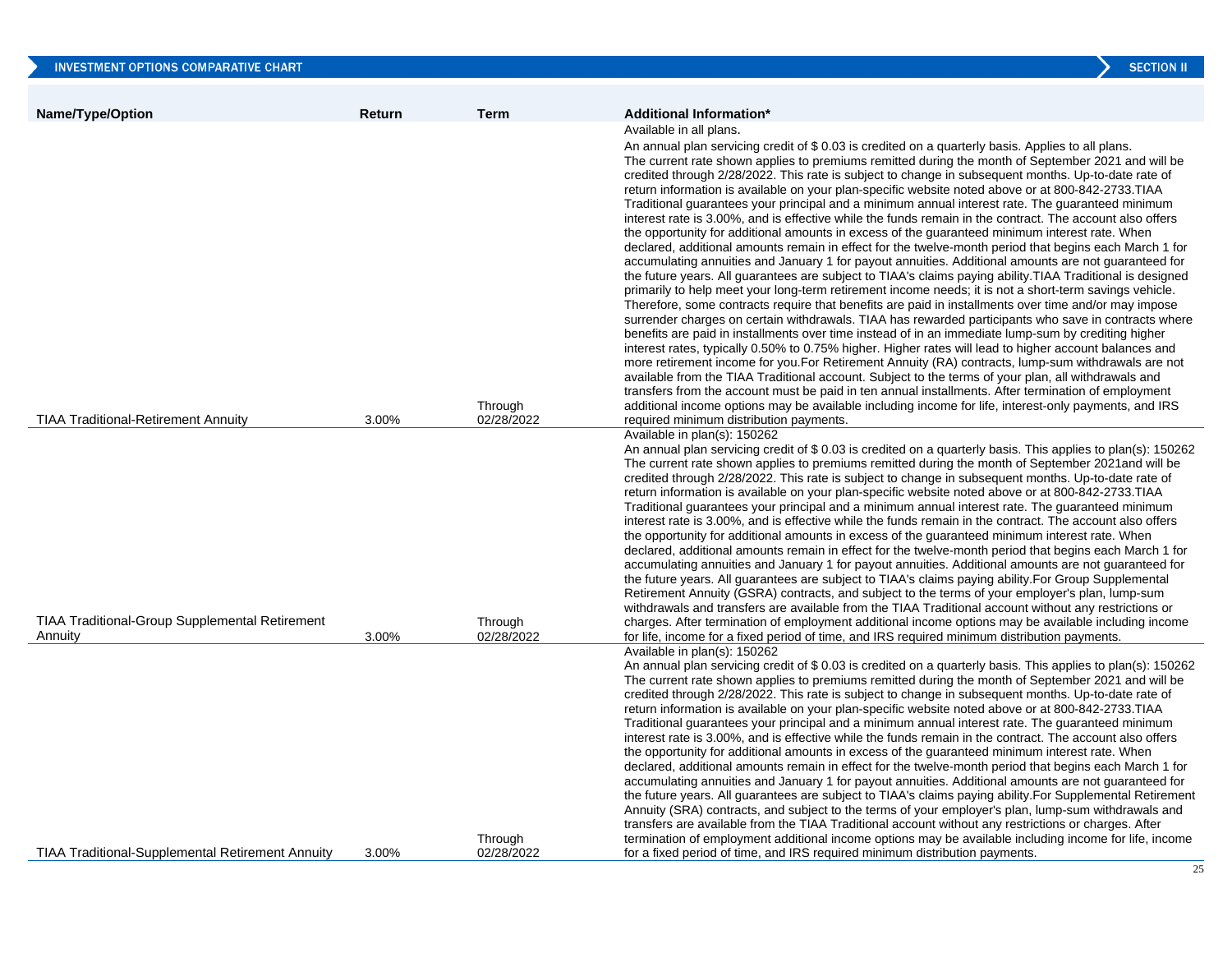# INVESTMENT OPTIONS COMPARATIVE CHART

| * Legend of plan name for each applicable plan number |                                                            |  |  |  |  |
|-------------------------------------------------------|------------------------------------------------------------|--|--|--|--|
| Plans                                                 | <b>Plan Names</b>                                          |  |  |  |  |
| 150261                                                | FURMAN UNIVERSITY DEFINED CONTRIBUTION RETIREMENT<br>PI AN |  |  |  |  |
| 150262                                                | FURMAN UNIVERSITY TAX DEFERRED ANNUITY PLAN                |  |  |  |  |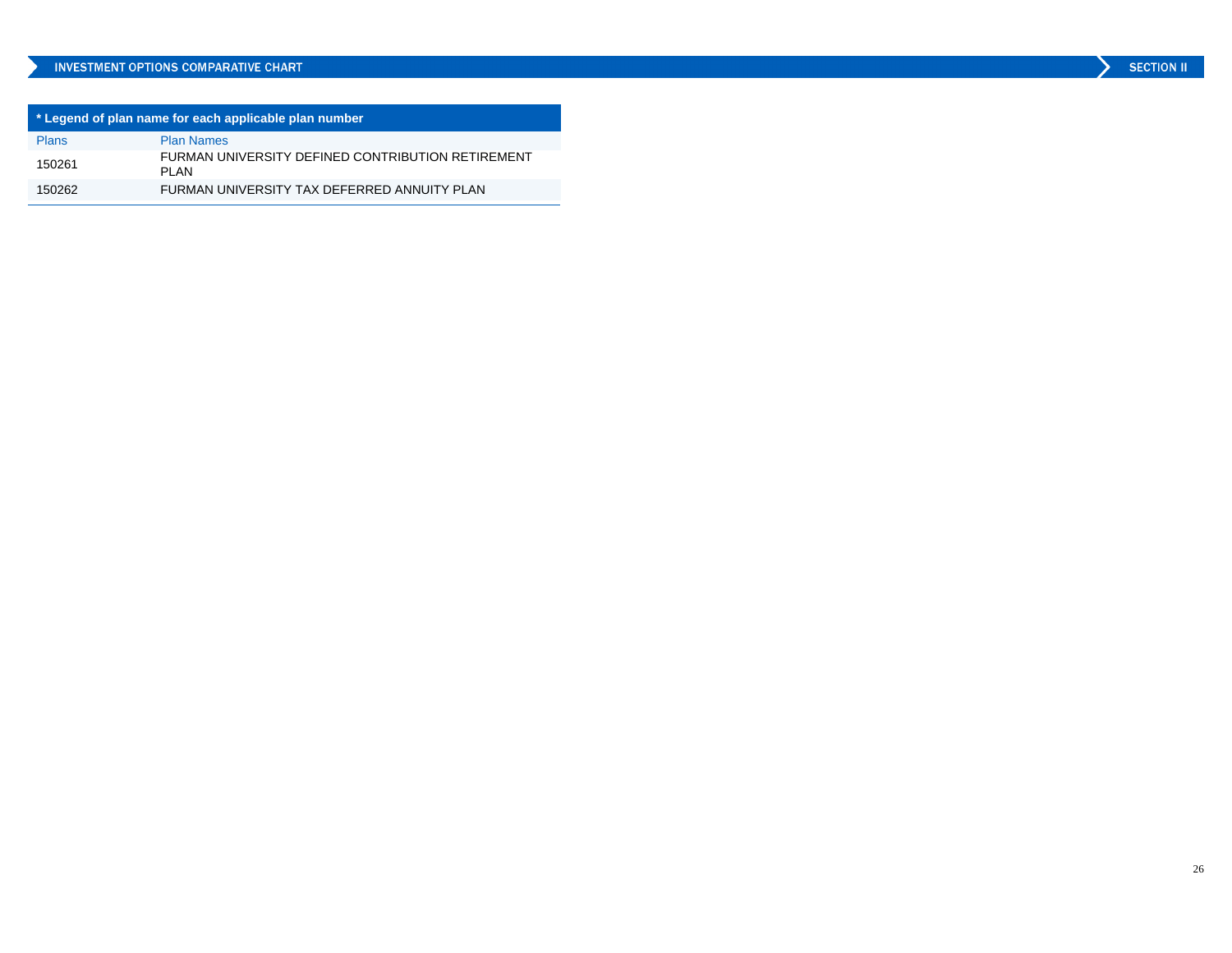# VALIC/AIG RETIREMENT SERVICES

# Table 2 – Fixed Return Investments

The following chart lists the plan's investment options that have a fixed or stated rate of return.

| Name/Type/Option               | <b>Return</b> | Term       | <b>Additional Information</b>                                                                                                                                                                                                                                                                                                                                                                                                                                                                                                                                                                                                                                                                                                                                                                                                                                                                                                                                                   |
|--------------------------------|---------------|------------|---------------------------------------------------------------------------------------------------------------------------------------------------------------------------------------------------------------------------------------------------------------------------------------------------------------------------------------------------------------------------------------------------------------------------------------------------------------------------------------------------------------------------------------------------------------------------------------------------------------------------------------------------------------------------------------------------------------------------------------------------------------------------------------------------------------------------------------------------------------------------------------------------------------------------------------------------------------------------------|
|                                |               |            |                                                                                                                                                                                                                                                                                                                                                                                                                                                                                                                                                                                                                                                                                                                                                                                                                                                                                                                                                                                 |
| SHORT TERM FIXED ACCOUNT       | 1.00%         | 06/30/2021 | Not less frequently than annually, VALIC will declare interest rates that will be credited on a portfolio<br>basis. On the portfolio basis, all amounts accumulated will be credited with the same rate of interest for<br>the current period. The interest rate will be set in advance of the period to which it relates and will never<br>fall below 1%. Transfers out of the Short Term Fixed Account are not allowed during the 90 day period<br>following a transfer in. Please refer to your contract or certificate for specific information. This option is<br>open to new deposits for Participants with existing allocations in this investment option, subject to any<br>plan restrictions.                                                                                                                                                                                                                                                                          |
| <b>FIXED ACCOUNT PLUS</b>      | 1.80%         | 06/30/2021 | Not less frequently than annually, VALIC will declare interest rates that apply either to the entire<br>accumulation value, or separately to amounts accumulated in separate time periods. The interest rate<br>will be set in advance of the period to which it relates and will never fall below 1%. In-service transfers<br>to another VALIC investment, transfers to another service provider and inservice<br>withdrawals of up to 20% per contract year are allowed. However, if the value remaining under Fixed<br>Account Plus would be less than \$500, such value may be transferred in full at that time. If funds are<br>transferred out of this fund to another<br>investment option, any assets transferred back to this fund within 90 days may receive a different rate of<br>interest than new purchase payments. A transfer from Fixed Account Plus to another investment option<br>counts as a transfer or withdrawal under this section. Waivers may apply. |
| MULTI-YEAR ENHANCED FIXED 10YR | 1.70%         | 06/30/2021 | This option provides a guaranteed interest rate for a guaranteed period (ten years). Rates are declared<br>not less frequently than annually and are guaranteed for the term of the investment. The interest rate<br>will be set in advance of the period to which it relates and will never fall below 1%. Withdrawals prior to<br>the contract end of the guaranteed period date may be subject to a market value adjustment. Please<br>refer to your contract or certificate for specific information.                                                                                                                                                                                                                                                                                                                                                                                                                                                                       |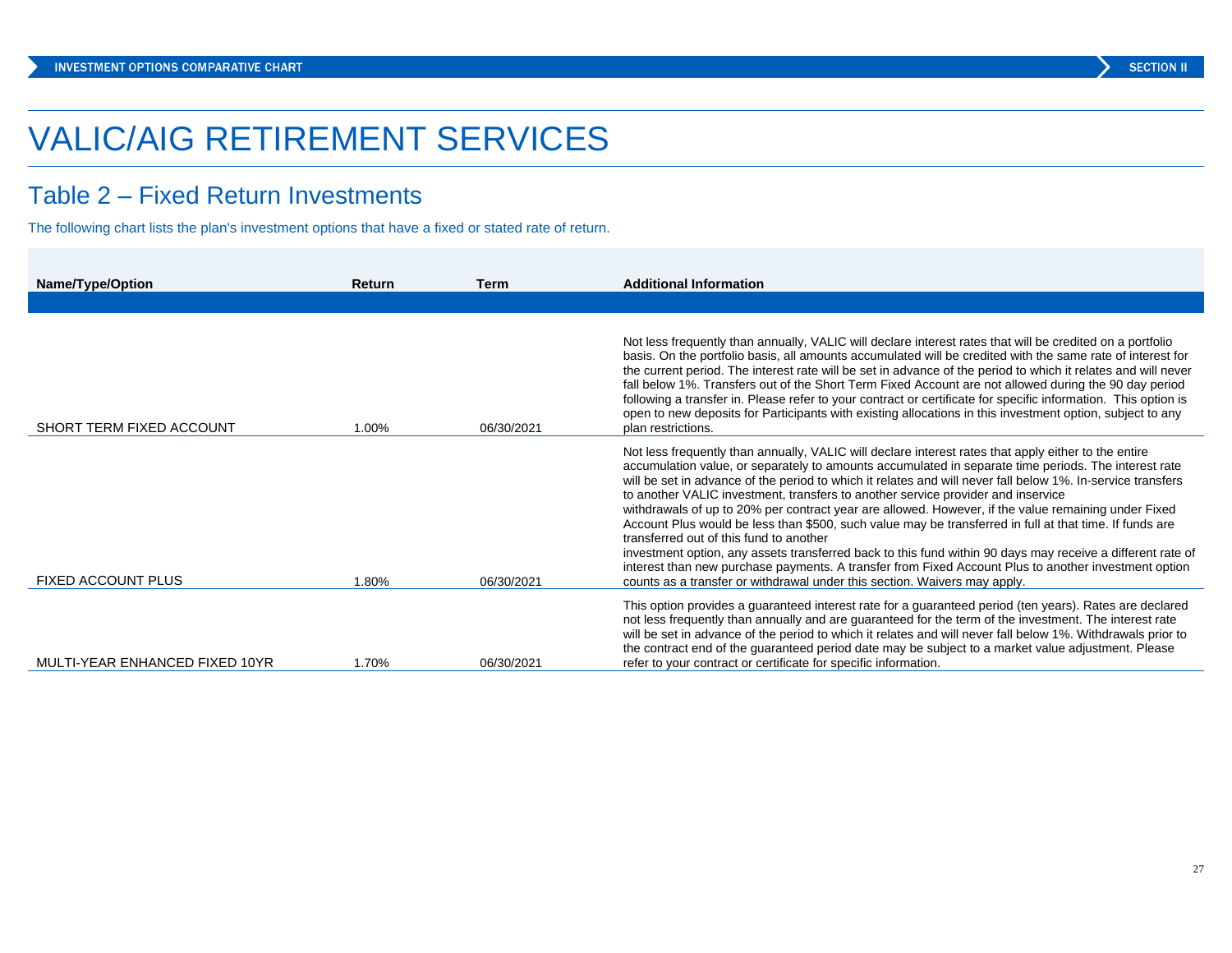# Part B. Annuity Information

The information below focuses on the annuity options under the plan. Annuities are insurance contracts that allow you to receive a guaranteed stream of payments at regular intervals, usually beginning when you retire and lasting for your entire life. Annuities are issued by insurance companies. Guarantees of an insurance company are subject to its long-term financial strength and claims-paying ability.

# TIAA

# TIAA Traditional Annuity Lifetime Income Option **OBJECTIVES / GOALS**

To provide a guaranteed stable stream of income for your life and, if you choose, the life of an annuity partner. A TIAA Traditional Annuity provides income stability by providing a minimum guaranteed interest rate as well as the potential for additional interest. TIAA Traditional can be part of a diversified retirement portfolio that may include stocks (equities), bonds (fixed income), real estate, and money market investments. Electing a life annuity is just one of many payout options available under the TIAA Traditional Annuity.

## **PRICING FACTORS**

The amount of your lifetime income is dependent upon many factors including:

- The type of annuity selected (single life, joint life, with or without guaranteed minimum periods), and your selection of either the standard or graded benefit method.
- The amount of accumulations converted to a life annuity.
- Your age and, if applicable, the age of your annuity partner.
- The projected returns of the TIAA Traditional Annuity.

Under no circumstances will you receive less than the guaranteed amount of income required under the annuity contracts. To learn more about investments that offer lifetime annuity income, please access the web link provided in the Performance and Fee Information section.

### **RESTRICTIONS / FEES**

- You may not begin a one-life annuity after you attain age 90, nor may you begin a two-life annuity after you or your annuity partner attains age 90.
- Subject to contract terms, if your accumulation is less than \$5,000 on your annuity starting date, TIAA may choose instead to pay your accumulations to you in a single sum.
- If your TIAA annuity payment would be less than \$100, TIAA has the right to change the payment frequency which would result in a payment of \$100 or more.

▪ Once you have elected a lifetime annuity, your election is irrevocable.

# TIAA Real Estate and CREF Variable Annuity Lifetime Income Options **OBJECTIVES / GOALS**

To provide a variable stream of income for your life and, if you choose, the life of an annuity partner. This lifetime annuity provides a variable income that you cannot outlive. A variable annuity can be part of a diversified retirement portfolio that may include guaranteed, stocks (equities), bonds (fixed income), real estate, and money market investments. Electing a life annuity is just one of many payout options available.

### **PRICING FACTORS**

The amount of your lifetime income is dependent upon many factors including:

- The type of annuity selected (single life, joint life, with or without guaranteed minimum periods).
- The amount of accumulations converted to a life annuity.
- Your age and, if applicable, the age of your annuity partner.
- The investment performance of the variable annuity account your annuity is based upon.

Variable annuity accounts don't guarantee a minimum income. Income fluctuates based on market performance and is directly tied to the accounts' investment returns. A 4% annual investment return is assumed. Generally, if the actual return in a given year is greater than 4% the amount of annuity income will increase; if it is less than 4%, the income will decrease. To learn more about investments that offer lifetime annuity income, please access the web link provided in the Performance and Fee Information section.

### **RESTRICTIONS / FEES**

▪ You may not begin a one-life annuity after you attain age 90, nor may you begin a two-life annuity after you or your annuity partner attains age 90.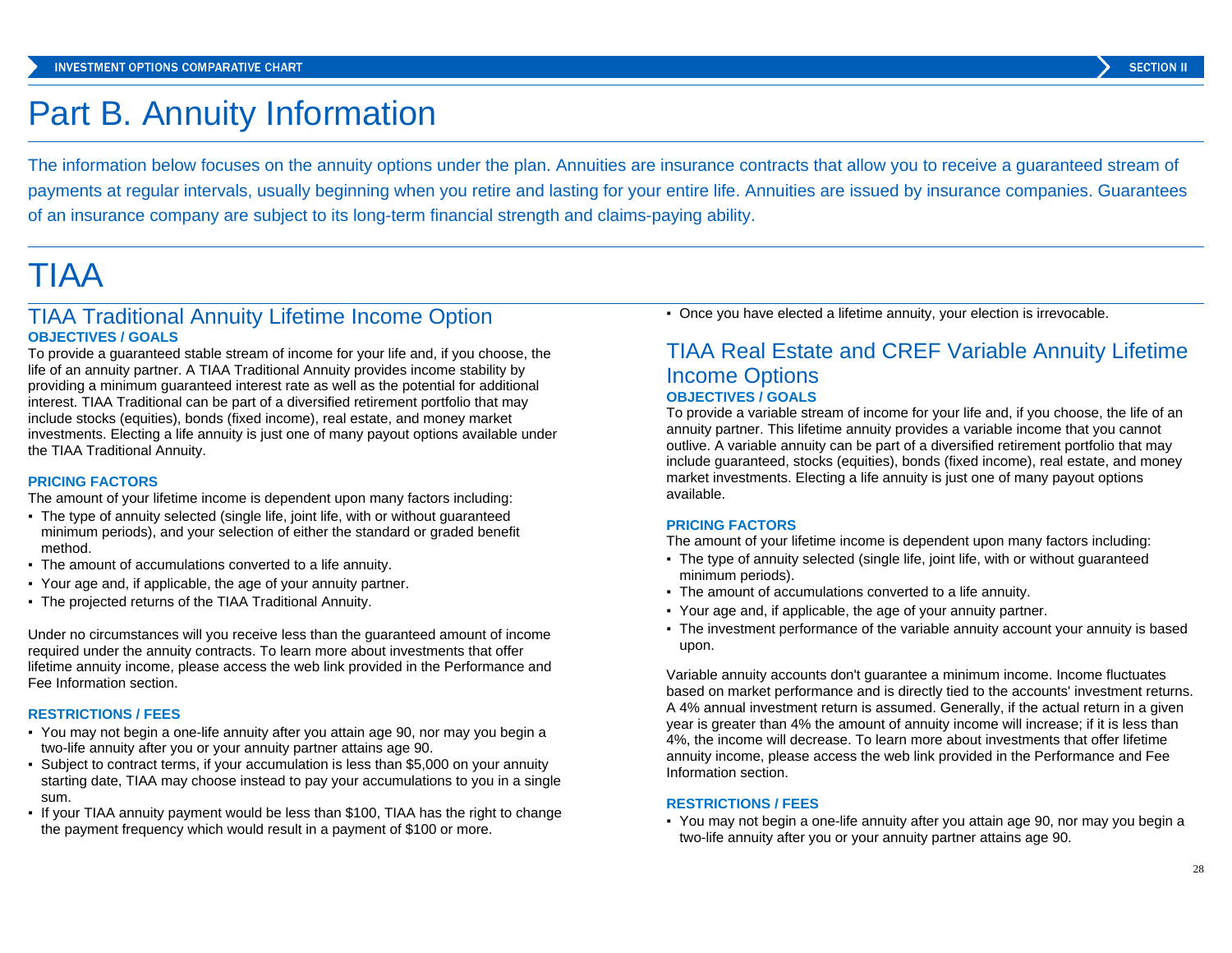- Subject to contract terms, if your accumulation is less than \$5,000 on your annuity starting date, TIAA may choose instead to pay your accumulations to you in a single sum.
- If your annuity payment would be less than \$100, TIAA has the right to change the payment frequency which would result in a payment of \$100 or more.
- Once you have elected a lifetime annuity, your election is irrevocable.
- Upon annuitization of CREF accumulations, the expenses associated with CREF will be the same as the R3 Class regardless of the CREF Class prior to annuitization. The R3 Class has the lowest expense of all the CREF Classes.